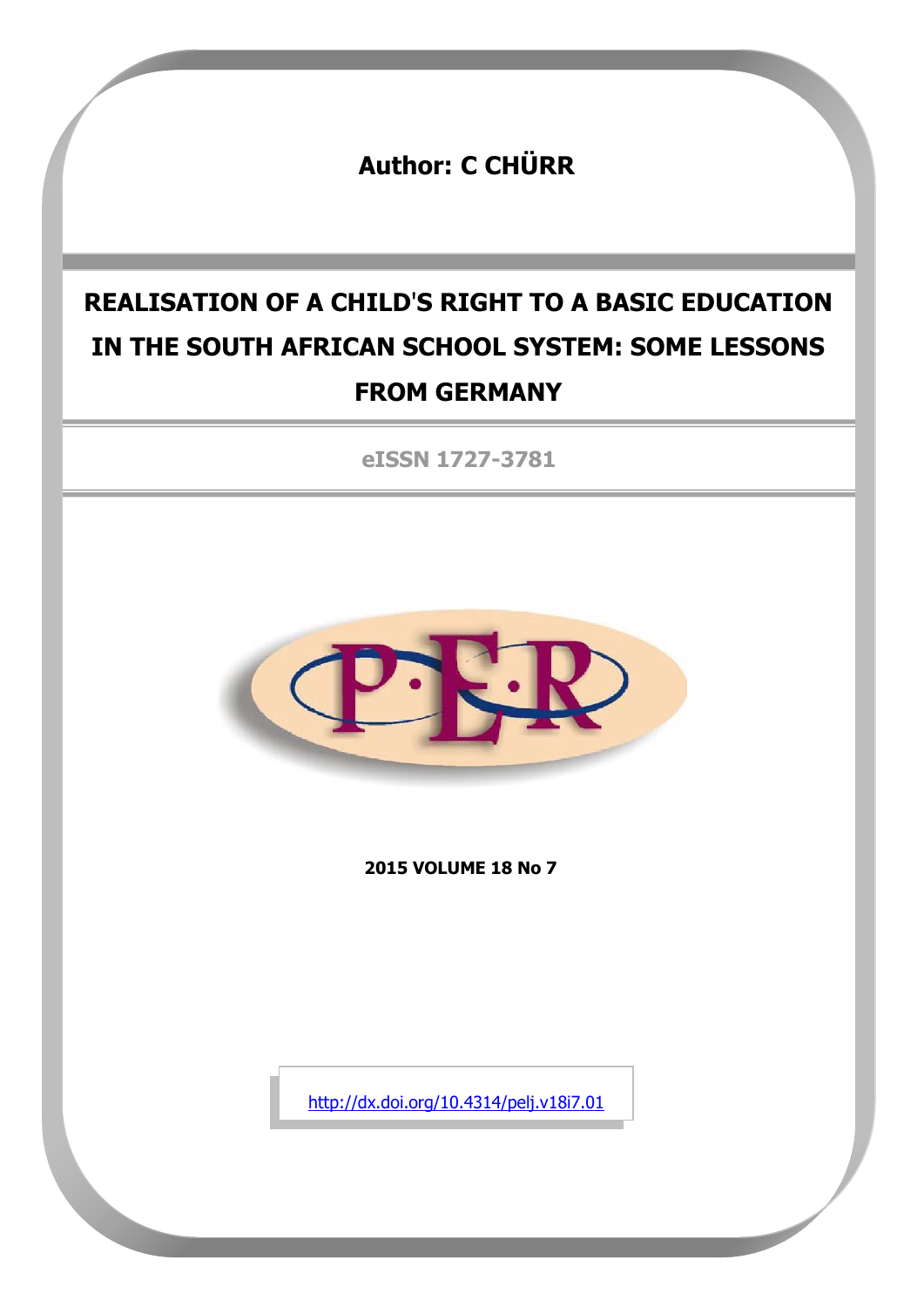# **REALISATION OF A CHILD**'**S RIGHT TO A BASIC EDUCATION IN THE SOUTH AFRICAN SCHOOL SYSTEM: SOME LESSONS FROM GERMANY**

# **C Chürr**

It is a greater work to educate a child, in the true and larger sense of the word, than to rule a state. $1$ 

#### **1 Introduction**

Education has, since the beginning of time, been regarded as the formal process by which society conveys its accumulated knowledge, skills, customs and values from one generation to another. Today, education is a human right, and the right to education and specifically the right to (a) basic education is acknowledged and emphasised worldwide.<sup>2</sup> In South Africa the right to a basic education is entrenched in the Constitution of the Republic of South Africa, 1996 (hereafter "the Constitution") and is regarded as one of the most crucial constitutional rights, particularly because it promotes economic and social well-being.

Section 29 of the Bill of Rights in the *Constitution* guarantees the right to a basic education. The state is required to "protect, respect, promote and fulfil" the right to education.<sup>3</sup> This can be done only if laws and regulations are passed by government, policies are developed, and relevant programmes are established. The right to

<sup>1</sup>  Chrizell Chürr. LLB, LLM (UP), LLD (UNISA). Associate Professor, School of Law, University of South Africa. Email: churrc@unisa.ac.za. Funding of the research conducted for this article was provided by the Alexander von Humboldt Foundation.

 $1$  Channing *Works* 379.

<sup>2</sup> It is important to note that most of the resources used in this article refer to "a right to education". However, the *Constitution* refers to "a right to a basic education". For the purposes of this article (and to be consistent and in line with the *Constitution*), the author will refer to "a right to a basic education".

<sup>3</sup> It is important to differentiate between "the right to education" and the "right to a basic education". The right to education is "broader" than the right to a basic education, since the right to a basic education refers only to a person's basic learning needs (such as literacy, expression, numeracy and problem solving) and the basic learning content (such as knowledge, skills, values and attitudes). The right to education is a universal entitlement to education and also includes the responsibility to provide basic education for all individuals. In other words, the right to education is not restricted to basic education: it is something more – it is a tool that improves the quality of life. (See, in general, UNESCO 2000 http://www.unesco.org/education/ wef/en-conf/Jomtien%20Declaration%20eng.shtm.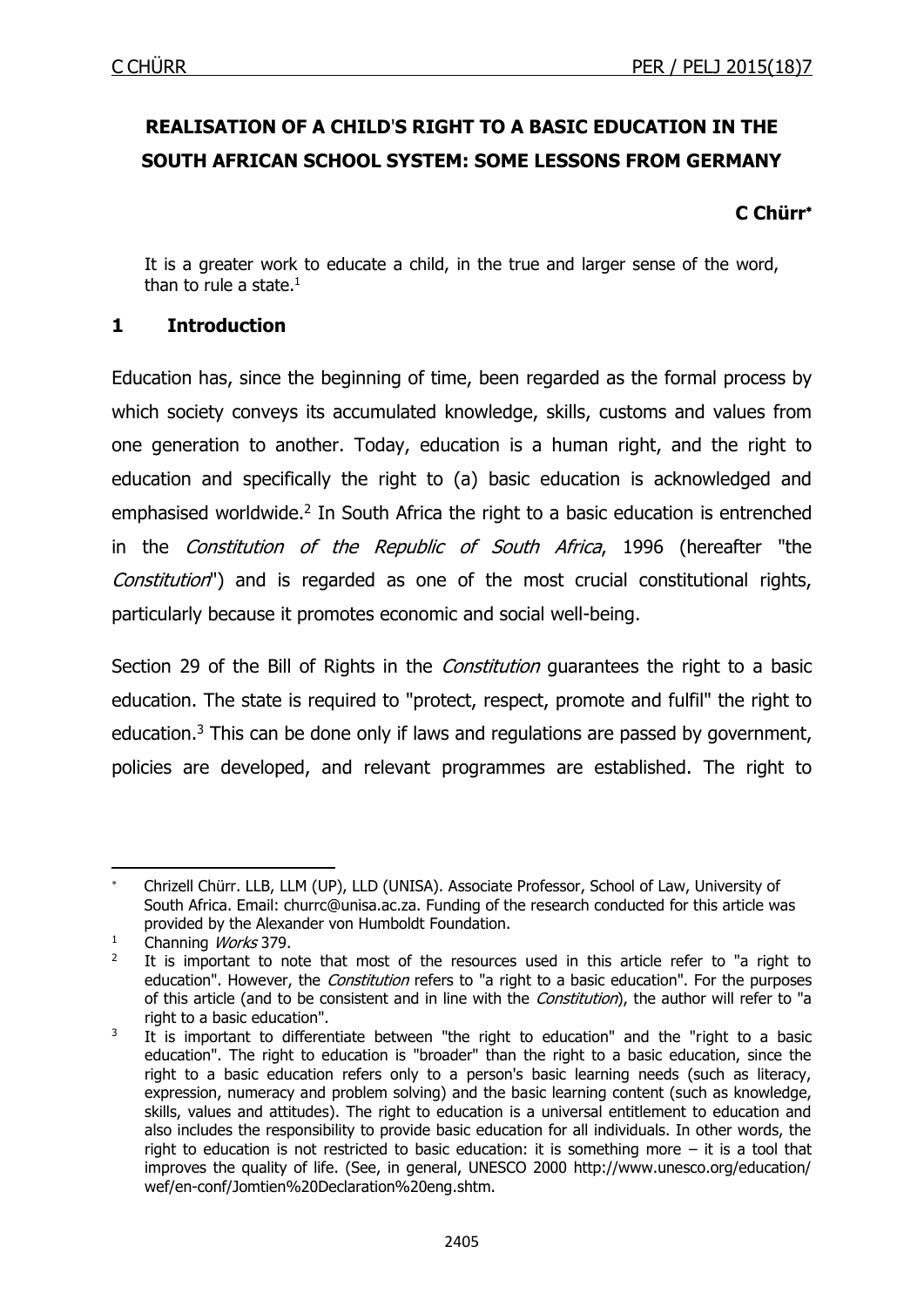education is justiciable and the state can therefore be confronted and challenged in court if it does not succeed with its constitutional obligations regarding education.<sup>4</sup>

Education is also regarded as one of the most valuable requirements pertaining to global progress and advancement. Not only does it equip the learner with the necessary abilities and skills for a meaningful occupation, but it is also a suitable instrument to convey the fundamental tone of a human rights culture to a young and upcoming generation. Moreover, education is a way to set people free from their lack of knowledge, false notions and fear. Education furnishes people with dignity, self-respect and self-assurance, and is an important basic human right on which the realisation and fulfilment of other rights depend.<sup>5</sup>

Education and the right to a basic education are not only of cardinal importance on a national level, but also on an international level. Many national constitutions worldwide make provision for the right to (a basic) education. One can thus say that meaningful and significant existence is dependent worldwide on education.

The South African school system is crippled by a myriad of unfavourable challenges, situations and circumstances. These include inequalities in the school environment, the lack of quality education in a safe environment, insufficient funds for the provision of basic education, inadequate buildings, a shortage of qualified and skilled educators, and the inability of the school system to cater for learning differences, to mention only a few. Many of these challenges, situations and circumstances are frustrating and solutions have been sought diligently – many with success and many without success.

Thus, the South African school system is suffering a great ordeal. This was confirmed by the South African Minister of Basic Education, Mrs Angie Motshekga, when she stated the following: "Let's face it: Education is in a severe crisis. We have

<sup>4</sup> Pendlebury 2008/2009 SACG 25.

<sup>5</sup> Oosthuizen and Rossouw 2001 Koers 656; also see Devenish Constitution 153.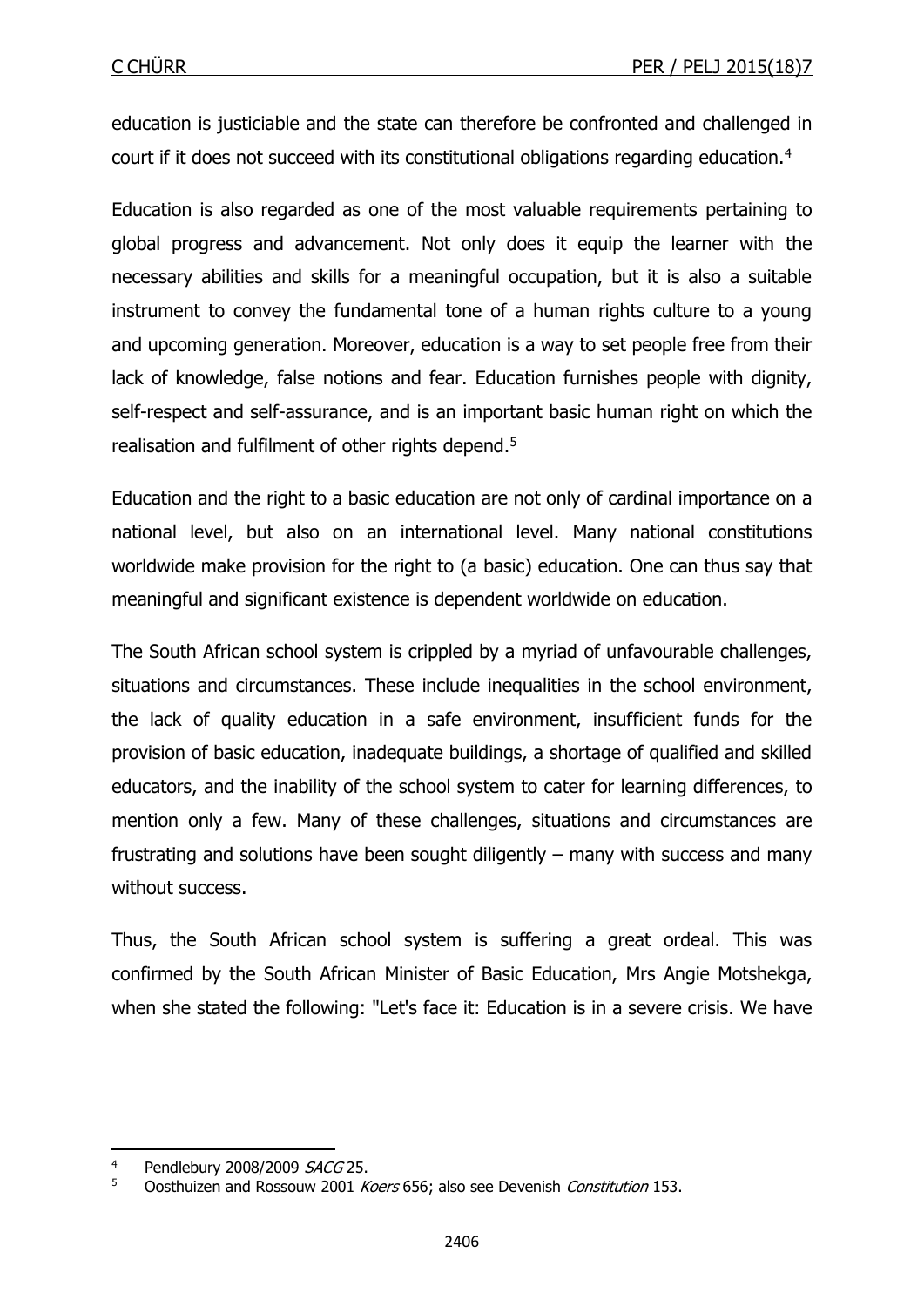a big problem".<sup>6</sup> Moreover, there seems to be a strong increase in the percentage of school dropout rates<sup>7</sup> as well:<sup>8</sup>

| Year | Grade 2<br>enrolment<br>(2000;<br>2001;<br>2002;<br>2003) | Grade 10<br>enrolment<br>(2008;<br>2009;<br>2010;<br>2011) | Grade 11<br>enrolment<br>(2009;<br>2010;<br>2011;<br>2012) | Grade 12<br>enrolment<br>(2010;<br>2011;<br>2012;<br>2013) | % dropout<br>rate(s)<br>Grades 10-<br>12 |
|------|-----------------------------------------------------------|------------------------------------------------------------|------------------------------------------------------------|------------------------------------------------------------|------------------------------------------|
| 2010 | 1 090 765                                                 | 1 076 527                                                  | 881 661                                                    | 579 384                                                    | $-46%$                                   |
| 2011 | 944 977                                                   | 1 017 341                                                  | 841 815                                                    | 534 498                                                    | $-47%$                                   |
| 2012 | 1 012 892                                                 | 1 039 762                                                  | 847 738                                                    | 551 837                                                    | $-47%$                                   |
| 2013 | 1 111 858                                                 | 1 094 189                                                  | 874 331                                                    | 576 490                                                    | $-49%$                                   |

**Table 1: Percentage school dropout rates for various grades**

It is clear from Table 1 that the school dropout rates increase almost every year. It is also expected that the dropout rate for 2014 will be higher than in 2013 (the statistics for 2014 have not yet been finalised).

One can therefore argue that it is obvious that drastic action should be taken in order to save the school system from further downfall and destruction. It appears that the mainstream school system in South Africa does not function satisfactorily and that other alternatives (and possibly another school system) should be considered.

The focus in this article falls on the questions of whether the current South African school system sufficiently realises the constitutional rights of learners and whether an alternative school system could lead to the increased fulfilment and realisation of South African children's rights (with a specific focus on the rights to a basic

<sup>1</sup> <sup>6</sup> Nel 2014 http://www.netwerk24.com/nuus/2014-12-06-onderwys-in-groot-krisis-s-angie.

<sup>7</sup> "Dropout rates" refers to the percentage of children who do not complete school. Also see the discussion in para 4.2.3 and para 5 below.

<sup>8</sup> Louw 2015 http://www.equaleducation.org.za/article/2015-01-02-on-the-upcoming-2014-matricresults.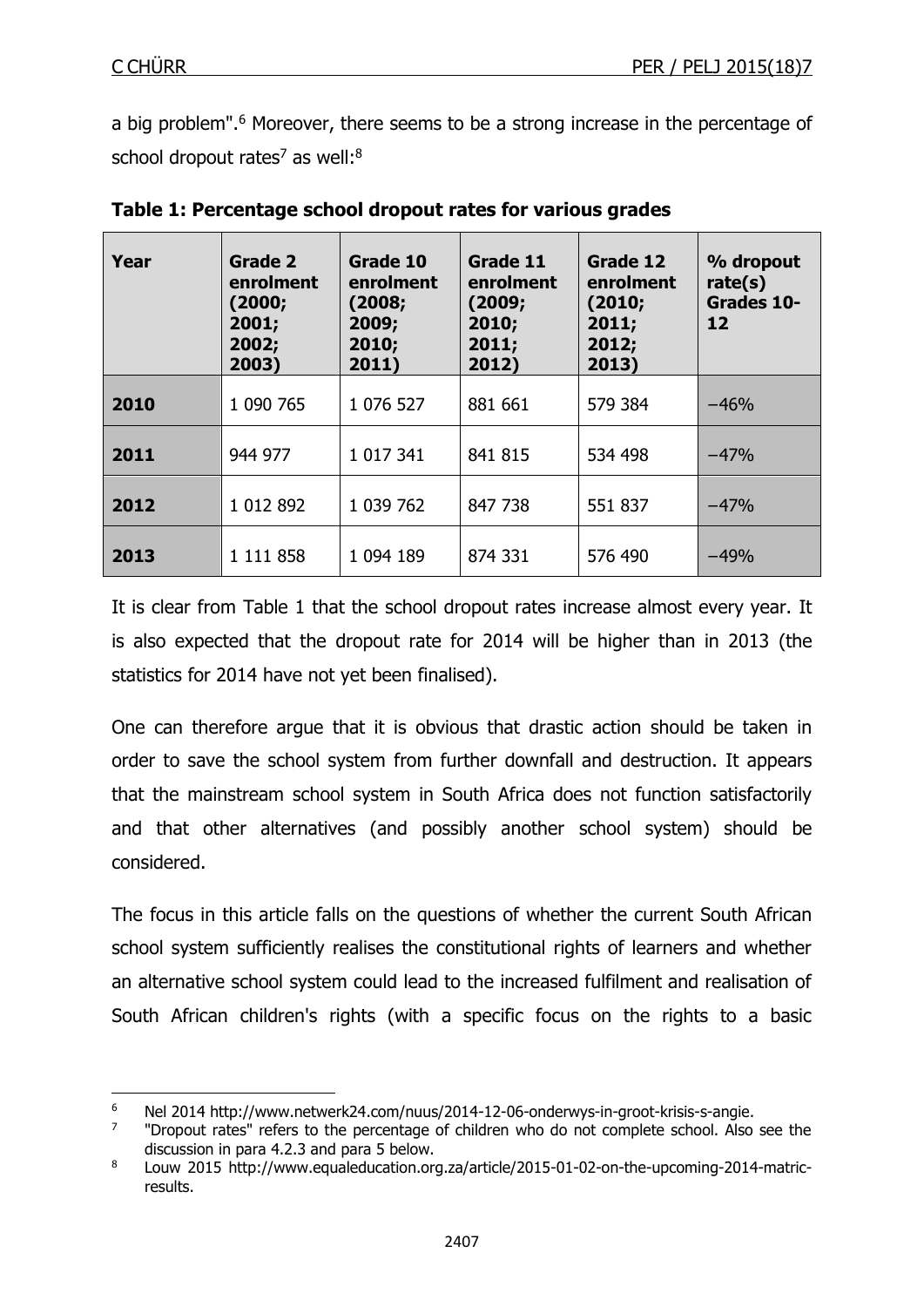education, equality and dignity). The article therefore deals with the "acceptability" (see paragraph 2.2 below) of the South African school system.

The following issues are discussed in this article: The right to a basic education, related constitutional rights, the German tripartite school system with its focus on the individual and learning differences, the South African school system with its focus on mainstream education, and relevant international instruments.

The German school system was selected for the purposes of this article in order to illustrate that a tripartite school system (as in Germany) can be to the benefit of all learners if such a system is applied properly and with due care. A tripartite school system provides for learners' diverse individual learning backgrounds, as well as their different learning aptitudes, skills, talents and interests. Such a school system would certainly be beneficial for a diverse country such as South Africa.

It should be kept in mind that Germany has one of the world's best education systems and is one of today's most important industrial nations – thanks to its education system that is flexible and that properly provides for diversity (also see paragraph 4.1.7 below). Therefore, South Africa can learn some valuable lessons from Germany with regard to Germany's tripartite school system and education rights.<sup>9</sup>

#### **2 The right to a basic education in South Africa**

The right to a basic education is enshrined in section 29(1)(a) of the *Constitution* – for both adults and children. Section 29 consists of a group of education rights and is also known as a "hybrid" right because section 29(1) typifies the socio-economic nature of the right, while sections 29(2) and (3) are categorised as civil and political rights. There is an obligation on the state in terms of section 29(1) to make education available and accessible to everyone; the *Constitution* explicitly guarantees the right to a basic education.<sup>10</sup> However, it is important to note that section 29 does not specify the content and quality of the education that the state

 $\mathsf{q}$ It must be kept in mind that Germany has 16 different states (Länder) and a full discussion of the educational situations in all of these states does not fall within the scope of this article.

<sup>&</sup>lt;sup>10</sup> Arendse 2011 *PELJ* 97.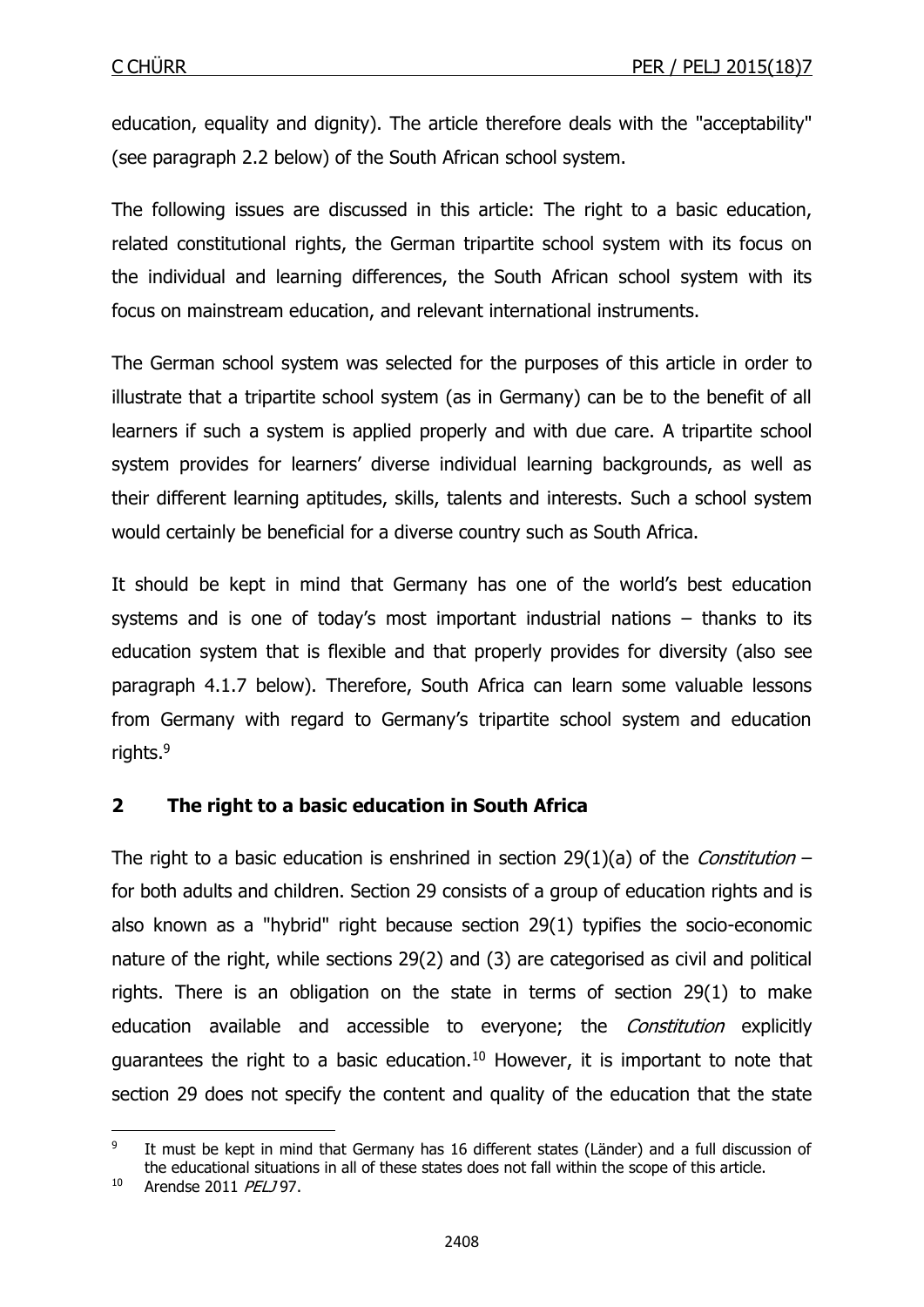must provide,<sup>11</sup> nor has the South African Constitutional Court considered the scope and content of the right to a basic education.<sup>12</sup> One should also note that section 29 does not refer to all universally accepted education rights.<sup>13</sup> Free and compulsory education does not form part of the right to a basic education, although provision is made for compulsory education in section 3(1) of the South African Schools Act.<sup>14</sup> There is also no explicit right of equal access to educational institutions, but it can be assumed that this right is absolutely and completely enclosed and protected by section 9 of the *Constitution*, which specifically deals with equality.<sup>15</sup>

An important question pertaining to section 29 is:

[D]oes section 29 promise merely a place to go to school, or does it provide for an 'adequate' education?<sup>16</sup>

It is submitted that the right to a basic education compels the state to provide adequate education in order for the right to be enjoyed and fulfilled.<sup>17</sup> The right to a basic education can therefore be described as:

... an unqualified right requiring the priority attention of the State, also in respect of budgetary allocations. This requires the State to provide sufficient schools, educators and support, and other incidental services in order to ensure reasonable access to basic education for everybody. The right refers to education up to a level of functional literacy, in other words, reading, writing, arithmetic, and an elementary knowledge or awareness of economics, culture and politics.<sup>18</sup>

With regard to the meaning of "adequate" education, Malherbe submits as follows:<sup>19</sup>

In the South African context 'adequate' education could refer to a standard of education that empowers people to rise above the poverty cycle and compete effectively in the labour market, enables people to understand and enjoy their

1

<sup>&</sup>lt;sup>11</sup> Taiwo *Implementation of the Right to Education* 116.<br><sup>12</sup> Arendee 2011 *PEL1* 98

 $12$  Arendse 2011 *PELJ* 98.

Universally accepted rights are the following: the right to education, equal access to educational facilities, freedom of choice, education in the language of one's choice, the right to establish private educational institutions, availability, accessibility, acceptability and adaptability. Also see Malherbe "Education Rights" 400-402.

<sup>&</sup>lt;sup>14</sup> South African Schools Act 84 of 1996.

<sup>&</sup>lt;sup>15</sup> Malherbe 2000 *EJELP* 51. With regard to the right to education for the "girl child", see Mwambene "Girl Child's Right to Education" 219-235.

<sup>&</sup>lt;sup>16</sup> Taiwo *Implementation of the Right to Education* 116.<br><sup>17</sup> See in general *Ex parte Gauteng Provincial Le* 

See, in general, Ex parte Gauteng Provincial Legislature: In re Dispute Concerning the Constitutionality of Certain Provisions of the Gauteng School Education Bill of 1995 1996 3 SA 165 (CC) paras 8-9.

 $18$  Taiwo *Implementation of the Right to Education* 117.

<sup>19</sup> Malherbe 2008 TSAR 274-275.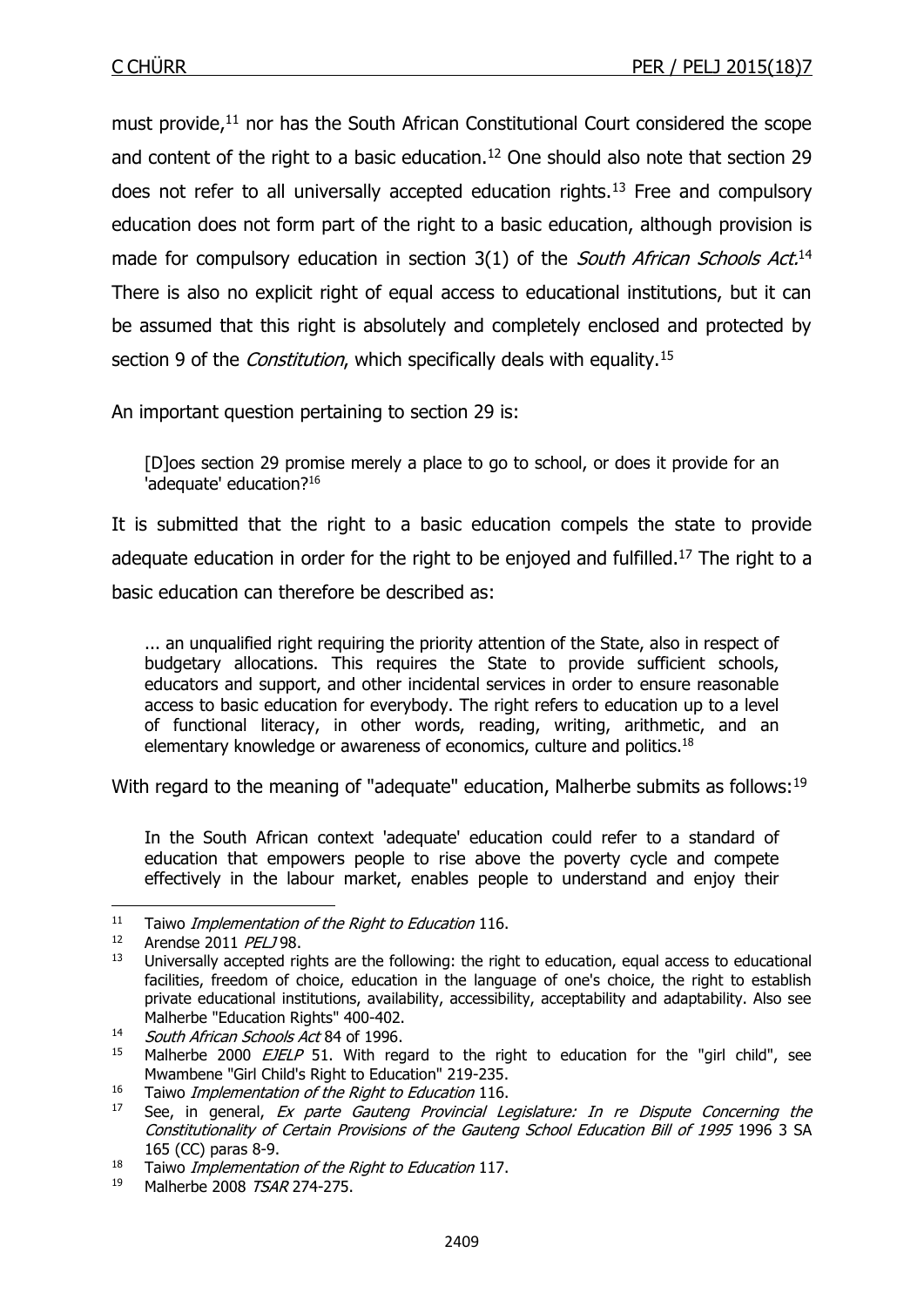newly acquired democratic values, rights and freedoms, encourages people to participate in and protect the fledgling democratic system, and enhances their dignity and feeling of self-worth as human beings.

The right to a basic education is also a second-generation right and gives "manifest expression to essentially first generation rights".<sup>20</sup> The enforcement of secondgeneration rights is problematic, however, and specific questions must be asked. Firstly, what precisely is meant by "basic education", and, secondly, can the state be held liable by a court of law to provide adequate basic education for individuals?  $2^{21}$ 

# **2.1 What precisely is meant by "basic education"?**

It is difficult to determine the exact or precise meaning of the term "basic education". However, before the concept of basic education can be explained, it is necessary to define "education". Education can be defined as follows:<sup>22</sup>

Education in its broadest, general sense is the means through which the aims and habits of a group of people [live] on from one generation to the next. Generally it occurs through any experience that has a formative effect on the way one thinks, feels, or acts. In its narrow, technical sense, education is the formal process by which society deliberately transmits its accumulated knowledge, skills, customs and values from one generation to another.

The concept of "basic education" can be explained as follows: $^{23}$ 

Basic education is that whole range of educational activities in different settings that aim to meet basic learning needs. It comprises both formal schooling (primary and sometimes lower secondary) and a variety of non-formal, informal, public and private educational activities offered to meet the defined basic learning needs of people of all ages.

It can therefore be submitted that the difference between basic education and education is that basic education focuses on the "stage" when children first start learning (their basic learning needs), and education focuses on the overall transmission of aims, values and habits from one generation to another.

The concept of basic education can also be defined as follows:

<sup>&</sup>lt;sup>20</sup> Devenish *Bill of Rights* 398.<br><sup>21</sup> Devenish *Bill of Rights* 398

Devenish Bill of Rights 398.

<sup>&</sup>lt;sup>22</sup> Dewey *Democracy and Education* 1-4.

<sup>&</sup>lt;sup>23</sup> HSRC and EPC Report on Education 141.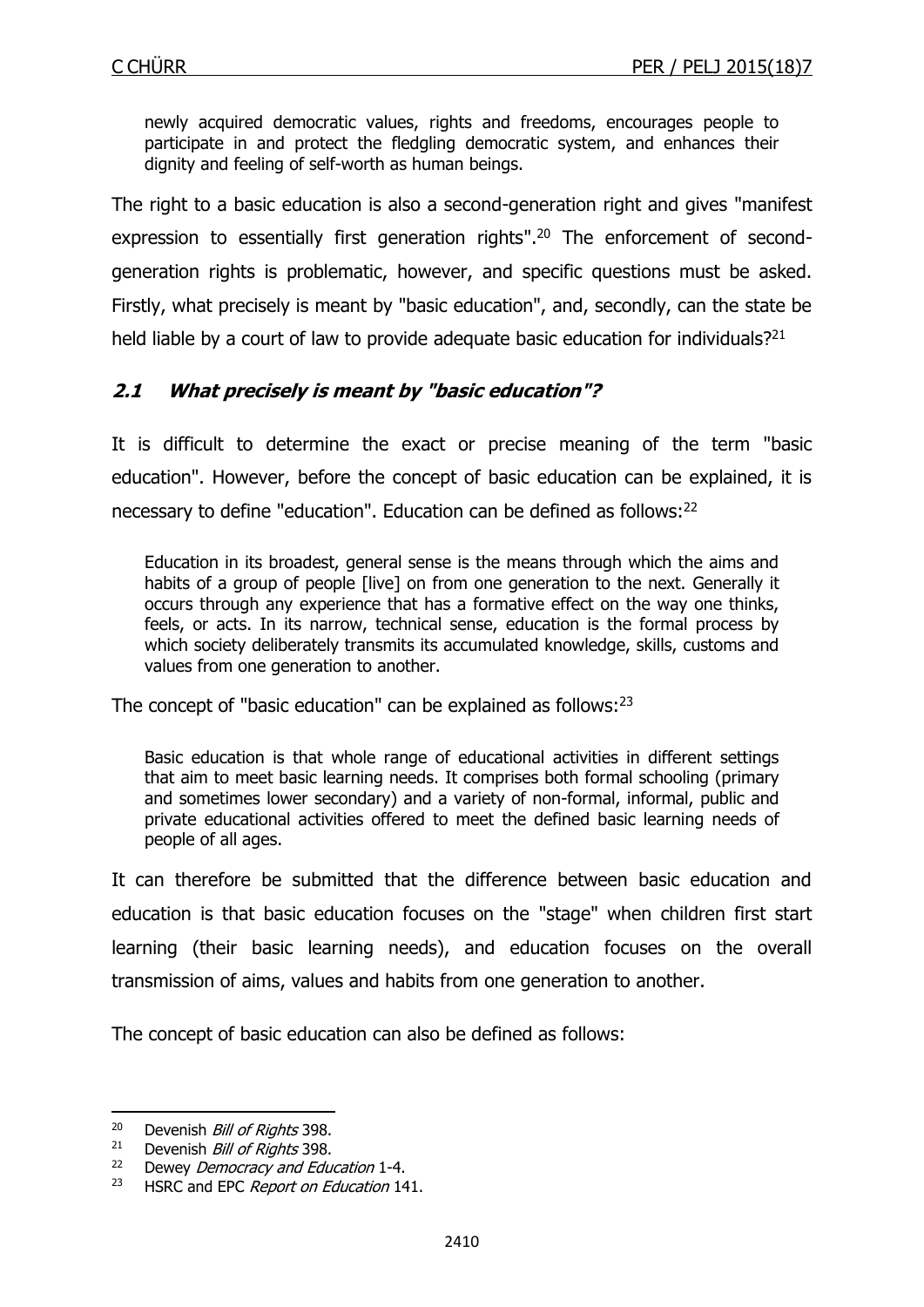[D]aardie tipe opvoedende onderwys wat 'n leerder ontvang en wat hom [en haar] toerus met die basiese vaardighede van funksionele geletterdheid (wat die basiese vaardighede van lees, skryf en rekenkunde insluit) sowel as 'n basiese kennis en bewustheid van ekonomie, kultuur en politiek. 24

With regard to the interpretation of the concept of basic education, the Department of Education noted the following in its White Paper on Education and Training:<sup>25</sup>

Basic education is a flexible concept which must be defined so as to meet the 'learning needs appropriate to the age and experience of the learner, whether child, youth or adult ...', and should also provide access to nationally recognised qualifications.

The term "basic education" in section 29(1) of the *Constitution* must therefore be construed in the light of what the state can afford. In other words, basic education should fulfil the "learning needs appropriate to the age and experience of the learner, whether child, youth or adult".<sup>26</sup> As already mentioned, section 29(1)(a) of the *Constitution* does not stipulate that all education is free and compulsory. It does, however, make provision for the educational rights of impoverished children and does not "preclude a sliding scale of fees" in relation to parents' children who are enrolled at public schools.<sup>27</sup>

There are several academics and scholars who argue that the South African definition of basic education is too narrow. The reason for this argument is simple: Learners who barely completed Grade 9 are not properly equipped with the necessary knowledge, skills and experience to "tackle" the outside world.<sup>28</sup> The consequence of this is that they will be unable to develop to their full potential, to live and work with dignity, pride and self-respect, and to improve the quality and virtues of their lives.<sup>29</sup> It is submitted that basic education should include the whole schooling career of a learner. That is, basic education should not be defined in terms

<sup>&</sup>lt;sup>24</sup> Oosthuizen and Rossouw 2001 Koers 662.

<sup>&</sup>lt;sup>25</sup> The White Paper on Education and Training was published on 15 March 1995 (Gen N 196 in GG 16312 of 15 March 1995) in terms of the obligations under s 32(a) of the Interim Constitution of the Republic of South Africa 200 of 1993.

<sup>&</sup>lt;sup>26</sup> Bray "South African Schools Act" 279.<br><sup>27</sup> Devenish *Bill of Bights* 400.

Devenish Bill of Rights 400.

 $28$  See para 4 below for a discussion on compulsory school attendance.

<sup>&</sup>lt;sup>29</sup> Khoza *Socio-economic Rights* 420.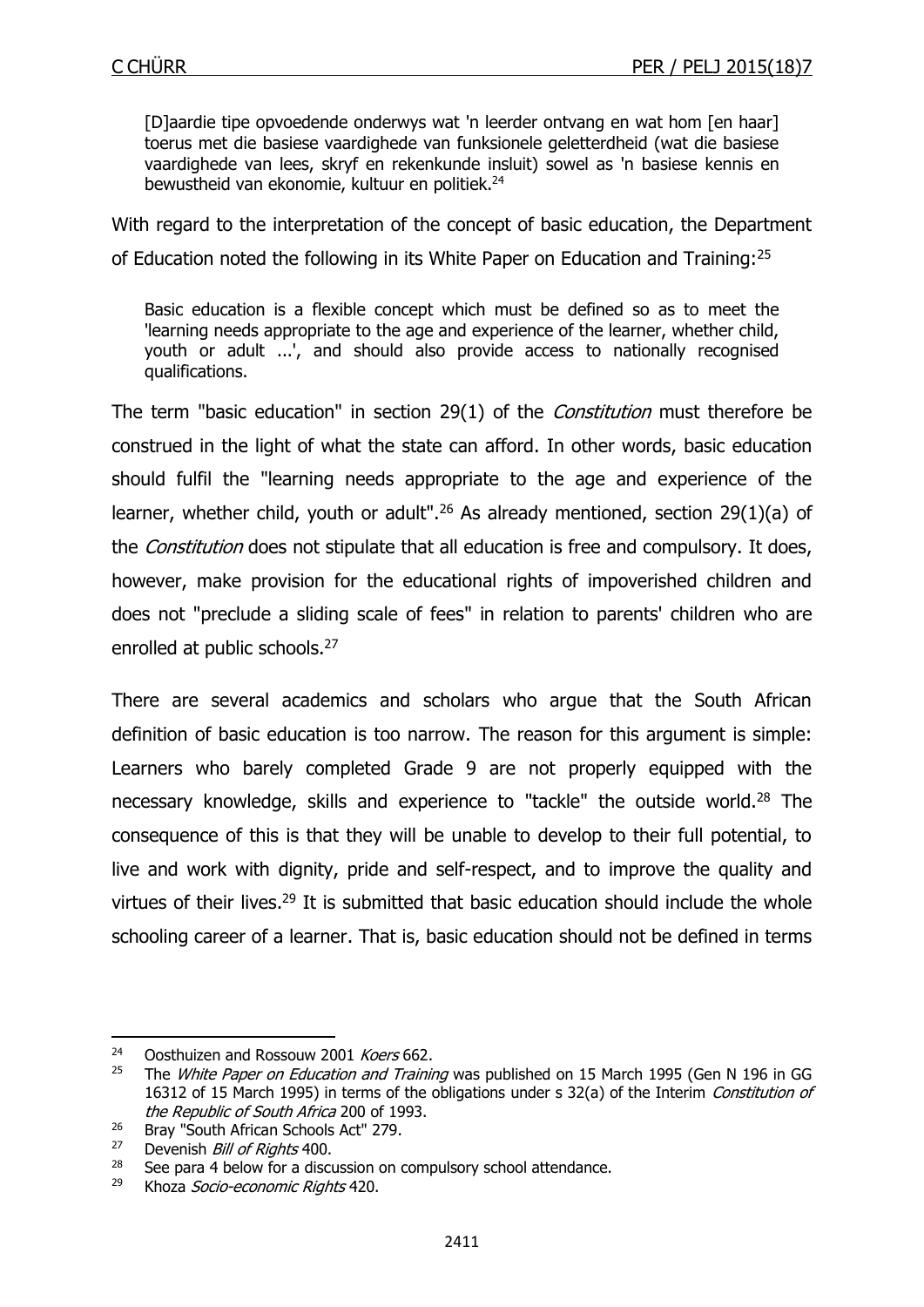of age or the completion of a specific level of schooling; it should rather include primary as well as secondary education.<sup>30</sup>

Thus, basic education:

...should evolve with increasing educational standards and capacities in South Africa, in order to meet the changing requirements of a dynamic society in the process of political and social transformation.<sup>31</sup>

Basic education must also provide learners with the foundation to be successful and flourish in society, including the minimal necessary learning equipment and tools of literacy and numeracy.<sup>32</sup>

# **2.2 Can the state be compelled by a court of law to provide basic education for individuals?**

Section 7(2) of the *Constitution* imposes an obligation on the state to "respect, protect, promote and fulfil the rights in the Bill of Rights". Every obligation imposes a related set of duties on the state, namely:<sup>33</sup>

- (a) respect: the state is required to avoid measures that prevent children's enjoyment of the right to basic education;
- (b) protect: the state is required to prevent other parties such as parents and caregivers from interfering with and hindering children's enjoyment of the right to basic education;
- (c) promote: the state has the duty to encourage and promote educational participation and to make citizens aware of their educational rights; and
- (d) Fulfil: the state must take positive measures that enable all children to enjoy the right to basic education.

The following case makes it clear that there are positive and negative obligations on the state to give effect to the right to a basic education: In  $Ex$  parte Gauteng

 $30$  Taiwo *Implementation of the Right to Education* 122.<br> $31$  Devenish *Bill of Rights* 398

Devenish Bill of Rights 398.

<sup>&</sup>lt;sup>32</sup> Devenish *Bill of Rights* 398.

<sup>33</sup> Pendlebury 2008/2009 SACG 22.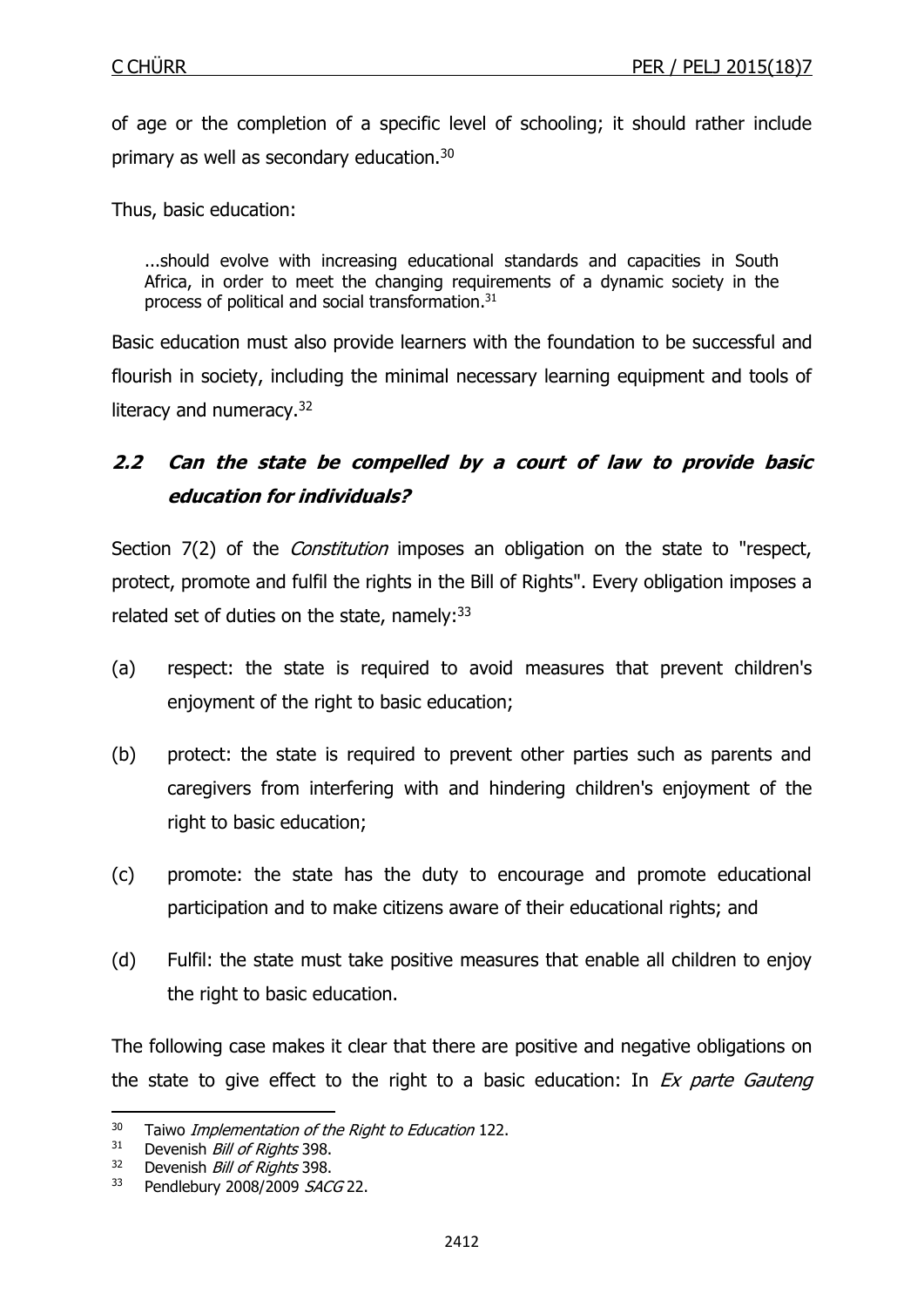Provincial Legislature: In re Dispute Concerning the Constitutionality of Certain Provisions of the Gauteng School Education Bill of 1995,<sup>34</sup> the court stated as follows:<sup>35</sup>

[The right to [a] basic education] creates a positive right that basic education be provided for every person and not merely a negative right that such person should not be obstructed in pursuing his or her basic education.

It is therefore submitted that the right to a basic education imposes both positive and negative obligations on the state to provide for education. With regard to the positive obligation, the state is required to take effective steps in order to guarantee that every child has access to educational facilities and that every child benefits from the right to education. The negative obligation, on the other hand, poses a duty on the state and its agencies not to impede or hinder children's access to education.<sup>36</sup>

To summarise, the state has the following obligations in terms of section 29 of the Constitution: 37

(a)to provide for adequate basic education;

- (b)to ensure effective access to public educational institutions;
- (c)to ensure, where reasonably possible, that a course of education is conducted in the official language or languages of the learners' choice in public educational institutions; and
- (d)to monitor the introduction of standards and the observance of equivalent standards in the so-called "independent" educational institutions<sup>38</sup>, as well as the registration of these institutions.

**<sup>.</sup>**  $34$  Ex parte Gauteng Provincial Legislature: In re Dispute Concerning the Constitutionality of Certain Provisions of the Gauteng School Education Bill of 1995 1996 3 SA 165 (CC).

 $35$  Ex parte Gauteng Provincial Legislature: In re Dispute Concerning the Constitutionality of Certain Provisions of the Gauteng School Education Bill of 1995 1996 3 SA 165 (CC) para 9. Although this case was decided under the Interim Constitution (Constitution of the Republic of South Africa 200 of 1993), it is still of great value because it emphasises the state's duty to promote and to give effect to the right to a basic education.

<sup>36</sup> Pendlebury 2008/2009 SACG 19.

<sup>&</sup>lt;sup>37</sup> De Groof "Some Comments and Questions" 63.

 $38$  The *South African Schools Act* 84 of 1996 makes provision for two types of schools, namely, public schools and independent schools. Public schools are controlled by the state, whereas independent schools are privately governed and administered. Independent schools/institutions are required to register with the state and standards not lower than those of similar public schools/institutions must be upheld by these independent schools/institutions.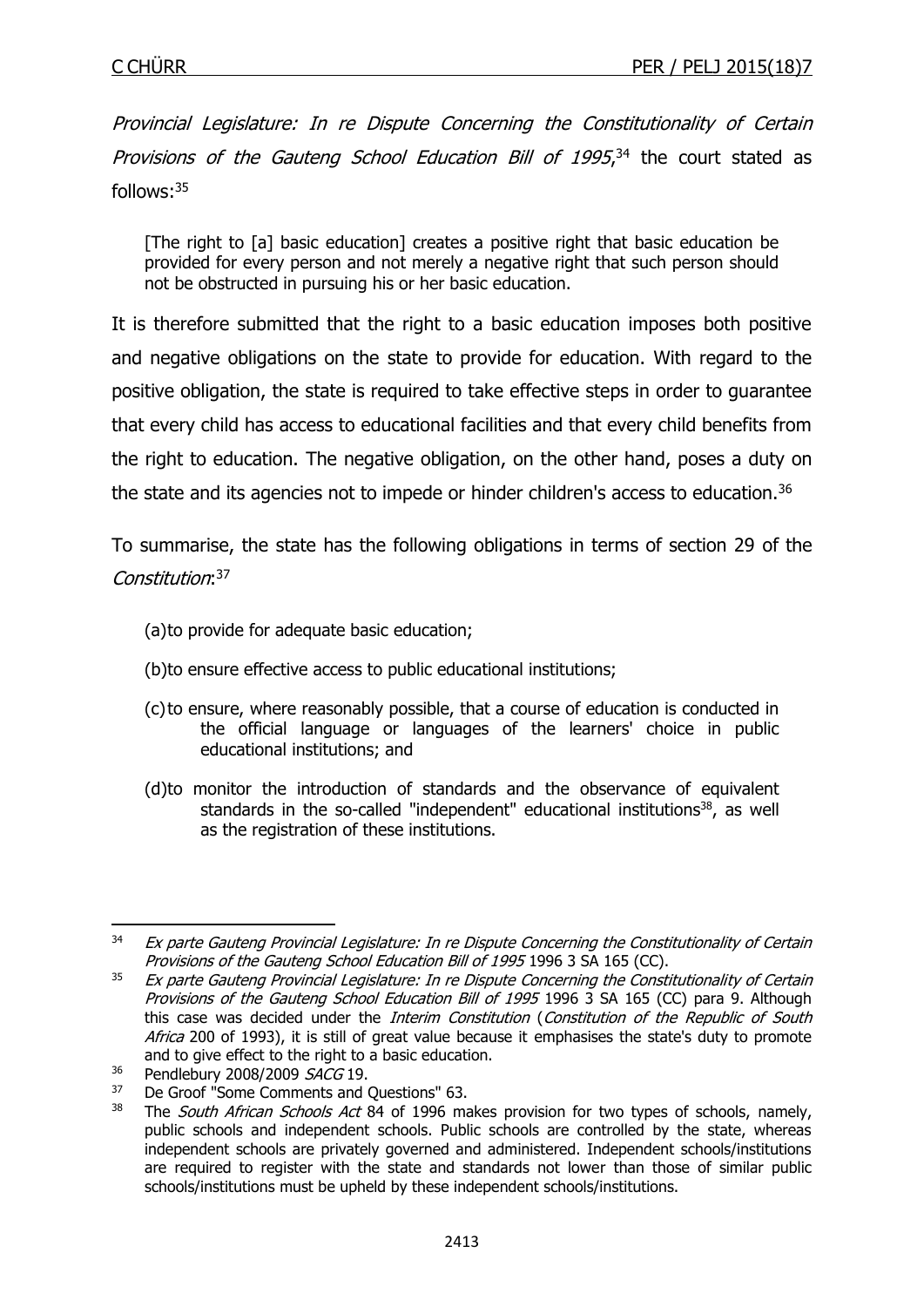In addition, the state also has the obligation in terms of article 13(2) of the International Covenant on Economic, Social and Cultural Rights (hereafter "the ICESCR") to make education available, accessible, acceptable and adaptable. This is also known as the "4-A Scheme".<sup>39</sup>

The "4-A's" are interrelated and essential features of education and contribute to the successful provision of the right to a basic education:<sup>40</sup>

| <b>Availability</b>                                                                                                                                                                                                                                                                                                                                                                                                                                                                                                                                                                   | <b>Accessibility</b>                                                                                                                                                                                                                                                                                                                                  | <b>Acceptability</b>                                                                                                                                                                                                                                                                                                                                                                                                                                                                                                                                                                                   | <b>Adaptability</b>                                                                                                                                                                                                                                                                                                                                                                                                         |
|---------------------------------------------------------------------------------------------------------------------------------------------------------------------------------------------------------------------------------------------------------------------------------------------------------------------------------------------------------------------------------------------------------------------------------------------------------------------------------------------------------------------------------------------------------------------------------------|-------------------------------------------------------------------------------------------------------------------------------------------------------------------------------------------------------------------------------------------------------------------------------------------------------------------------------------------------------|--------------------------------------------------------------------------------------------------------------------------------------------------------------------------------------------------------------------------------------------------------------------------------------------------------------------------------------------------------------------------------------------------------------------------------------------------------------------------------------------------------------------------------------------------------------------------------------------------------|-----------------------------------------------------------------------------------------------------------------------------------------------------------------------------------------------------------------------------------------------------------------------------------------------------------------------------------------------------------------------------------------------------------------------------|
| The state has the<br>duty to provide<br>education and to<br>make it available to<br>all children. In other<br>words, the state has<br>the duty to make<br>educational<br>institutions and<br>programmes<br>available in sufficient<br>quantity in order to<br>meet the needs of<br>children. The<br>availability obligation<br>can be fulfilled<br>through a public<br>education system<br>and by allowing non-<br>state actors to<br>establish non-public<br>schools. The state<br>will then have a<br>combination of both<br>public schools and<br>non-public (private)<br>schools. | The state has the<br>duty to make<br>educational<br>institutions and<br>programmes<br>accessible to<br>everyone, without<br>discrimination $-$ as<br>stipulated in section<br>9 of the <i>Constitution</i> .<br>In order to meet the<br>accessibility criteria,<br>schools must be<br>physically and<br>economically<br>accessible and<br>affordable. | The state has the<br>duty to ensure that<br>the form and<br>substance of<br>education, as well as<br>the curricula and<br>teaching methods,<br>are acceptable,<br>relevant, culturally<br>appropriate and of<br>high quality to<br>children. In order to<br>meet the<br>acceptability<br>obligation, the state<br>must ensure that the<br>education provided is<br>stable, reliable and<br>consistent with the<br>rights of children set<br>out in human rights<br>instruments such as<br>the <i>ICESCR</i> and the<br>Convention on the<br><b>Rights of the Child</b><br>(hereafter "the<br>$CRC$ "). | The education<br>system has to be<br>flexible and<br>expandable in order<br>to adapt to the needs<br>of changing societies<br>and communities,<br>and to respond to<br>the needs and<br>requirements of<br>learners and<br>students within their<br>social and cultural<br>circumstances. Thus,<br>there is a necessity<br>for curriculum<br>flexibility, litheness,<br>and adaptation to<br>meet the needs of<br>children. |

# **Table 2: The 4-A Scheme**

In order to fulfil its constitutional obligations, the state has established a mainstream and inclusive school system. This school system aims at being inclusive, efficient,

 $39$  See the discussion on the *ICESCR* in para 6.2 below.

<sup>&</sup>lt;sup>40</sup> Pendlebury 2008/2009 SACG 20; see also Coomans 2007 SIM Special 20137-138.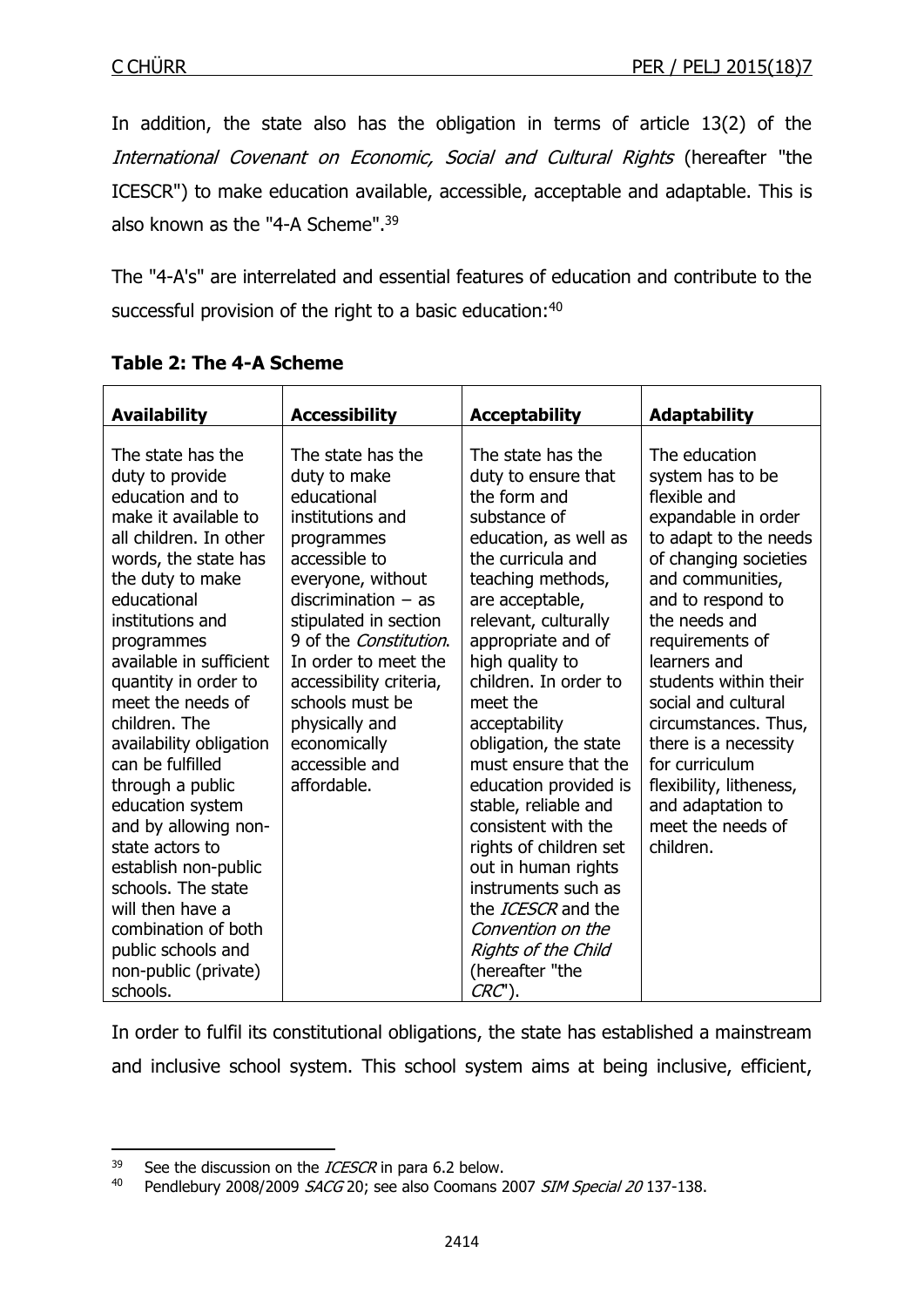and attentive to the quality of learning conditions and outcomes.<sup>41</sup> However, many questions remain: Does the South African school system realise a child's rights to a basic education? How inclusive is the school system? Can an inclusive school system sometimes lead to the exclusion of certain learners? Does an inclusive system infringe upon a child's rights to equality and dignity? Is an inclusive mainstream school system in the best interest of the child? These questions will be addressed in paragraph 4.2.3 below. However, before addressing these questions, one needs to understand the way in which the courts adjudicate the right to a basic education and how the right to a basic education relates to other constitutional rights.

# **2.3 Adjudication of the right to a basic education**

There is a compendium of socio-economic rights, which compendium includes rights of access to adequate housing, health-care services, sufficient food and water, and social security. The right to a basic education is part of this compendium of rights. It is important to bear in mind that a child's right to a basic education is distinguishable from other socio-economic rights in the *Constitution* in the sense that it is not dependent on the progressive realisation thereof.

The way in which the courts adjudicate the right to a basic education differs from the way in which other socio-economic rights are adjudicated. An explanation of how the adjudication of the right to a basic education differs from the adjudication of the right to housing can be summarised as follows: On the one hand, section 26(1) of the *Constitution* provides that everyone has the right to have access to adequate housing. In terms of this right, the state has the duty to take reasonable legislative and other measures, within its available resources, to achieve the progressive realisation of the right to have access to adequate housing. $42$  In other words, the state is obliged to take progressive steps to realise this right over a period of time. This means that the state needs to consider its available resources, but it does not mean that any person is entitled to insist on, or to demand, a house immediately.<sup>43</sup> On the other hand, section 29(1)(a) of the *Constitution* provides that everyone has

**<sup>.</sup>** <sup>41</sup> Pendlebury 2008/2009 *SACG* 20; also see Coomans 2007 *SIM Special 20* 137-138.<br><sup>42</sup> Government of the Republic of South Africa v Groothoom 2001 1 SA 46 (CC)

Government of the Republic of South Africa v Grootboom 2001 1 SA 46 (CC).

<sup>43</sup> See, in general, Liebenberg Socio-economic Rights 233-242.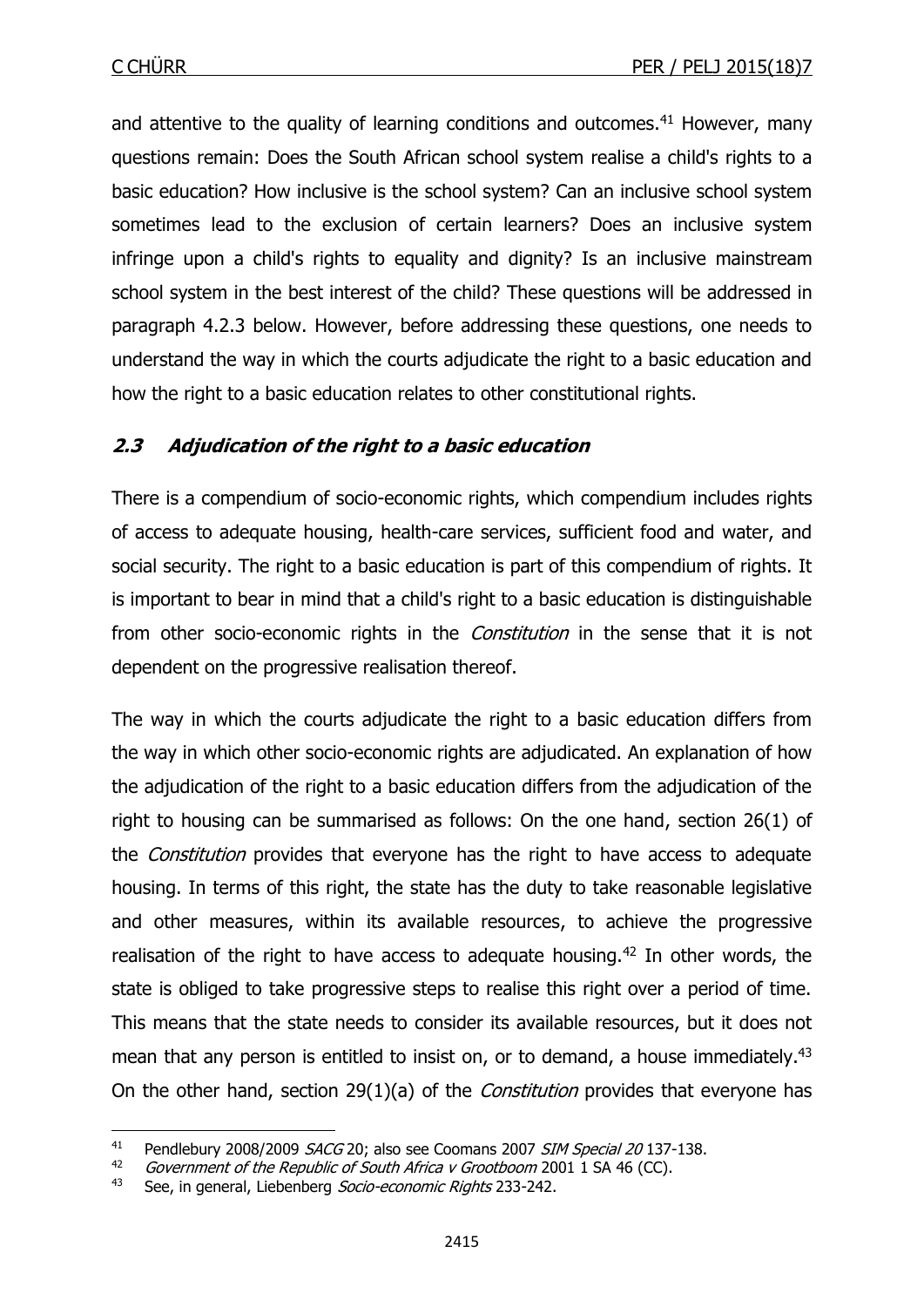the right to a basic education, including adult basic education. In terms of this right, the state is not required to realise the right to a basic education over a period of time – the right to a basic education is immediately realisable and does not carry the same limitations as other socio-economic rights contained in the *Constitution* (such as the right to access to adequate housing). The case of Governing Body of the Juma Musjid Primary School v Essay<sup>44</sup> serves as a good example of how courts adjudicate the right to a basic education. The facts of this case are that the High Court authorised the eviction of a public school conducted on private property and the eviction order had a major impact on the learners' right to a basic education in terms of section 29(1) of the *Constitution* and on the best interests of the children in terms of section 28(2) of the *Constitution*. This case therefore ended up in the Constitutional Court, which confirmed that the right to a basic education is not subject to progressive realisation. The court held that:<sup>45</sup>

[i]t is important ... to understand the nature of the right to 'a basic education' under section 29(1)(a). Unlike some of the other socio-economic rights, this right is immediately realisable. There is no internal limitation requiring that the right be 'progressively realised' within 'available resources' subject to 'reasonable legislative measures'. The right to a basic education may be limited only in terms of a law of general application which is 'reasonable and justifiable in an open and democratic society based on human dignity, equality and freedom'.

It is clear from the above that the right to a basic education is a cardinal socioeconomic right which aims to promote, improve and develop a child's personality, talents, and mental and physical abilities to their fullest extent. The importance of education, especially basic education, can be emphasised again  $-$  it is nearly impossible to "survive" without education in an educated world. Education gives human beings the power to claim and realise their other rights, and the right to a basic education is seen as a "central facilitative right in South Africa's constitutional democracy". One can thus argue that through (a) basic education people are better able to recognise the value of their human rights and are in a better position to exercise the full range of these rights.<sup>46</sup>

<sup>&</sup>lt;sup>44</sup> Governing Body of the Juma Musjid Primary School v Essay 2011 7 BCLR 651 (CC).<br><sup>45</sup> Governing Body of the Juma Musjid Primary School v Essay 2011 7 BCLR 651 (CC)

Governing Body of the Juma Musjid Primary School v Essay 2011 7 BCLR 651 (CC) para 37. See also Arendse 2011 PELJ 116.

<sup>46</sup> Pendlebury 2008/2009 SACG 21.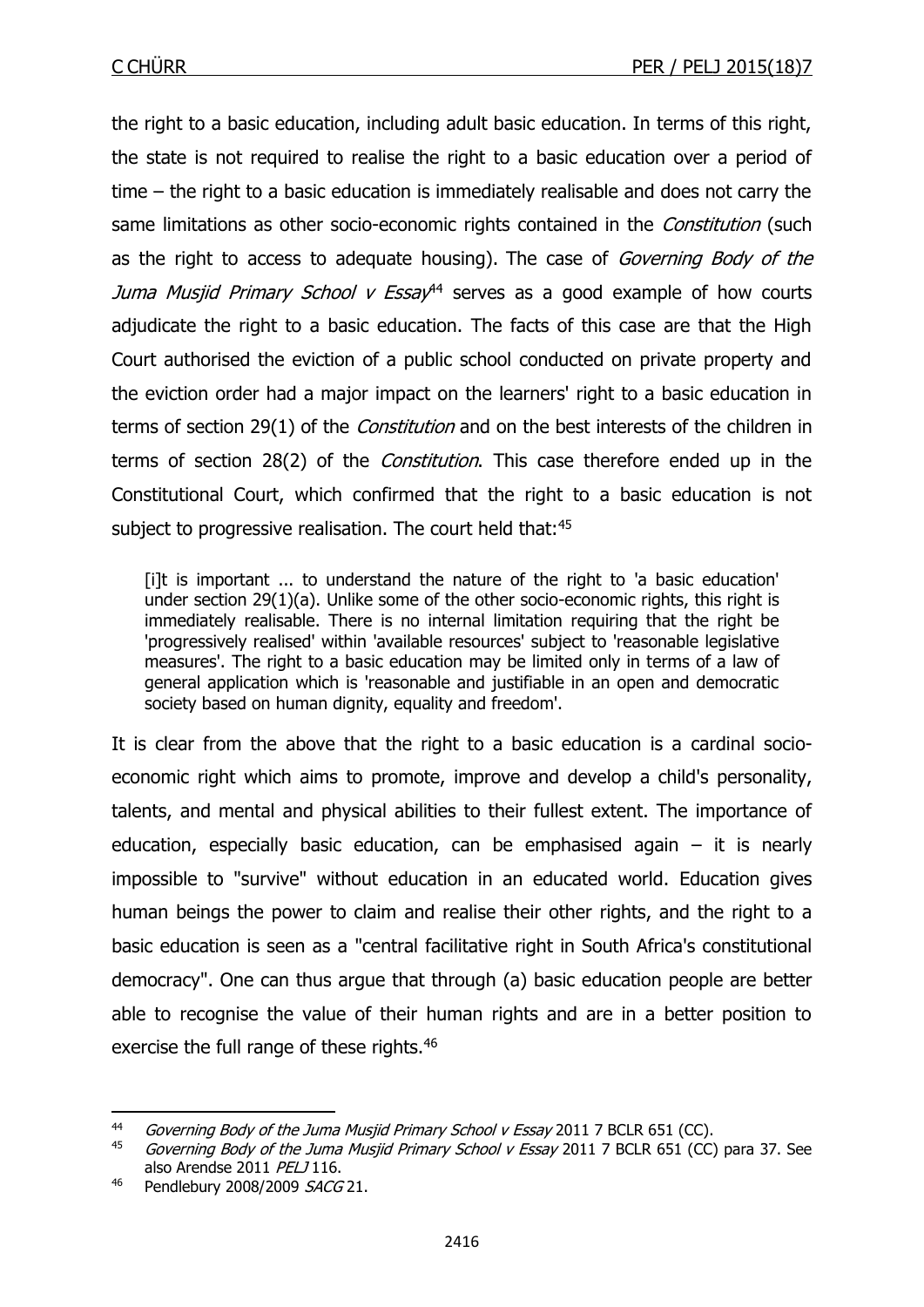# **2.4 The relationship between section 29 of the Constitution and other fundamental rights**

The right to (a basic) education cannot be seen as a separate right. This right and many other rights are interdependent. One of the rights that may be relevant is the right to mother tongue education (and language rights). Section 29(2) of the Constitution states that everyone has the right to receive education in the official language or languages of his/her choice in public educational institutions where such education is reasonably practicable. Section 30 of the *Constitution* stipulates that everyone has the right "to use the language and to participate in the cultural life of their choice, but no one exercising these rights may do so in a manner inconsistent with any provision of the Bill of Rights". Section 31 of the Constitution makes provision for persons to belong to a cultural, religious or linguistic community. This section stipulates that these persons "may not be denied the right, with other members of that community  $-$  (a) to enjoy their culture, practise their religion and use their language; and (b) to form, join and maintain cultural, religious and linguistic associations and other organs of civil society".<sup>47</sup>

Moreover, in order to indicate how the right to (a basic) education may affect other rights, the table below will illustrate the rights to education, rights in education and rights through education protected in the Constitution:<sup>48</sup>

| <b>Rights to education</b> |                                                                    | <b>Rights in education</b> |                                                                          | <b>Rights through education</b> |                             |                                                                          |             |
|----------------------------|--------------------------------------------------------------------|----------------------------|--------------------------------------------------------------------------|---------------------------------|-----------------------------|--------------------------------------------------------------------------|-------------|
|                            | Everyone has the right to<br>a basic education (s<br>$29(1)(a)$ ). | $\bullet$                  | Everyone has the right to<br>dignity $(s 10)$                            |                                 | Basic                       | education<br>access to a wide range of<br>political, social and economic | facilities: |
|                            | Everyone has the right to<br>further education (s)<br>29(1)(b)     | $\bullet$<br>٠             | Everyone has the right to<br>equality (s 9)<br>Everyone has the right to |                                 | rights.<br>These<br>others: | include,                                                                 | amongst     |
|                            | Everyone has the right to<br>learn in their official               |                            | an environment that is<br>not harmful to health (s)<br>24)               | $\bullet$                       |                             | the rights to equality and<br>dignity (ss $9 & 10$ );                    |             |
|                            | language of choice (s)<br>29(2)                                    | ٠                          | Children have the right to<br>protection from abuse                      | $\bullet$                       |                             | the right to further<br>education (s 29);                                |             |

**<sup>.</sup>**  $47$  A full discussion of all these rights does not fall within the scope of this article. For a detailed discussion, see the book of Liebenberg Socio-economic Rights.

<sup>48</sup> Pendlebury 2008/2009 SACG 21.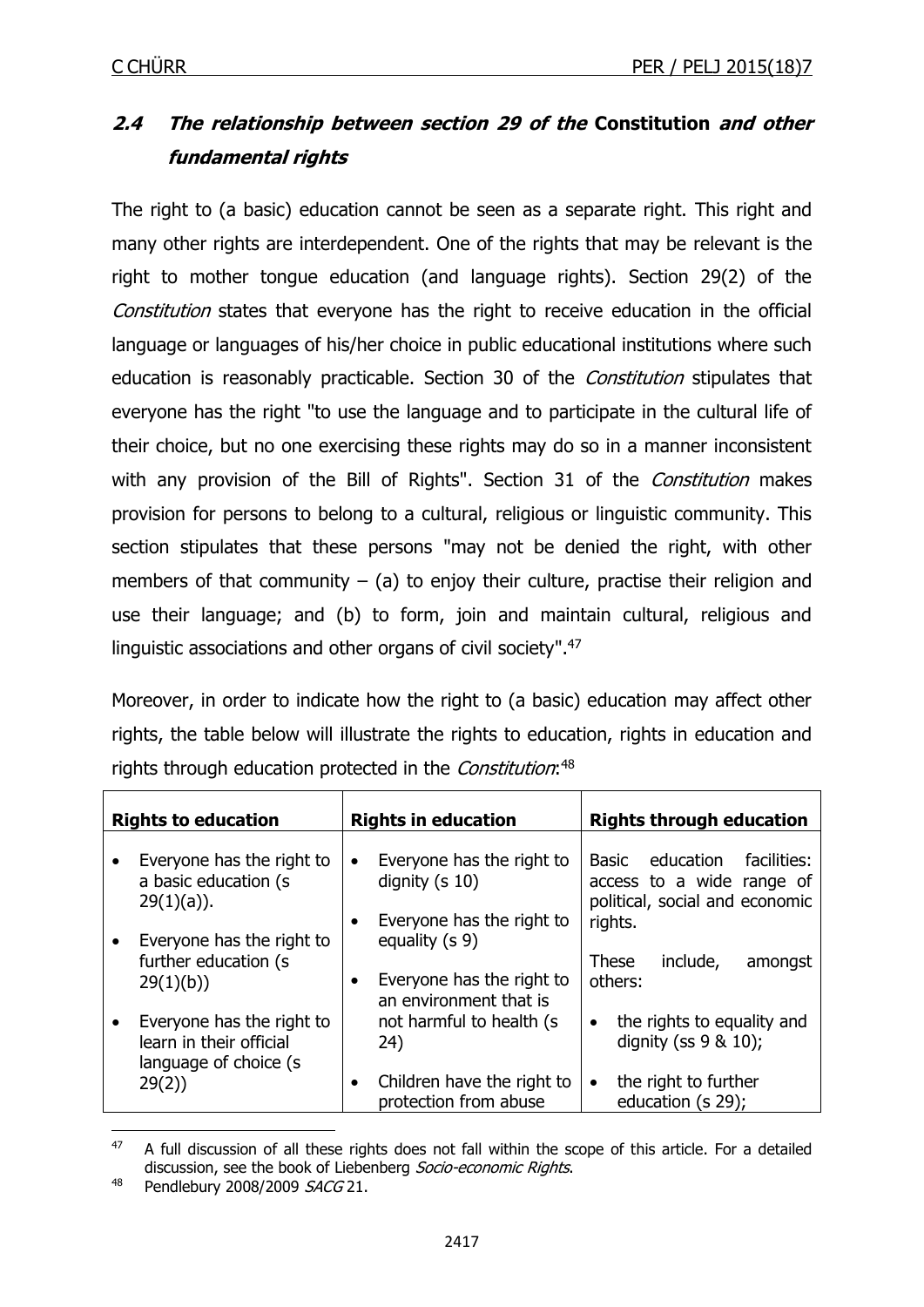| Children have the right to<br>be protected from work<br>that places their<br>education at risk (s<br>28(1)(f) | $\bullet$ | and neglect $(s 28(1)(d))$<br>Children have the right to<br>basic nutrition (s<br>28(1)(c) | the right to information<br>(s 32);<br>the right to health care<br>and social security (s 27);<br>the right to just<br>administrative action (s) |
|---------------------------------------------------------------------------------------------------------------|-----------|--------------------------------------------------------------------------------------------|--------------------------------------------------------------------------------------------------------------------------------------------------|
|                                                                                                               |           |                                                                                            | 33);<br>the right to freedom and<br>security of the person (s)<br>$12)$ ;                                                                        |
|                                                                                                               |           |                                                                                            | the right to freedom of<br>religion, belief and<br>opinion (s 15); and                                                                           |
|                                                                                                               |           |                                                                                            | the right to freedom of<br>expression and<br>association (s 16).                                                                                 |

As already noted, these rights are mutually dependent, and when the right to education is under consideration it is important to interpret it in the context of the Bill of Rights. The ethical standards for a democratic system of education are set through the right to equality (section 9 of the *Constitution*) and the right to human dignity (section 10 of the *Constitution*). It is stipulated that:<sup>49</sup>

...every child – regardless of race, gender, culture, language, religion, ability or disability – is equally entitled to learn, under conditions that respect, protect and promote the inherent human dignity of each child.

Moreover, the South African *Constitution* is mainly and unequivocally "an egalitarian constitution".<sup>50</sup> In other words, the focal point of this *Constitution* is equality. It can therefore be said that the organising principle of the South African *Constitution* is to prevent or proscribe unfair discrimination between individuals.<sup>51</sup>

Because equality and human dignity are seen as the cornerstone of a democratic system of education, it is necessary to discuss these two concepts briefly.

**<sup>.</sup>** <sup>49</sup> Pendlebury 2008/2009 *SACG* 20.<br><sup>50</sup> Krüger 2011 *Faual Rights Review* 

Krüger 2011 Equal Rights Review 27.

<sup>&</sup>lt;sup>51</sup> Krüger 2011 Equal Rights Review 27.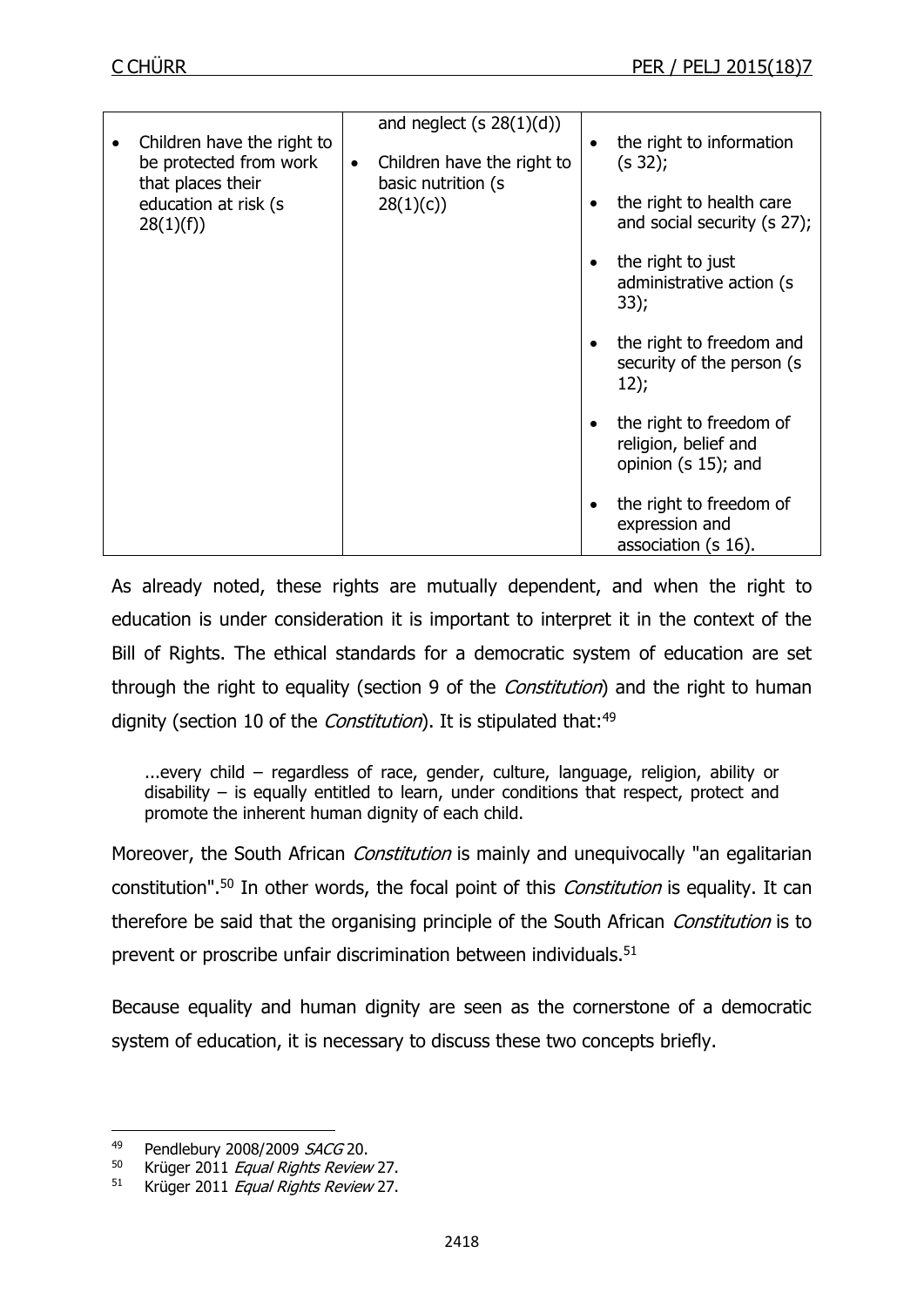# 2.4.1 The right to equality

Sections 9(1) and (2) of the *Constitution* stipulate that:

- (1) Everyone is equal before the law and has the right to equal protection and benefit of the law.
- (2) Equality includes the full and equal enjoyment of all rights and freedoms. …

Sections 9(3) and (4) stipulate further that unfair discrimination against any person (directly or indirectly) is prohibited. The right to equality is concerned with the protection and safeguarding of the equal worth of the bearers of this right. Equivalently, the right to equality is not a right to equal treatment, but rather a right "to have one's equal worth with others respected, protected, promoted and fulfilled". 52

Moreover, the Promotion of Equality and Prevention of Unfair Discrimination Act<sup>53</sup> deals with the promotion and advancement of equality on the one hand and clearly stipulates which reactive measures are available where the right to equality is violated on the other hand. The reactive provisions include *inter alia* the prohibition of unfair discrimination and related encroachments on the right to equality.<sup>54</sup>

However, the equality provision in the South African *Constitution* does not preclude or prevent the state from making classifications. The explanation for this is that there are various reasons why classifications between people are permissible and why these people may also be treated differently. One should not forget that the classification of people into different groups and the provision of different treatment for different groups can be done only if "the criteria upon which the classifications are based are permissible". <sup>55</sup> The purpose of the classification will determine

<sup>&</sup>lt;sup>52</sup> Rautenbach "Bill of Rights" para 1A57.1.<br><sup>53</sup> Promotion of Fauality and Prevention of

Promotion of Equality and Prevention of Unfair Discrimination Act 4 of 2000.

<sup>54</sup> Krüger 2011 Equal Rights Review 27.

<sup>55</sup> Albertyn "Equality" para 4.1.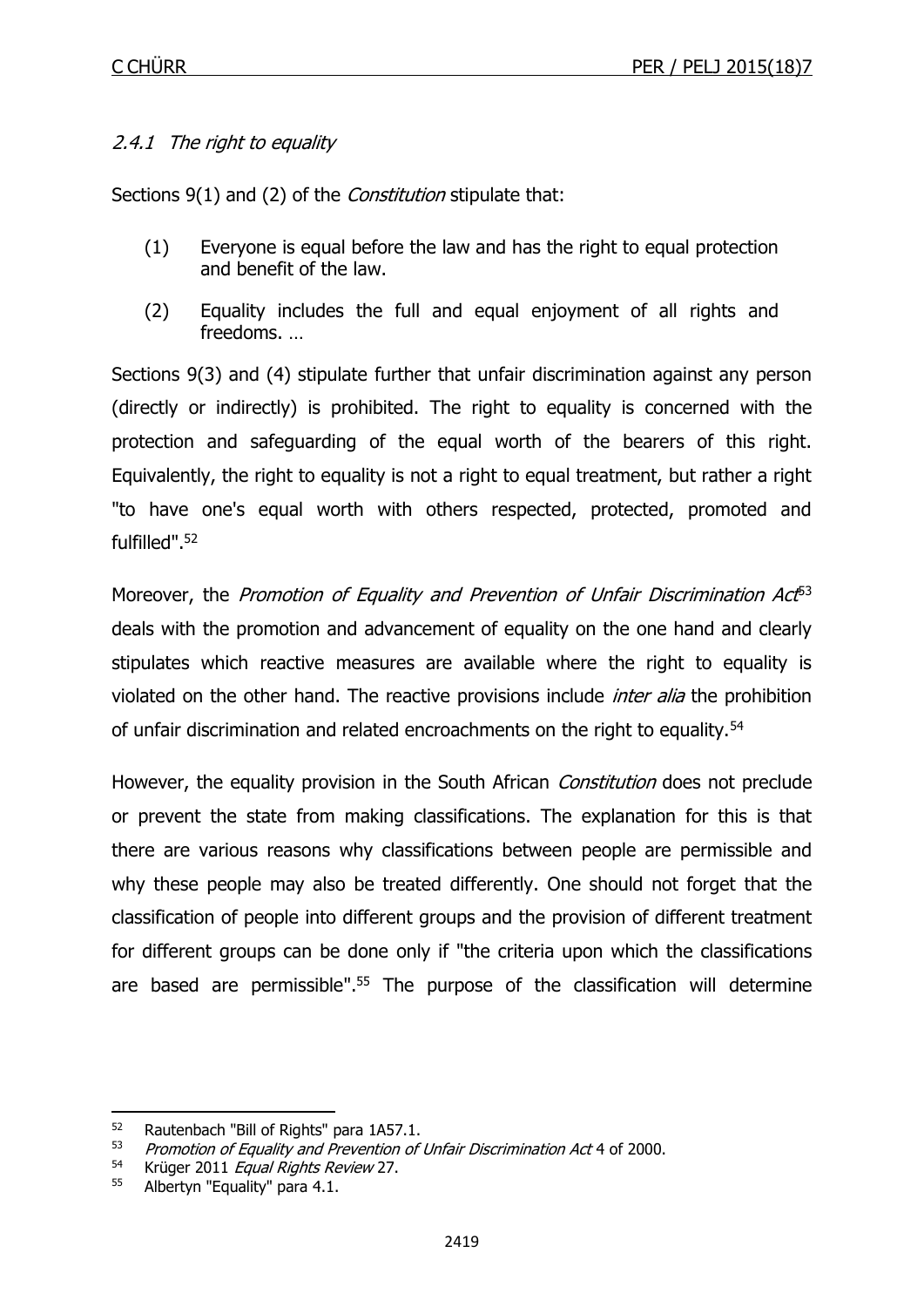whether such classification is permitted.<sup>56</sup> This approach was confirmed by the South African Constitutional Court in the case of *Prinsloo v Van Der Linde*.<sup>57</sup>

Thus, in order to climb the "equality ladder" successfully, it will almost always be required to prove "unfair discrimination" and not just a mere claim to equality. It seems as if the South African courts view the right to equality in section 9 of the Constitution as "little more than a guarantee of non-discrimination".<sup>58</sup>

It is thus clear from the above that there is no prohibition on classifying or distinguishing between persons with differences – provided that such classification or distinguishing is permissible and does not constitute unfair discrimination.

Consequently, the right to equality also includes equal education and/or equal educational opportunity. This means that learners are protected against discrimination in education based on race, gender, sex, pregnancy, marital status, ethnic or social origin, colour, sexual orientation, age, disability, religion, conscience, belief, culture, language and birth.

Lastly, the distribution of resources and supplies in education must be equitable and unbiased across all communities in proportion to what is needed.<sup>59</sup>

#### 2.4.2 The right to dignity

Section 10 of the *Constitution* stipulates that "everyone has inherent dignity and the right to have their dignity respected and protected". Moreover, dignity is not only a constitutional right, but it also has foundational value. This means that the right to dignity enlightens, enlivens and leads all other constitutional rights. Moreover, the right to dignity is seen as a promise and pledge to human dignity which is inseparably connected to the humanity and mortality of the bearer of rights.<sup>60</sup>

1

<sup>&</sup>lt;sup>56</sup> Albertyn "Equality" para 4.1.<br><sup>57</sup> Princles V *Van Der Linde* 199

 $57$  Prinsioo v Van Der Linde 1997 6 BCLR 759 (CC).

See, in general, Van de Lanotte, Sarkin and Haeck Equality 141.

<sup>59</sup> NESRI 2014/2015 https://www.nesri.org/programs/what-is-the-human-right-to-education.

<sup>&</sup>lt;sup>60</sup> Haysom "Dignity" para 5.2.1.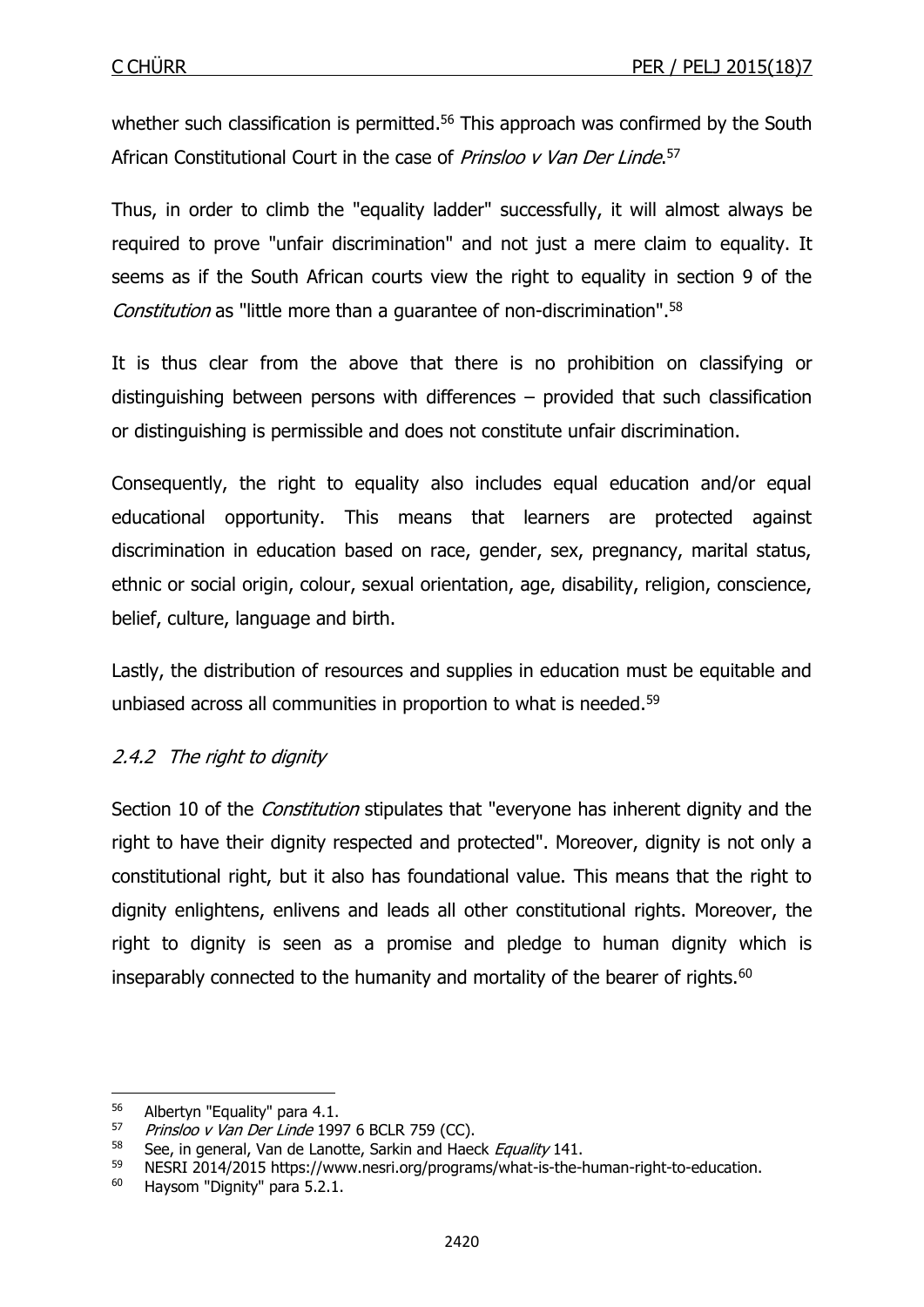The importance of the right to dignity was also explicitly emphasised in the case of  $S$ 

v Makwanyane: 61

Recognising a right to dignity is the acknowledgement of the intrinsic worth of human beings: human beings are entitled to be treated as worthy of respect and concern. This right therefore is the foundation of many other rights that are specifically entrenched.<sup>62</sup>

It can also be unequivocally stated that the right to dignity is pivotal to democracy.<sup>63</sup> One can also argue that, without the recognition and enforcement of the right to dignity, the progress and advancement of a country will be severely hampered.

In short: Dignity promotes and respects the level of autonomy of the individual, protects and safeguards an individual's worth in society, and recognises and emphasises that all human beings have equal worth and value.<sup>64</sup> In other words: The right to human dignity protects and safeguards the inherent worth of every person.<sup>65</sup> Every person qualifies automatically as a bearer of the right to dignity, since every person is human and the inherent worth that attaches to the reality and certainty of being human is therefore protected by this right. One can say that the right to dignity is an extraordinary right, as it is not earned and cannot be abandoned.<sup>66</sup>

Furthermore, it is also clear that dignity and equality go hand in hand, since dignity is pertinent when one needs to establish whether discrimination on an unstipulated ground exists, whether such discrimination is unfair, and whether unfair discrimination (if found) is justifiable and admissible as stipulated in section 36 of the *Constitution*.<sup>67</sup>

Learners' rights to dignity in education are also protected in the sense that schools must respect the inherent dignity of every learner, which means that a favourable environment of respect and tolerance in the classroom must be created in order to

1

<sup>&</sup>lt;sup>61</sup> See S v Makwanyane 1995 6 BCLR 665 (CC) para 328.

<sup>62</sup> Haysom "Dignity" para 5.2.1.

 $^{63}$  Haysom "Dignity" para 5.2.1.<br> $^{64}$  Haysom "Dignity" para 5.2.2.

 $^{64}$  Haysom "Dignity" para 5.2.2.<br> $^{65}$  Rautenbach "Bill of Rights" pa

 $^{65}$  Rautenbach "Bill of Rights" para 1A57.1.<br> $^{66}$  Rautenbach "Bill of Rights" para 1A58.1

Rautenbach "Bill of Rights" para 1A58.1.

<sup>67</sup> Haysom "Dignity" para 5.2.2.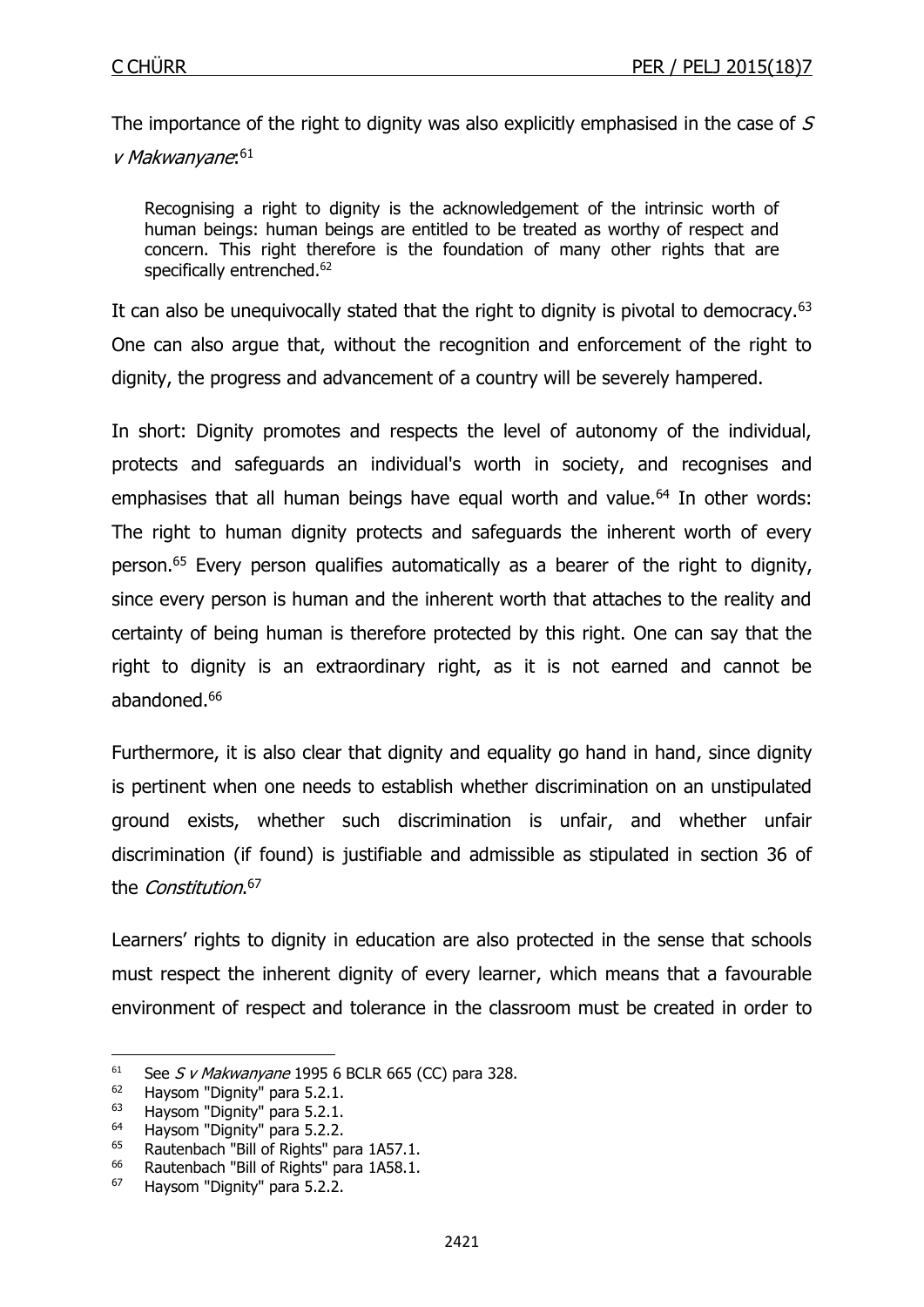avoid practices and disciplinary policies that cause harm, mistreatment or humiliation to learners. Self-confidence and self-expression must be promoted and encouraged.<sup>68</sup>

Moreover, the *Constitution* of Germany expressly provides for the right to equality and the right to dignity and will be discussed below. It is wise to first discuss the German school system, as the discussion will provide the necessary background information on how a tripartite school system functions. A school system similar to the German school system will be proposed for South Africa, and the German school system can therefore be used as a framework.

# **3 The right to (basic) education in Germany – a brief overview**

Es gibt nur eine Sache auf der Welt, die teurer ist als Bildung: keine Bildung!<sup>69</sup>

Germany has a *Constitution* that is similar to the South African *Constitution*. Chapter 1 of the German Constitution (Grundgesetz für die Bundesrepublik Deutschland),<sup>70</sup> also known as the *Basic Law*, consists of basic rights (die Grundrechte) and promotes and encourages the values of human dignity, equality and liberty.<sup>71</sup>

Article 1 (human dignity) of the German *Constitution* emphasises the importance of human dignity:

- (1) Die Würde des Menschen ist unantastbar. Sie zu achten und zu schützen ist Verpflichtung aller staatlichen Gewalt.
- (2) Das Deutsche Volk bekennt sich darum zu unverletzlichen und unveräußerlichen Menschenrechten als Grundlage jeder menschlichen Gemeinschaft, des Friedens und der Gerechtigkeit in der Welt.

In other words, article 1 makes it clear that:

(1) Human dignity shall be inviolable. To respect and protect it shall be the duty of all state authority.

<sup>68</sup> NESRI 2014/2015 https://www.nesri.org/programs/what-is-the-human-right-to-education.

<sup>68</sup> Haysom "Dignity" para 5.2.1.

 $69$  Said by JF Kennedy, the 35<sup>th</sup> President of the United States of America. It can be translated as there is only one thing in the world which is more expensive than education: no education!

<sup>&</sup>lt;sup>70</sup> The *German Constitution* is also known as the *Basic Law of the Federal Republic of Germany* (Grundgesetz für die Bundesrepublik Deutschland R1).

 $71$  Robbers *German Law* 44.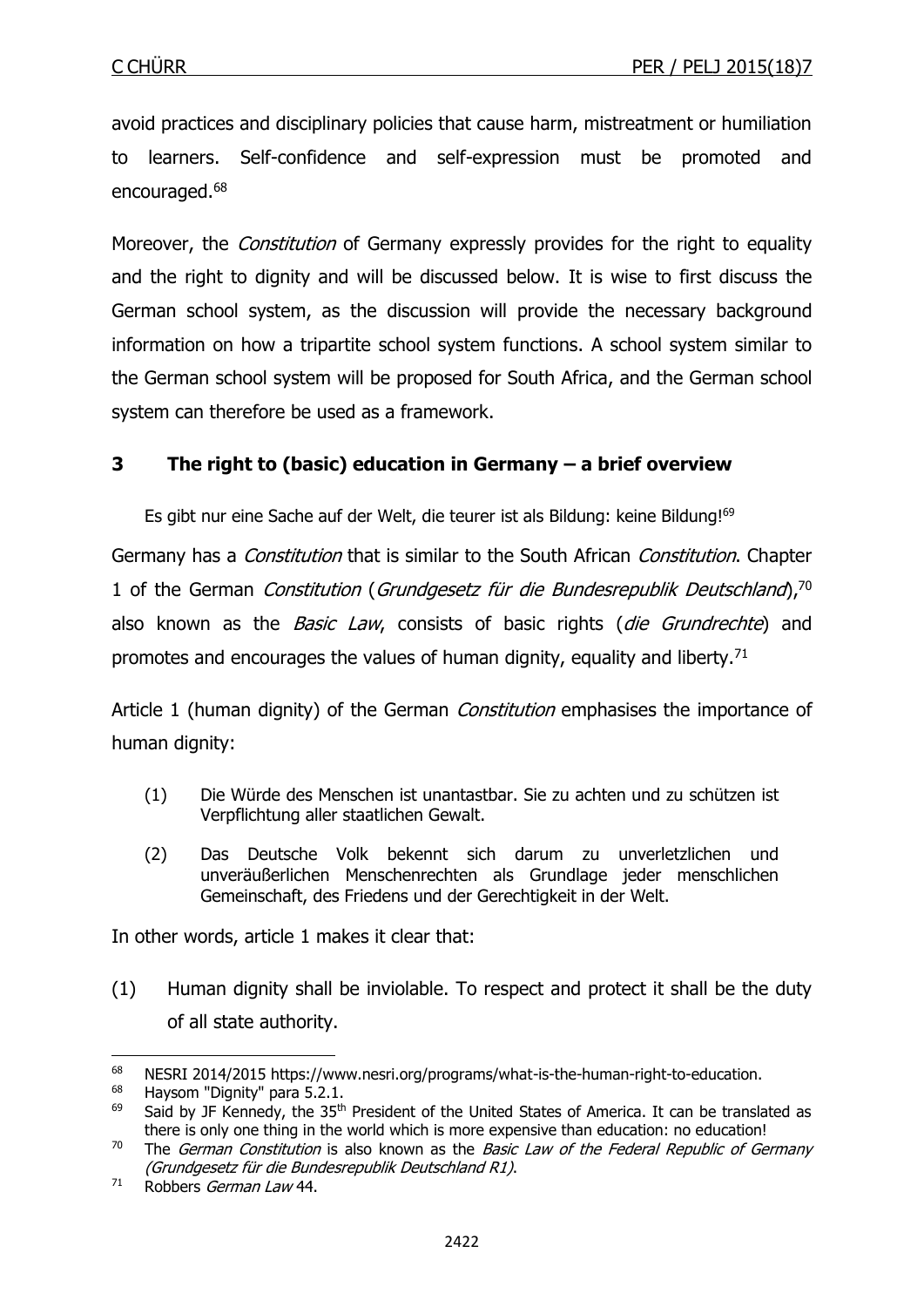(2) The German people therefore acknowledge inviolable and inalienable human rights as the basis of every community, of peace and of justice in the world.<sup>72</sup>

Article 3 (Equality) of the German *Constitution* provides that:

- (1) Alle Menschen sind vor dem Gesetz gleich.
- (2) Männer und Frauen sind gleichberechtigt. Der Staat fördert die tatsächliche Durchsetzung der Gleichberechtigung von Frauen und Männern und wirkt auf die Beseitigung bestehender Nachteile hin.
- (3) Niemand darf wegen seines Geschlechtes, seiner Abstammung, seiner Rasse, seiner Sprache, seiner Heimat und Herkunft, seines Glaubens, seiner religiösen oder politischen Anschauungen benachteiligt oder bevorzugt werden. Niemand darf wegen seiner Behinderung benachteiligt werden.

Thus, article 3 emphasises the importance of the right to equality by providing that:

- (1) All persons shall be equal before the law.
- (2) Men and women shall have equal rights. The state shall promote the actual implementation of equal rights for women and men and take steps to eliminate disadvantages that now exist.
- (3) No person shall be favoured or disfavoured because of gender, parentage, race, language, homeland and origin, faith, or religious or political opinions. No person shall be disfavoured because of disability.<sup>73</sup>

Moreover, Germany has a written *Constitution*, codified in a single document. Germany has sixteen different states and each state also has its own state Constitution, which is partly modelled on the Basic Law, but each state Constitution also has an identity of its own. However, in terms of article 28 (the principle of homogeneity), all state *Constitutions* are obliged to comply with the fundamental principles of the *Basic Law*.<sup>74</sup>

The development of the German school system varied from that of other European countries, inter alia because of the unification of East and West Germany. The

1

<sup>&</sup>lt;sup>72</sup> See, in general, Battis and Gusy Staatsrecht 234-241; also see Bundesrepublik Deutschland 2015 http://www.dejure.org/gesetze/GG.

 $\frac{73}{2}$  See, in general, Battis and Gusy *Staatsrecht* 234-241; also see Bundesrepublik Deutschland 2015 http://www.dejure.org/gesetze/GG.

<sup>74</sup> Robbers German Law 44.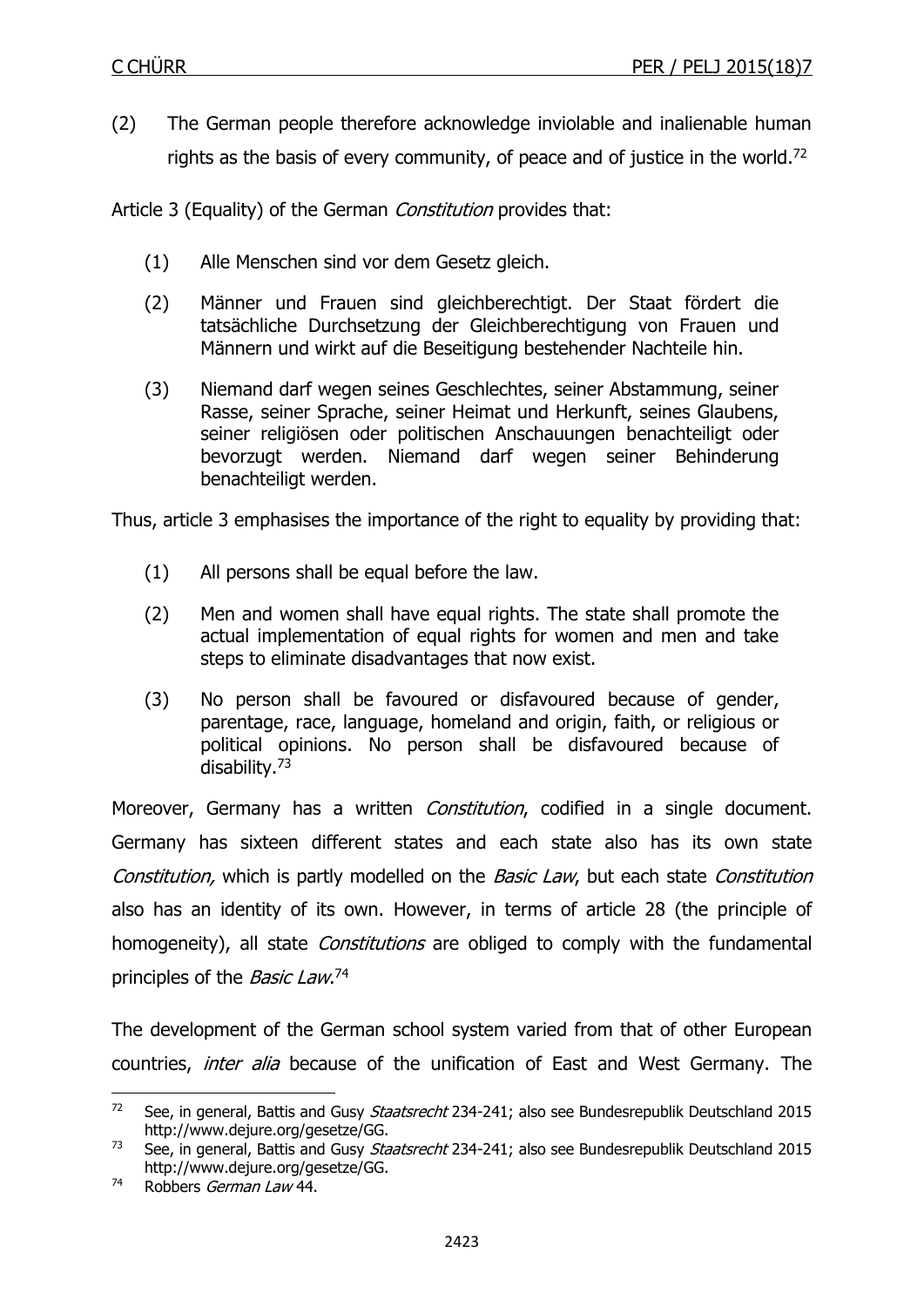Unification Treaty (Einigungsvertrag) was concluded between the Federal Republic of Germany and the German Democratic Republic in 1990 and brought unity in the areas of culture, education and science. Fundamental provisions are included in this treaty in order to establish a common, comparable basic structure in education – specifically in the German school system. It is important to remember that each state has its own *Constitution*, which means that each state has its own educational legislation and educational administration. In other words, a federal principle with regard to educational policy is followed. This means that the educational legislation and educational administration are primarily the responsibility of each state. The federal government therefore plays only a subordinate role. However, under the Basic Law and the *Constitutions* of each state, the entire German school system is under the supervision of the state as stipulated in article 7 of the German Constitution. 75

However, the right to education, and more specifically the right to basic education, are not explicitly provided for in the German *Constitution*, although it is regarded as an important basic right. There are several ongoing debates and demands with regard to human rights and one of the demands is to explicitly enshrine the right to education in the *Basic Law*.<sup>76</sup> Nevertheless, article 5(3) of the *Constitution* stipulates that:

...arts and sciences, research and teaching shall be free. The freedom of teaching shall not release any person from allegiance to the constitution.

Article 7 of the *Constitution* states that the entire German school system shall be under the supervision of the state. It also provides for the right of parents and guardians to decide whether or not their children shall receive religious instruction. The right to establish private schools is also guaranteed in this section.

Title Eight of the Social Code<sup>77</sup> is also important with regard to the right to education, since this code:

1

 $^{75}$  Hörner *et al Education Systems* 302.

 $^{76}$  Kunze *Recht auf Bildung* 93.

<sup>77</sup> Sozialgesetzbuch VIII [SGB VIII], Dec 8, 1998, BGBl I 3456. Also see Palmer 2007 http://www.loc.gov/law/help/child-rights/pdfs/ChildrensRights-Germany.pdf 90; Ohnesorge Kinder- und Jugendhilfe 6-7.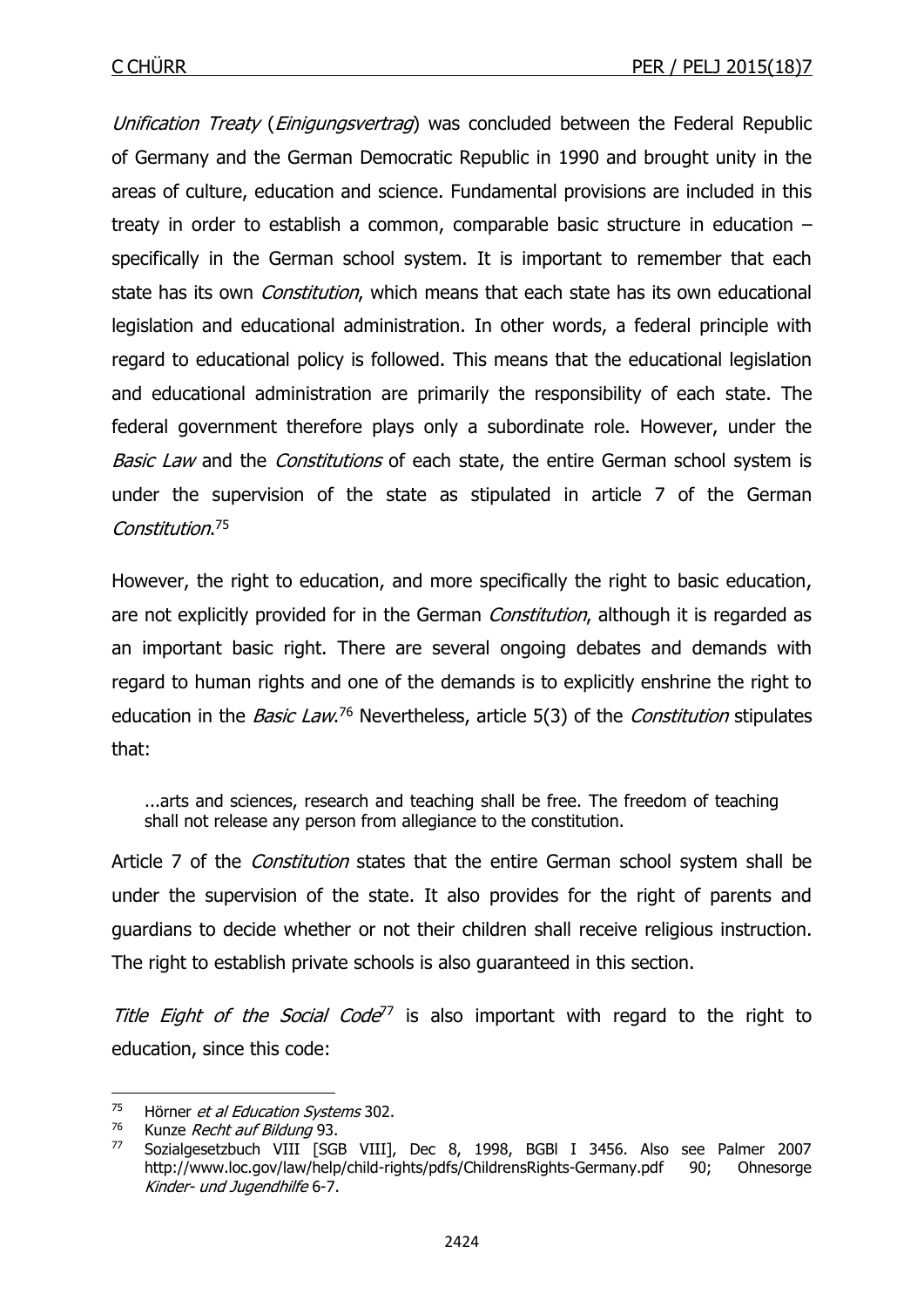...grants every young person the right to obtain assistance for his or her development and the right to an education that makes the young person a responsible member of the community.

In general, the school-going age in Germany is six years and attending school is compulsory. Compulsory education can be divided into two parts, namely:<sup>78</sup>

- (a) Full-time compulsory education. This education lasts for a period of ten years.<sup>79</sup> Children attend four years<sup>80</sup> of primary school and thereafter education in comprehensive schools which are also known as "secondaryschool stage I". These schools are divided into secondary general schools, intermediate schools and grammar schools. $81$  Therefore, within this selection of schools, learners can complete their compulsory full-time education.
- (b) Continued compulsory schooling in secondary school, which is also known as "secondary-school stage II". These schools mainly consist of vocational schools.

Moreover, since 2012 career orientation has become compulsory for all learners and begins at the age of 14 years. This orientation forms part of all school subjects, with an emphasis on individualised approaches. Thus, the process of career and academic orientation in the German education system can be illustrated as in Table 3:82

| Table 3: Process of career/academic orientation in the German education |  |  |
|-------------------------------------------------------------------------|--|--|
| system                                                                  |  |  |

| <b>Identification</b><br>of learners'<br>potentials and<br>exploration of<br>occupational<br>areas: | <b>Practical</b><br>training /<br>internships: | <b>Decision</b><br>making and<br>the<br>arrangement<br>of the<br>transition: | <b>Exploration of</b><br>academic<br>paths: | <b>Decision</b><br>making and<br>the<br>arrangement<br>of the<br>transition: |
|-----------------------------------------------------------------------------------------------------|------------------------------------------------|------------------------------------------------------------------------------|---------------------------------------------|------------------------------------------------------------------------------|
|-----------------------------------------------------------------------------------------------------|------------------------------------------------|------------------------------------------------------------------------------|---------------------------------------------|------------------------------------------------------------------------------|

**<sup>.</sup>** <sup>78</sup> Rose and Beutner 2014 http://evive.eduproject.eu/wp-content/uploads/EVive\_Educational-VET-System-in-Germany.pdf 2-3.

 $79$  This may vary from state to state. For example, the state of Bavaria is different.

<sup>80</sup> This varies from state to state. For example, primary school lasts for 6 years in the states of Berlin and Brandenburg.

 $81$  This may vary from state to state, since some states also have an alternative to the traditional three-tier school system, namely "die Gesamtschule".

<sup>82</sup> Rose and Beutner 2014 http://evive.eduproject.eu/wp-content/uploads/EVive Educational-VET-System-in-Germany.pdf 2-3.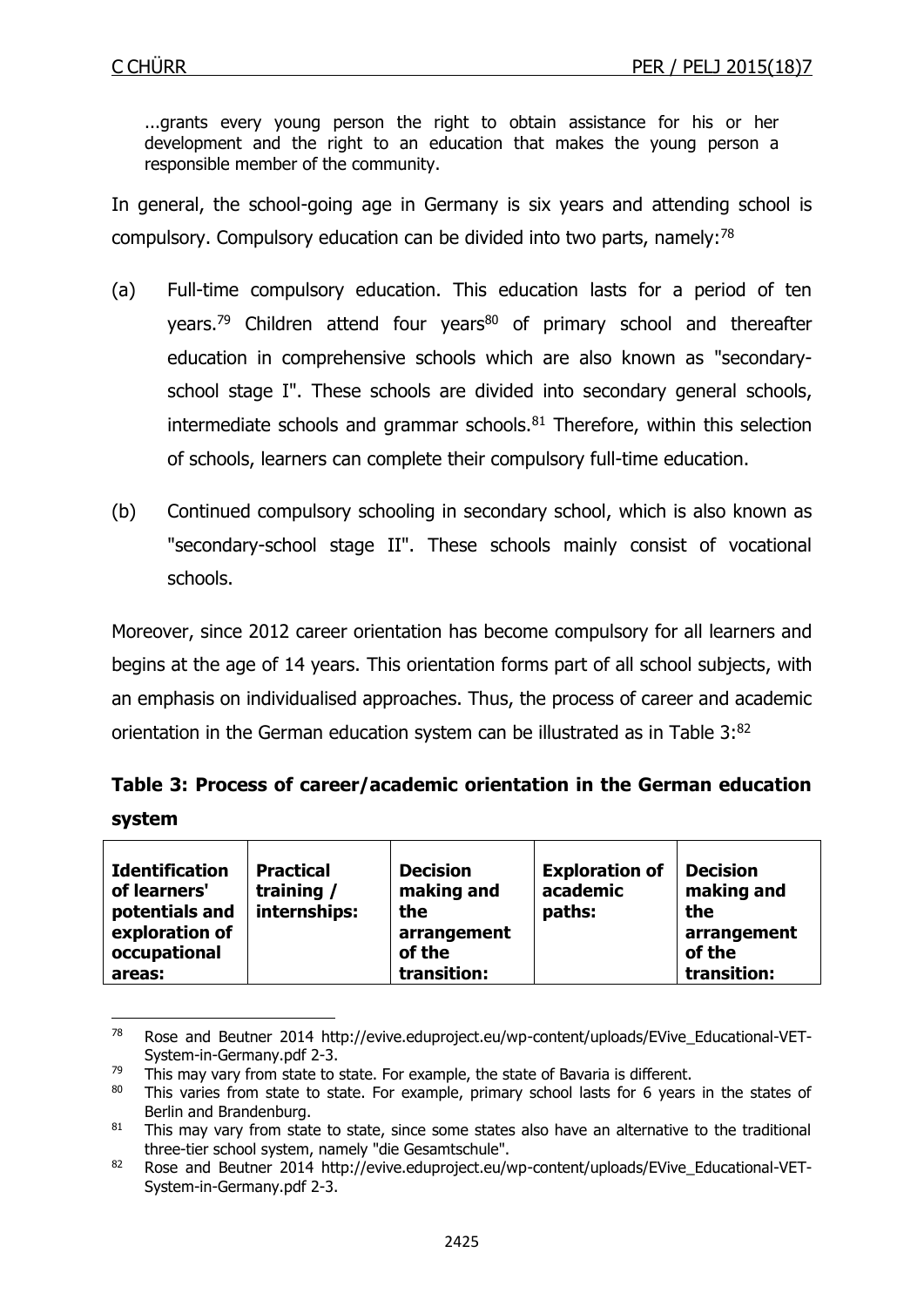| "FORM 8"                                                                                    | "FORM 9"                                                          | "FORM 9/10"                                                     | <b>SECONDARY</b><br><b>SCHOOL II</b>                                                                          | <b>SECONDARY</b><br><b>SCHOOL II</b>                                                                      |
|---------------------------------------------------------------------------------------------|-------------------------------------------------------------------|-----------------------------------------------------------------|---------------------------------------------------------------------------------------------------------------|-----------------------------------------------------------------------------------------------------------|
| Analysis of a<br>student's<br>capabilities and<br>the exploration<br>of vocational<br>areas | Practical phases<br>Extension or<br>consolidation of<br>practical | (Job)<br>Application,<br>attendance of<br>the transition        | Reviewing of the<br>learner's abilities<br>to study at a<br>university and<br>gather practical<br>experiences | The process of<br>enrolment, job<br>application and<br>the arrangement<br>of the transition<br>is started |
|                                                                                             | experiences                                                       | Define core<br>areas for<br>vocational /<br>secondary<br>school |                                                                                                               |                                                                                                           |

Table 3 thus emphasises the importance of the core elements of career orientation. These elements are of importance for the design and aim of the German schoolspecific process of career and academic orientation. In a nutshell – the three most important steps pertaining to career orientation are as follows:

- (a) Firstly, individual potentials, aptitudes and career possibilities are identified.
- (b) Secondly, specific employment opportunities are explored and considered.
- (c) Thirdly, a decision is made in respect of the individual's career path.

It is clear from the above that the German education system equips each learner with the necessary knowledge and information in respect of his/her career opportunities. Moreover, career orientation at school level has become more and more important, since it provides the learner with concise and accurate information pertaining to career opportunities; it encourages confidence when career decisions need to be made; and such career orientation contributes to a more effective and productive workforce, as the learner is already aware of what the career entails.

# **4 South Africa and Germany: A brief comparison**

In South Africa, section 3(1) of the *South African Schools Act*<sup>83</sup> stipulates that schooling is compulsory for children aged seven to 15 years or attendance in Grades

**<sup>.</sup>** 83 South African Schools Act 84 of 1996.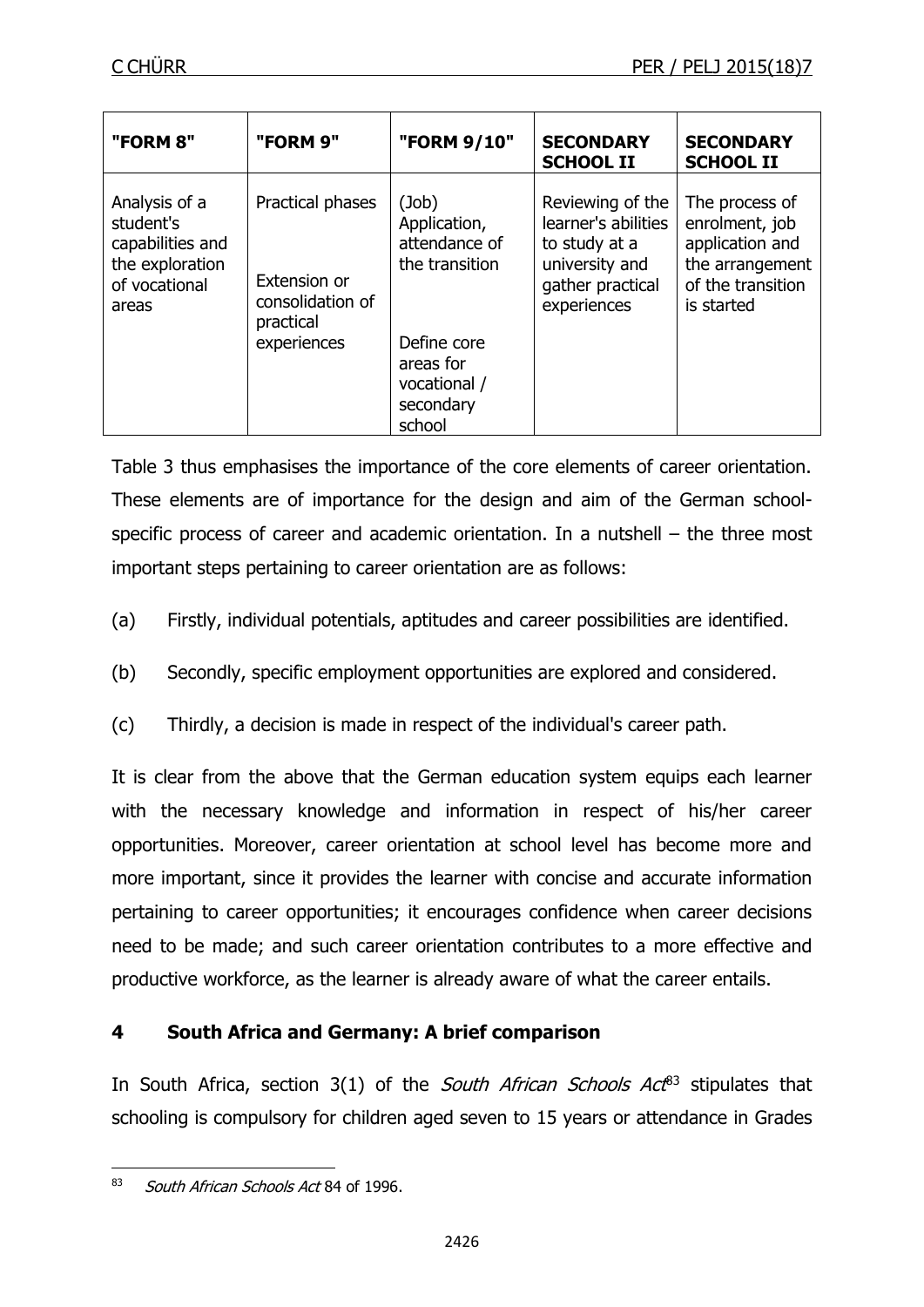1 to 9, whichever comes first. In Germany, the minimum age for the end of compulsory schooling can be summarised as follows: 84

At the age of six: (i) Children are required to attend school (the cut-off date is always the first day of June). The obligation to attend school full-time continues for nine or ten years (in terms of the education acts or the compulsory education acts of the Länder, respectively<sup>85</sup>).

At the age of 15: (i) The period of compulsory schooling ends in most of the Länder (in terms of the education acts or the compulsory education acts of the Länder, respectively).

Compulsory education in Germany is structured into three phases, as in Table 4.<sup>86</sup>

| <b>Phases</b>                              | Age range                                                                          | <b>Year of compulsory</b><br>education                    |
|--------------------------------------------|------------------------------------------------------------------------------------|-----------------------------------------------------------|
| Primary education                          | 6 to 10 years (6 to 12 years<br>in the <i>Länder</i> of Berlin and<br>Brandenburg) | Years 1 to 4 (or years 1 to 6)<br>of compulsory education |
| Lower-secondary education<br>(Secondary 1) | 10 to 15/16 years (or 12 to<br>$15/16$ years)                                      | Years 5 to 9 (or 7 to 9/10) of<br>compulsory education    |
| Upper-secondary education<br>(Secondary 2) | 15/16+ to 18/19 years                                                              | Years 10/11 to 13 of<br>compulsory education              |

**Table 4: Three phases of compulsory education in Germany**

The different phases of education in South Africa can be categorised as follows:

- (a) Foundation phase (Grades R-3)
- (b) Intermediate phase (Grades 4-6)
- (c) Senior phase (Grades 7-9)
- (d) Further education and training phase (Grades 10-12)

**<sup>.</sup>** 84 Melchiorre At What Age? 64-65.

<sup>85</sup> "Länder" may be translated as "states".

<sup>86</sup> Nuffield Foundation 2013 http://www.nuffieldfoundation.org/sites/default/files/files/ GERMANY%20(R-P)%20country%20profilev\_FINAL.pdf.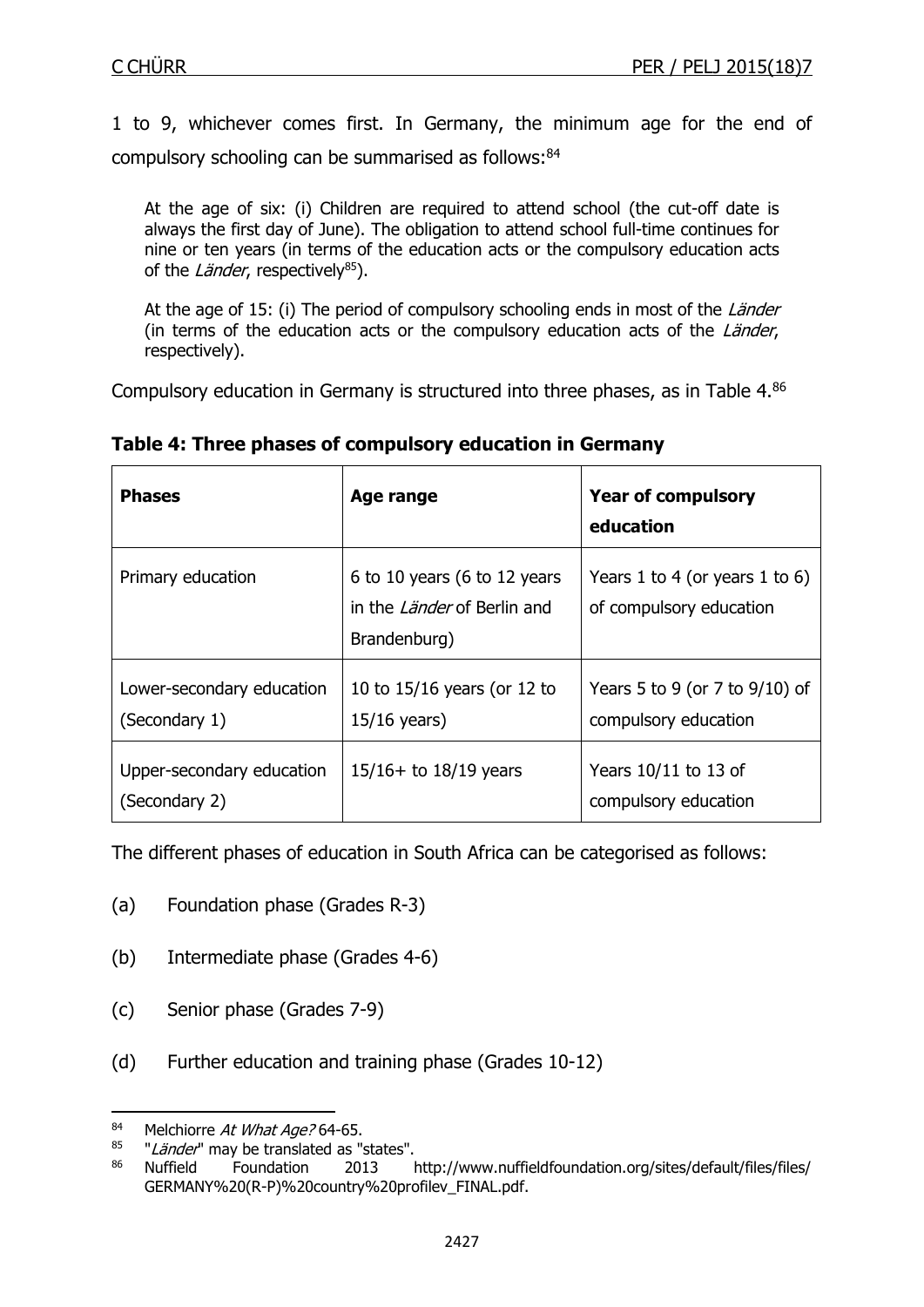(e) Higher education

In short, children in South Africa may begin their school career with Grade 0 from the age of four. This is also known as "reception" or Grade R. Grades 1 to 9 are compulsory for all children and are categorised as General Education and Training (GET). Grades 11 and 12 are known as Further Education and Training (FET) and are not compulsory. However, on completion of Grade 12, learners receive a matriculation certificate which is required to enter tertiary/higher education (university).

In Germany, the *Basic Law* (*Grundgesetz – RI*) and the *Constitutions of the Federal* States (Länder) (R12-27) have several fundamental provisions pertaining to schools that also have a bearing and impact on primary schools. The legal basis for the Grundschule, also known as the first compulsory schooling for all children, can be found in the Education Acts (R85, R87, R89, R91, R93, R96, R98, R100, R102-103, R105, R107, R113, R115-117), the Compulsory Schooling Acts (R108) and the Schulordnungen (school regulations). These Acts are enacted by the German Ministries of Education and Cultural Affairs in the Länder.<sup>87</sup>

#### **4.1 The education/school system in Germany**

Jeder Mensch hat das Recht auf Bildung.<sup>88</sup>

#### 4.1.1 A short history

**.** 

The Second World War had an enormous impact on the German education system. Not only were universities and schools destroyed, but the education system was plagued by a shortage of teachers and resources. Moreover, the Cold War divided Germany between the two opposing blocs and a multitude of valuable educational talents were lost, since many Jewish scholars had been driven from their positions by the Nazis. At this time the education systems of East Germany and the Soviet sector of Berlin were reformed. The reforms were often referred to as the

<sup>87</sup> Lohmar and Eckhardt *Education in Germany* 103.

Article 26 of the Allgemeine Erklärung der Menschenrechte (Universal Declaration of Human Rights (1948)) which states that everyone has a right to education. Also see the discussion in para 6.1 below.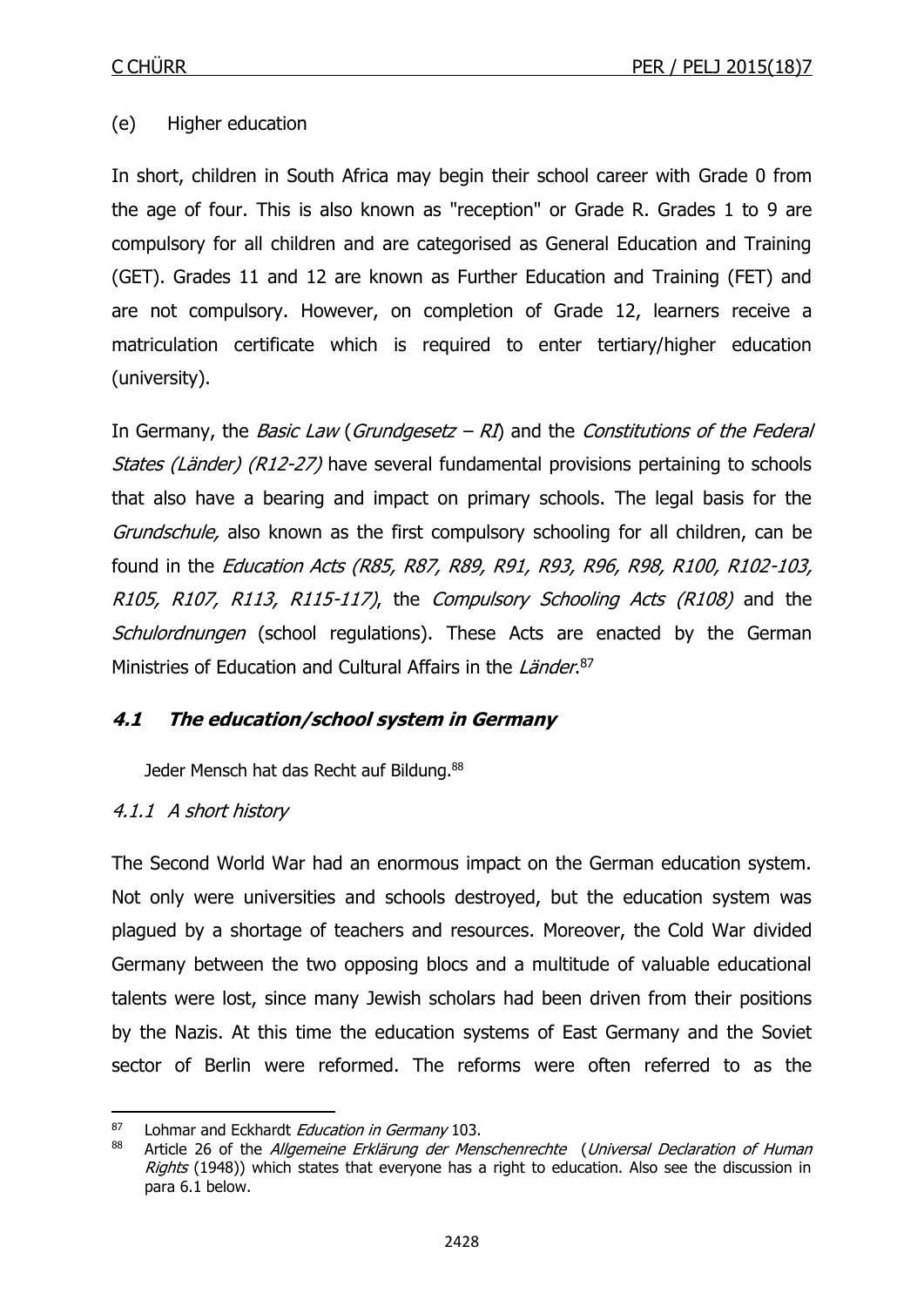"Sovietisation of education". In 1945 the Soviet military authority established the German Central Administration for National Education and administered the elimination of private schools in East Germany and the Soviet sector of Berlin.<sup>89</sup> The current German school system will be discussed below.

# 4.1.2 Grundschule (primary school)

From Grades 1 to 4, all children attend *Grundschule*, where the basic skills and knowledge are taught to them.<sup>90</sup> The main purpose of the *Grundschule* is to promote, advance and foster children with diverse individual learning backgrounds and learning aptitudes and capabilities. In this context children are provided with a solid basis for independent thinking, reasoning, learning and working. Moreover, the Grundschule aims to provide its children with the necessary basis for the next level of education as well as for lifelong learning. $91$  From Grade 5 and onwards children are evaluated for the next level of schooling. In other words, children are separated into "different" schools according to their academic performance and the wishes of their families.<sup>92</sup> These schools can be divided into three different types of schools, namely: Hauptschule, Realschule and Gymnasium. There is also an alternative to these schools, namely the *Gesamtschule*, which will be discussed in paragraph 4.1.4 below.

# 4.1.3 The tripartite system of secondary schools in Germany

#### 4.1.3.1 The *Hauptschule* (basic general education)

The *Hauptschule* is for learners who want to do an apprenticeship after leaving school. Learners are prepared for "working life", and practical knowledge and skills are emphasised and encouraged. Learning also takes place at a slower pace. Most learners also attend vocation-oriented courses/modules once or twice a week by doing an internship at a company. Vocational education in Germany is recognised

 $^{89}$  Andell 2008 *MJ* 16.<br><sup>90</sup> Grundschule lasts fu

Grundschule lasts for six years in Berlin and Brandenburg.

 $91$  Lohmar and Eckhardt *Education in Germany* 103.

<sup>92</sup> Plötzgen Bildungssystems 37-44.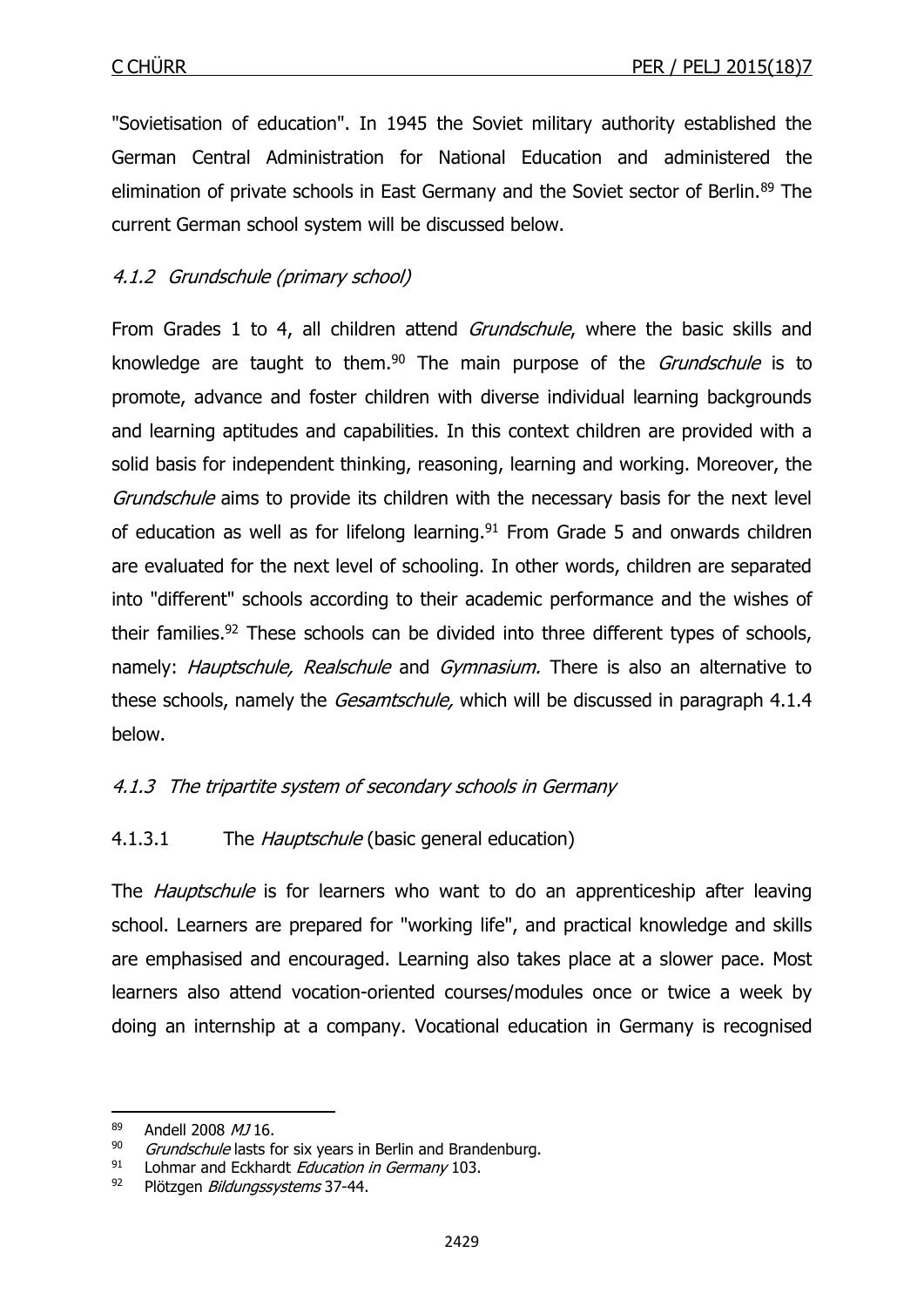internationally and is also to the benefit of the particular learners, because learning and education occur at more than one place.<sup>93</sup>

The *Hauptschule* lasts for five years<sup>94</sup> and after completion of the *Hauptschule*, learners receive a "*Hauptschulabschluss*". This is also known as a school-leaving certificate, which is awarded to learners who graduate from a *Hauptschule*.<sup>95</sup>

In this way, practical and theoretical training are optimally linked and learners are adequately prepared to successfully enter the world of work. Examples of apprenticeships are those for electricians, mechanics, salespeople and office clerks.

#### 4.1.3.2 The *Realschule* (more extensive general education)

The Realschule makes provision for extended general education. Learners are trained to flourish in mid-level jobs/careers. Learners are also allowed to learn a second foreign language and they learn more independently than in the Hauptschule. The Mittlere Reife is the school-leaving certificate which is awarded to learners who have completed the Realschule. It is usually awarded after ten years of schooling.<sup>96</sup>

#### 4.1.3.3 Das Gymnasium (intensified general education)

The *Gymnasium* makes provision for advanced general education. This type of school prepares learners for university or for dual academic and vocational credentials. Subjects such as German, foreign languages, mathematics, science and history are learnt through the *Gymnasium*. Two foreign languages are also learnt. Learners attend this school for eight or nine years before they can write the final examination, the Abitur in their Grade 12 or 13. The Abitur is an examination of vital importance in order to gain university admission/entrance. $97$  Once a learner has

1

<sup>93</sup> Plötzgen *Bildungssystems* 37-44; also see Andell 2008  $MJ$  16-17.

<sup>&</sup>lt;sup>94</sup> This may also vary from state to state.<br><sup>95</sup> Andell 2008 *M1*16-17

Andell 2008 *MJ* 16-17.

<sup>96</sup> Brenner *Schule in Deutschland* 44-46.

<sup>97</sup> Rösner Schulsystem in Deutschland 74-75.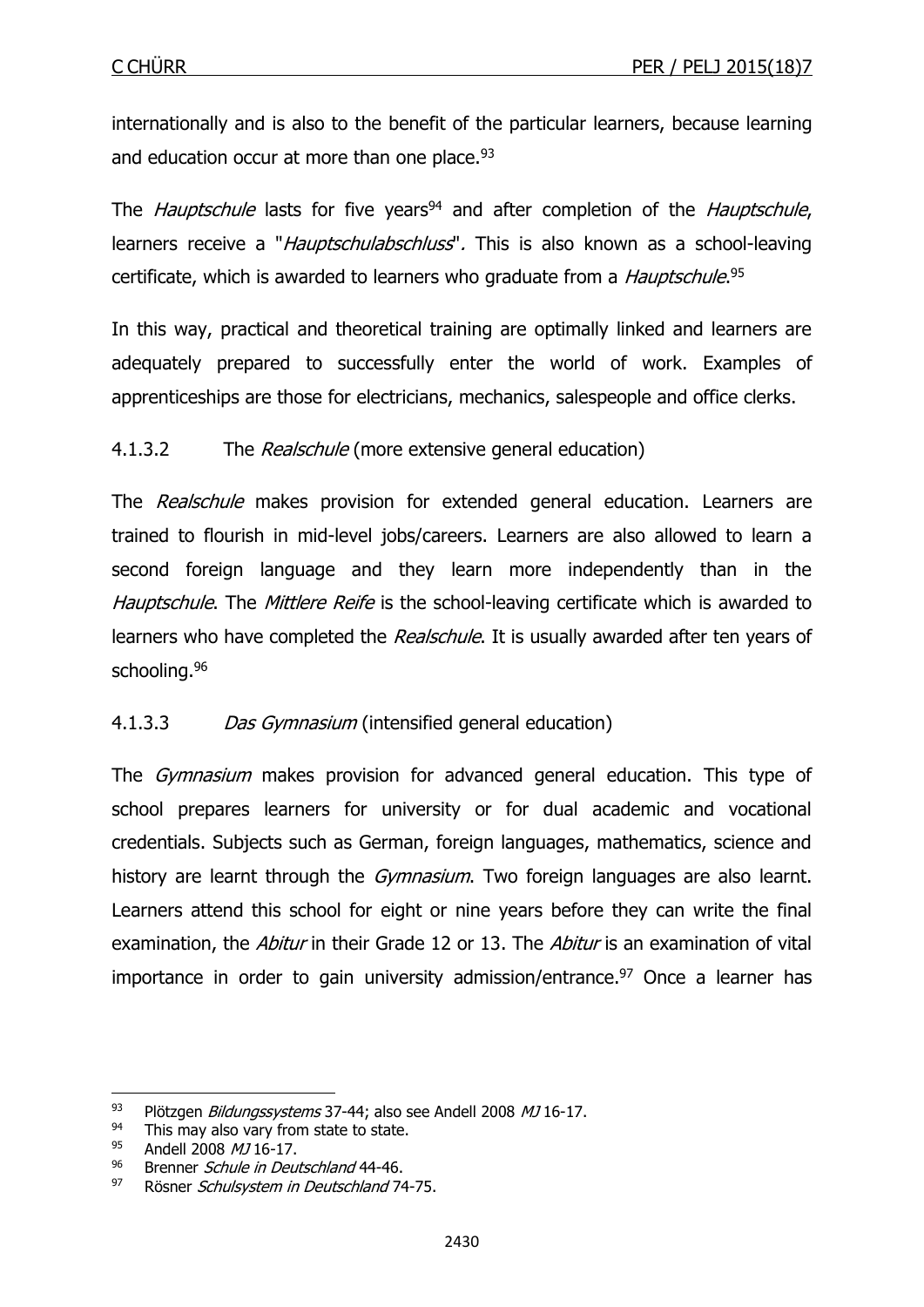completed Realschule or Hauptschule, there are several ways he/she can continue his/her secondary education in order to eventually pass the Abitur.<sup>98</sup>

4.1.4 Die Gesamtschule: An alternative to the traditional three-tier school system

This type of school is also known as a comprehensive school. Despite children's different performances, these children are not divided into the tripartite system of secondary schools. Instruction/education is given collectively to these children.

A distinction is also made between two types of *Gesamtschulen* (comprehensive schools), namely cooperative comprehensive schools and integrated comprehensive schools. The cooperative comprehensive *Gesamtschulen's* main goal is to make the transmission between the *Hauptschule, Realschule* and *Gymnasium* easier and uncomplicated by merging/uniting the three tracks in the same school. The integrated comprehensive *Gesamtschulen* can be described as integrated, since the merging/uniting of the *Hauptschule, Realschule* and *Gymnasium* is educationally and organisationally cohesive.<sup>99</sup>

The *Hauptschule, Realschule* and *Gymnasium* offer a single course of education, which means that this course of education is related to a certain school-leaving certificate.<sup>100</sup>

#### 4.1.5 Compulsory curricula in Germany

In Germany (in all *Länder*), compulsory curricula exist for all subjects in all types of compulsory schools (see Table 5).<sup>101</sup>

**<sup>.</sup>** 98 Rösner Schulsystem in Deutschland 74-75.

<sup>99</sup> Andell 2008 MJ 16 17.

<sup>&</sup>lt;sup>100</sup> There are also additional/alternative school types in different *Länder* (states), which offer several courses of education. They are: Werkrealschule (Baden-Württemberg); Mittelschule, Wirtschaftsschule (Bayern); Integrierte Sekundarschule (Berlin); Oberschule (Brandenburg); Sekundarschule, Oberschule (Bremen); Haupt- und Realschule, Stadtteilschule (Hamburg); Verbundene Haupt- und Realschule, Mittelstufenschule, Förderstufe (Hessen); Regionale Schule (Mecklenburg-Vorpomern); Oberschule (Niedersachsen); Realschule plus (Rheinland-Pfalz); Erweiterte Realschule, Gemeinschaftsschule (Saarland); Mittelschule (Sachsen); Sekundarschule (Sachsen-Anhalt); Gemeinschaftsschule, Regionalschule (Schleswig-Holstein); Regelschule, Gemeinschaftsschule (Thüringen).

<sup>&</sup>lt;sup>101</sup> Lohmar and Eckhardt Education in Germany 117-118.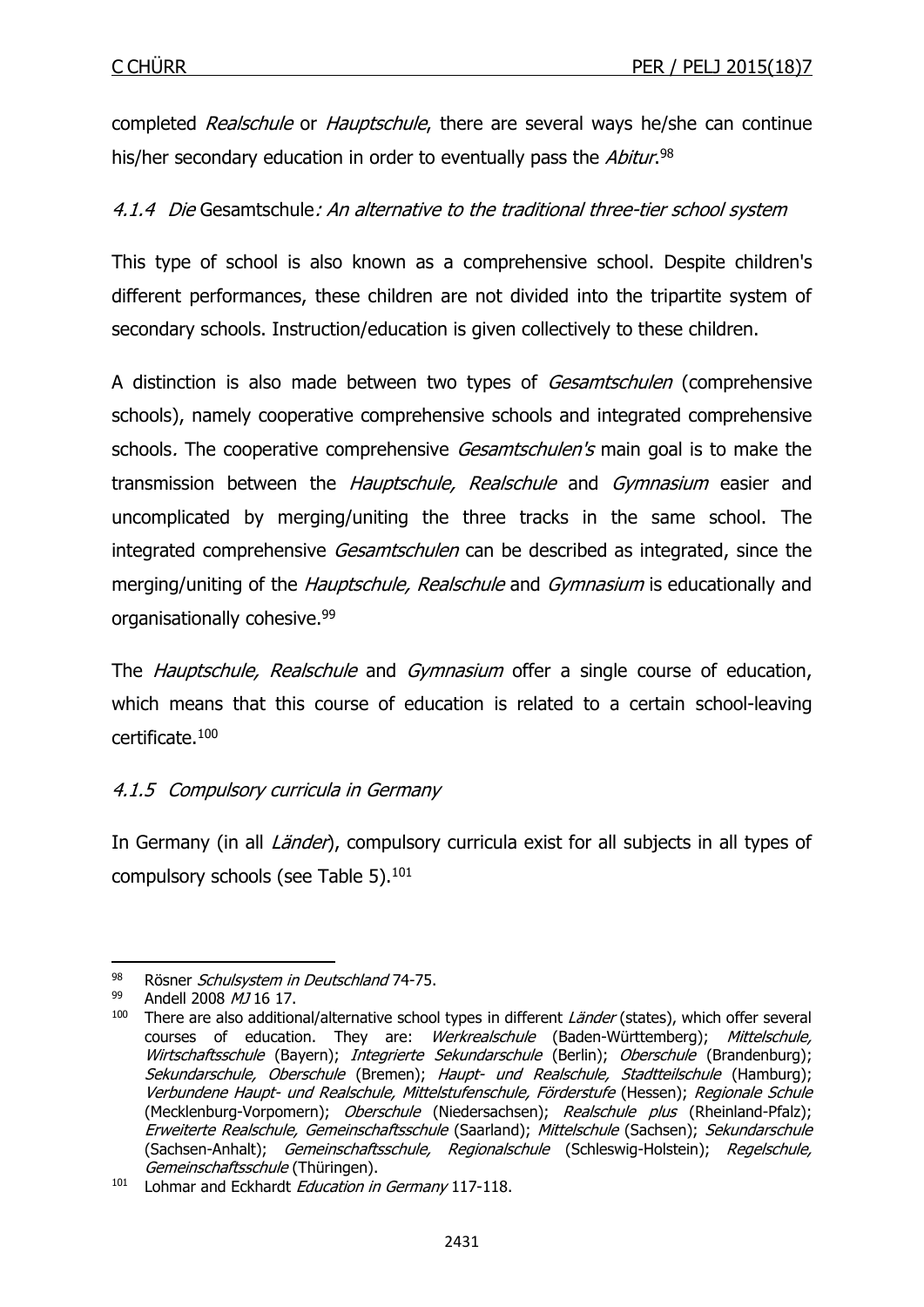| <b>Phase</b>                 | Age range                                             | <b>Subjects studied</b>                                                                                                                                                                                                                                                                                                           |
|------------------------------|-------------------------------------------------------|-----------------------------------------------------------------------------------------------------------------------------------------------------------------------------------------------------------------------------------------------------------------------------------------------------------------------------------|
| Primary education            | 6-10 (6-12 in the Länder<br>of Berlin and Bradenburg) | Includes, in most Länder. German,<br>mathematics, Sachunterricht<br>(interdisciplinary subject providing an<br>introduction to economics, social<br>studies, history, geography, science<br>and technology), art, sport, music and,<br>increasingly, a modern foreign<br>language from around Year 3 (at the<br>age of 8-9 years) |
| Lower-secondary<br>education | $10-15/16$ (or $12-15/16$ ,<br>depending on the Land) | Subjects may vary between Land and<br>school type, but usually include the<br>following: German, mathematics, social<br>studies, history, geography, biology,<br>chemistry, physics, art, music, sport,<br>and one or more modern foreign<br>languages                                                                            |
| Upper-secondary<br>education | $15/16+$ to $18/19$                                   | The curriculum followed by these<br>learners depends on the type of<br>institution a student attends and the<br>course he or she is studying                                                                                                                                                                                      |

# **Table 5: Compulsory curricula for all compulsory schools**

Thus, the basic education system in Germany aims to achieve the following: to carry children forward from learning-by-playing at preschool level to more systematic forms of school learning, and to seek to adapt the subject matter taught and methods employed to the learners' requirements and capabilities. The *Grundschule* lays the foundations for secondary education. It endeavours to provide learners with a structured understanding of the impressions they gain from the world around them and to develop their psychomotor abilities and patterns of social behaviour.

Furthermore, the most important goals with regard to basic education are:

...to make learning as effective as possible for every child and, in this way, to ensure equality of opportunity from the very beginning of organized instruction.<sup>102</sup>

There is thus a strong emphasis on child-centred methods of learning, which emphasis attempts to provide a favourable learning environment with wide-ranging

**<sup>.</sup>** <sup>102</sup> Woodill, Bernhard and Prochner Early Childhood Education 224.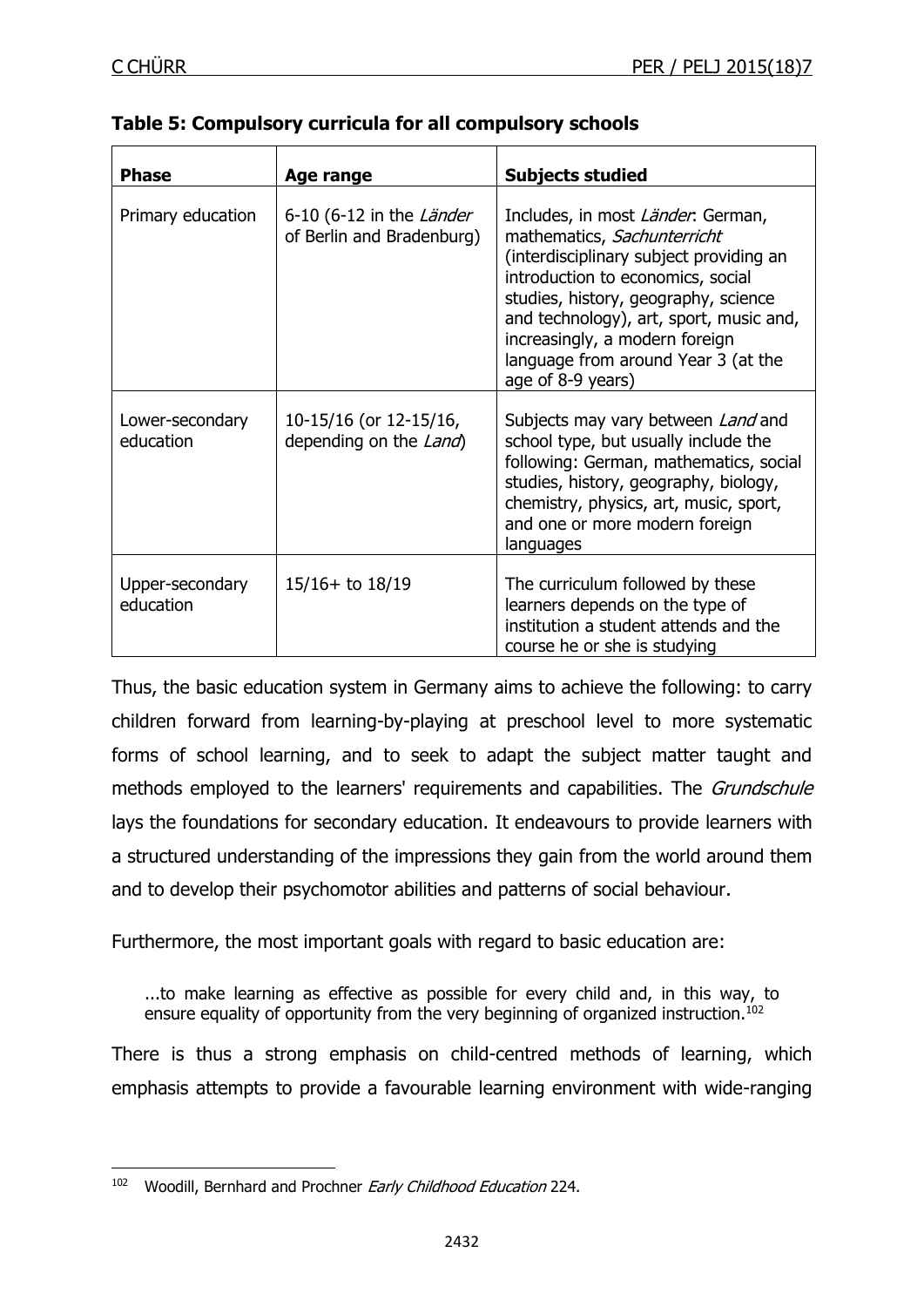experiences and practices that will support and promote the development of the whole child.<sup>103</sup>

To summarise: The Grundschule, Hauptschule, Gymnasium and Gesamtschule strive to achieve the following objectives: $104$ 

(a) to promote the full intellectual, emotional and physical development of children (Children are taught how to be independent, how to make informed decisions and how to deal with personal, social and political responsibility.);

(b) to provide the necessary education in accordance with the child's academic knowledge and also taking into consideration age-related conceptual faculties;

(c) to increase the degree of specialisation by considering every child's abilities and inclinations; and

(d) to maintain an open education system that permits transfers from one type of school to another type of school after an orientation phase.

# 4.1.6 Vocational Education and Training (VET) at upper-secondary level

The VET system is described as a dual system, since training is done in two places of learning, namely at companies and at vocational schools. The duration of training is normally three years but it may vary from state to state.<sup>105</sup>

The aim of "dual training" is to provide basic vocational training, qualifications and competences which are required to "practise an occupation as a skilled worker in a changing world of work". The successful completion of this kind of training enables the trainee to practise an occupation as a qualified, skilled worker. There are currently 346 recognised training occupations. The only requirement for VET is the completion of compulsory full-time education.<sup>106</sup>

<sup>&</sup>lt;sup>103</sup> Woodill, Bernhard and Prochner *Early Childhood Education* 224.

Lohmar and Eckhardt Education in Germany 113.

<sup>105</sup> Hippach-Schneider, Krause and Woll Vocational Education 24-26.

<sup>&</sup>lt;sup>106</sup> Hippach-Schneider, Krause and Woll Vocational Education 24-26.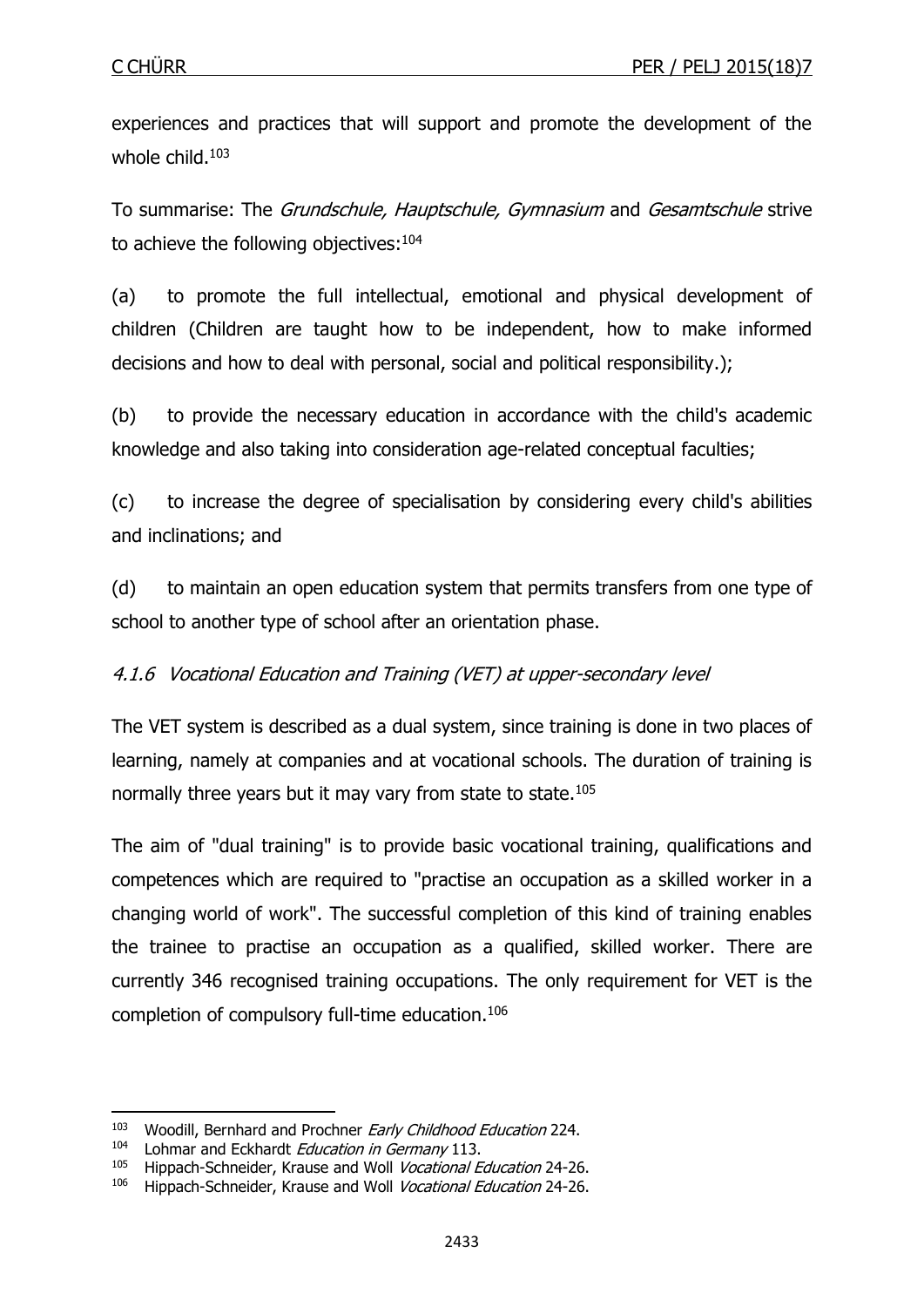# 4.1.7 Criticism of the German tripartite education system

There is of course (as with any other education system in the world) also criticism of the tripartite education system of Germany. The most important criticism levelled at this system is the existence of possible social inequality on the basis of social background, language and immigrant status.<sup>107</sup> Another point of criticism levelled at the tripartite education system was that children were separated too early and should have been separated at a later age. In response to this, Chancellor Angela Merkel argued that the results of the Programme for International Student Assessment (PISA) were not proof that the tripartite education system was at fault. In other words, the criticism could not be ascribed to a tripartite system error, but had to be attributed to human mistake(s), and these can certainly be remedied and resolved.<sup>108</sup> Since the criticism, Germany has focused on reforming its education system.

Despite the criticism, Germany still has one of the world's top education systems. Germany is currently eighth in The World Top 20 Education Poll 2014 Final Rankings.<sup>109</sup> Moreover, Germany is (owing to its school system) one of today's leading industrial nations. One should remember the following:<sup>110</sup>

It was Germany that first developed the modern research university. In Germany, they found in the *Gymnasium* a model for secondary schools designed to prepare students for the modern research university. And it was Germany that provided in the Realschule and – later in the dual system – two of the world's most compelling models for supplying a nation with highly trained workers in every field of endeavour.

**<sup>.</sup>**  $107$  This was according to the PISA (Program for International Student Assessment) undertaken by the OECD (Organisation for Economic Co-operation and Development) at schools in participating countries. See a summary of the 2006 findings at OECD 2006 http://www.oecd.org/pisa/pisaproducts/39725224.pdf 31-37. Also see OECD 2010 http://www.oecd.org/pisa/pisaproducts/46581323.pdf.

<sup>&</sup>lt;sup>108</sup> Andell 2008 *MJ* 17-19. Also see Freitag and Schlicht 2009 *GIJPAI* 47-72; Diefenbach Migrantenfamilien 15-25; Schubert Bildungssystem 12-17; Theobald Bildungsungleichheiten 4-10.

 $109$  The World Top 20 Education Poll is an international project which examines, monitors and ranks more than 200 countries' education systems in order to improve learner development between the ages of 3 and 25. The main purpose of this project is "to assure that every child on the planet has an opportunity to reach their full potential, with access to quality education in a safe and nurturing environment". See World Top 20 2014 http://www.worldtop20.org.

<sup>110</sup> OECD 2010 http://www.oecd.org/pisa/pisaproducts/46581323.pdf 202.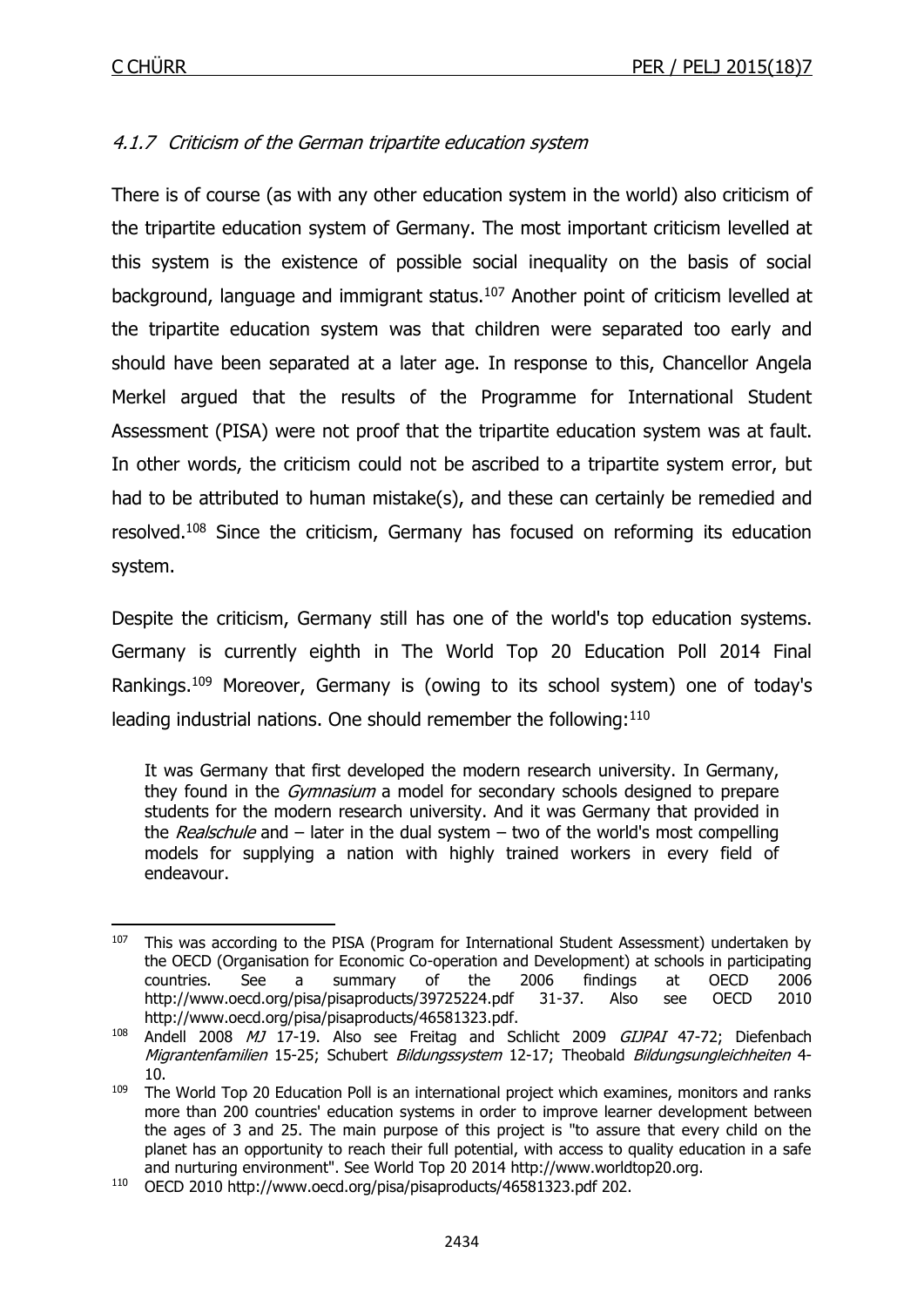Moreover, Germany's flexible and adaptable combination of formal schooling together with the VET system signifies a very powerful and influential approach to provide learners with "skills, knowledge and motivation that could prove decisive on a national scale in international competition".<sup>111</sup>

Germany is also often referred to as Europe's economic engine and its success in this sphere is based mainly on the quality, excellence, creativity, skill and dexterity of its labour force.<sup>112</sup> It is submitted that this can be directly attributed to the country's education system, which caters for learning differences.

# **4.2 The education/school system in South Africa**

The school system in South Africa can be described as a "mainstream" school system. This means that, from Grades 1 to 7, all children attend primary school and, from Grade 8 and onwards, children attend high school (secondary school). Children are not separated into "different" schools according to their academic performance, <sup>113</sup> since the main focus is on inclusive, Outcomes-based Education (OBE).<sup>114</sup> However, this system is in the process of being revised, improved and renamed as "Schooling 2025". Schooling 2025 is a new action plan to improve the education system in South African schools. It aims to improve and promote all aspects pertaining to education, such as teacher recruitment, learner enrolment, school funding, mass literacy and numeracy, and the overall quality of education. This new action plan (this new curriculum) will enable learners to be educated in their mother tongues for the first three years of their schooling. English will still be a compulsory subject, but will not replace the mother tongue or home language in the early grades. Each grade will have its own study programme.<sup>115</sup> The plan seems to favour a strong bilingual education and mother tongue-based multilingual education model where instruction or academic content is taught in a home language (mother

<sup>111</sup> OECD 2010 http://www.oecd.org/pisa/pisaproducts/46581323.pdf 202, 214.

<sup>112</sup> OECD 2010 http://www.oecd.org/pisa/pisaproducts/46581323.pdf 202, 215.

<sup>&</sup>lt;sup>113</sup> It is important to note that provision is made for special schools where disabled children are able to receive education.

<sup>&</sup>lt;sup>114</sup> OBE can be described as "an approach to learning that seeks to link education more closely to the real world, giving students skills to access, criticize, analyse and practically apply knowledge, rather than simply absorb and repeat it parrot-fashion". (See, in general, Fitzgerald 2005 http://www.sitemaker.umich.edu/356.fitzgerald/outcomes\_based\_curriculum).

<sup>115</sup> DoBE Realisation of Schooling 2025 12-14.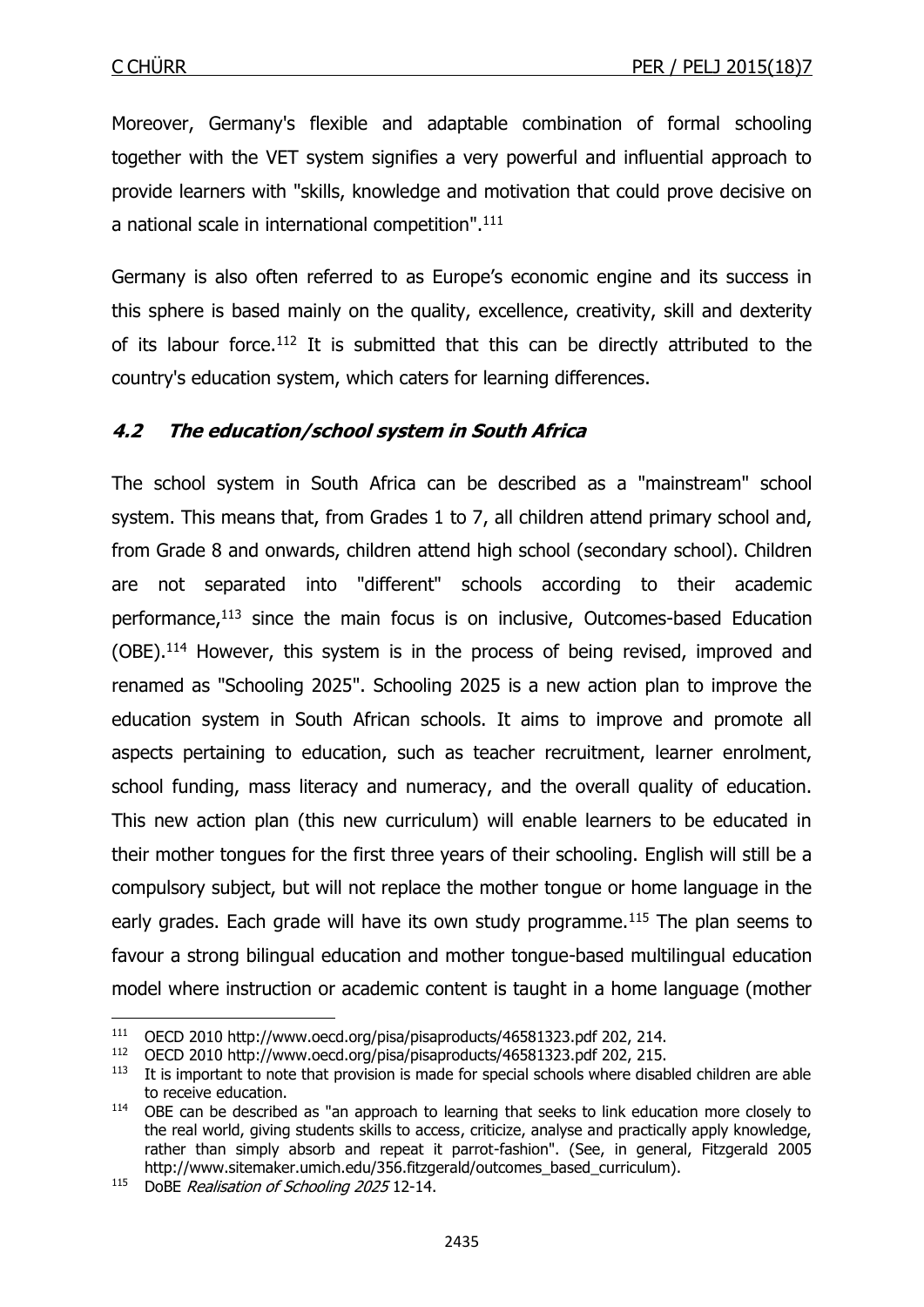tongue or first language) and a second language; or where a child begins his or her educational career in his or her mother tongue, with later transitions to additional languages.<sup>116</sup>

There is also the Curriculum and Assessment Policy Statement (CAPS). CAPS provides clear guidelines and directives on what educators (teachers) should teach and assess on a grade-by-grade and subject basis. $^{117}$  CAPS is defined as follows: $^{118}$ 

A National Curriculum and Assessment Policy Statement is a single, comprehensive, and concise policy document, which will replace the current Subject and Learning Area Statements, Learning Programme Guidelines and Subject Assessment Guidelines for all the subjects listed in the National Curriculum Statement Grades R– 12.

The Department of Basic Education is responsible for the implementation of CAPS. The implementation has already taken place. CAPS was implemented as follows: $119$ 

- (a) In 2012 in the foundation phase (Grades 1-3) and Grade 10.
- (b) In 2013 in the intermediate phase (Grades 4-6) and Grade 11.
- (c) In 2014 in the final school year (Grade 12).

For the sake of completeness, it is necessary to give a brief overview of the school system in South-Africa.

#### 4.2.1 Pre-primary/preschool

Preschools make provision for children between the ages of four and seven. These schools are normally divided into two grades, namely Grade R for children of four years who turn five before 30 June, and Grade 1 for children of five years who turn six before 30 June. Compulsory education begins in Grade 1, as already said. It is

<sup>1</sup> <sup>116</sup> DoBE *Realisation of Schooling 2025* 12-14; also see Brown 2014 http://sites.miis.edu/katiebrown/files/2014/06/K-Brown-Best-Practices-Report.pdf 3-6; Malone 2007 www.sil.org/sites/default/files/files/mtbmle\_implications\_for\_policy.pdf.

<sup>&</sup>lt;sup>117</sup> CAPS provides guidance for teachers with regard to week-by-week planning; it gives direction and guidance in terms of pacing and progression and it provides clear guidelines in terms of assessment requirements.

<sup>118</sup> DoBE 2011 http://www.education.gov.za/Curriculum/CurriculumAssessmentPolicyStatements/ tabid/419/Default.aspx.

<sup>119</sup> DoBE 2011 http://www.education.gov.za/Curriculum/CurriculumAssessmentPolicyStatements/ tabid/419/Default.aspx.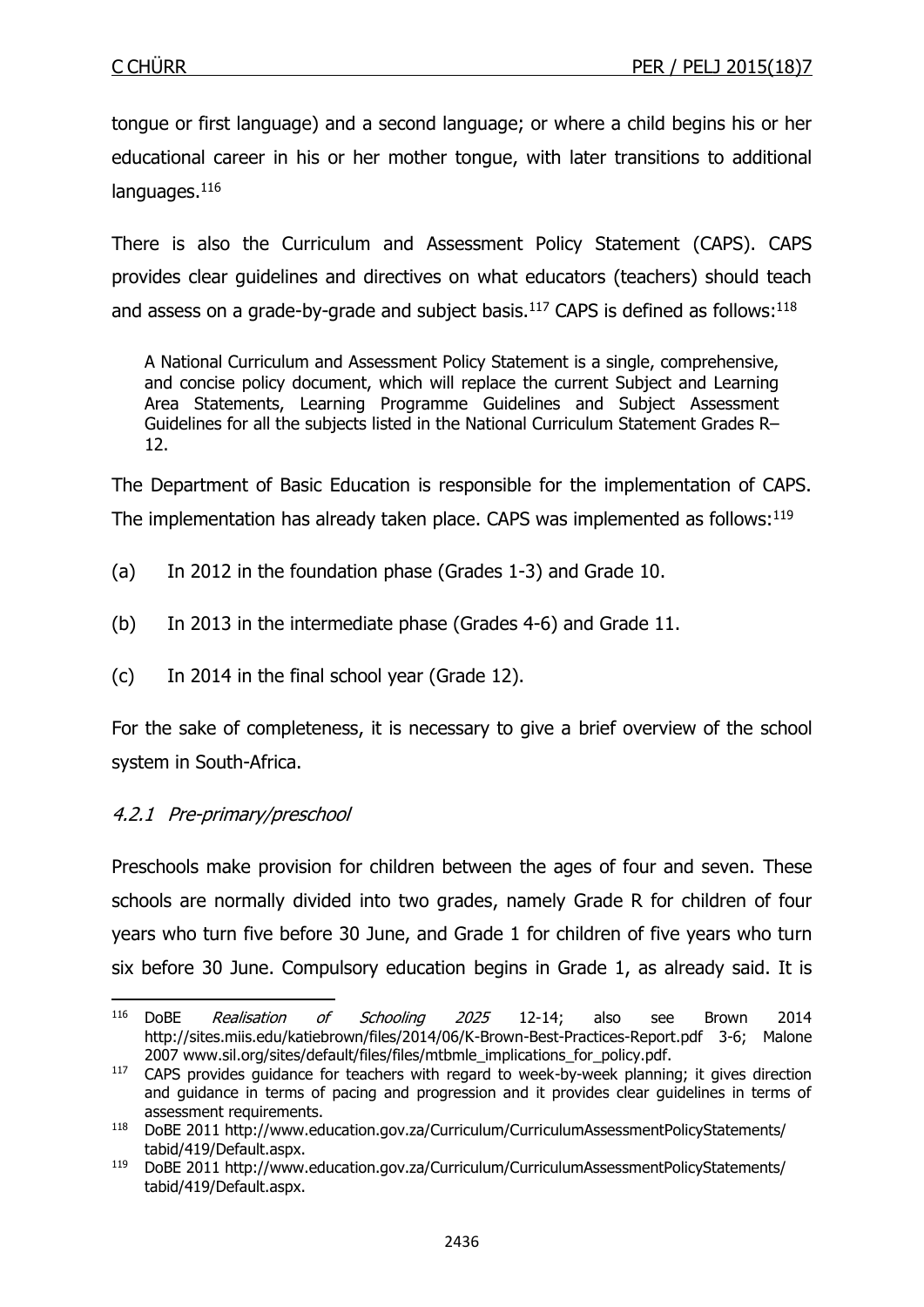permissible to enrol children in Grade R or Grade 1 a year later if the parents or guardian of the child believe that the child is not "school-ready". Some schools insist that a child begin with Grade 1 only at the age of seven. The main focus areas of children's learning in preschools are literacy, numeracy and life skills.

# 4.2.2 Primary school

Primary schools make provision for children from their reception year to Grade 6. The reception year is non-compulsory and formal schooling starts in Grade 1. Primary schools are divided into junior primary and senior primary. Junior-primary schooling continues for three years and children are taught basic subjects such as reading and writing, mathematics and, in most instances, are introduced to a second language. Children between the ages of ten and twelve years attend senior-primary school. Besides mathematics and language skills, these children learn subjects such as history, geography, life skills and science. Moreover, their writing and speaking skills in respect of a second language are also developed and expanded.

Assessment in primary schools is conducted through Annual National Assessments (ANAs) and is unvarying across South Africa. Assessment takes place in literacy and numeracy in the foundation stage (Grades 1-3) and in numeracy and languages in the intermediate phase (Grades 4-6).

#### 4.2.3 Secondary school

Secondary education is also divided into two phases, namely the junior and senior phases. Learners are allowed to study two or three languages, and secondary school also enables learners to extend and intensify their knowledge of numerous academic subjects. One can thus say that secondary education prepares and equips learners for further study, which then enables them to follow a career of their choice. Learners study at least four subjects from the following areas: general studies, commercial studies, the natural sciences, technical studies, the arts, agriculture, and domestic science. Grades 10 to 12 are optional.

Furthermore, certificates are awarded to learners who complete Grades 10 and 11, but the National Senior Certificate (NSC) is awarded only when a learner completes

2437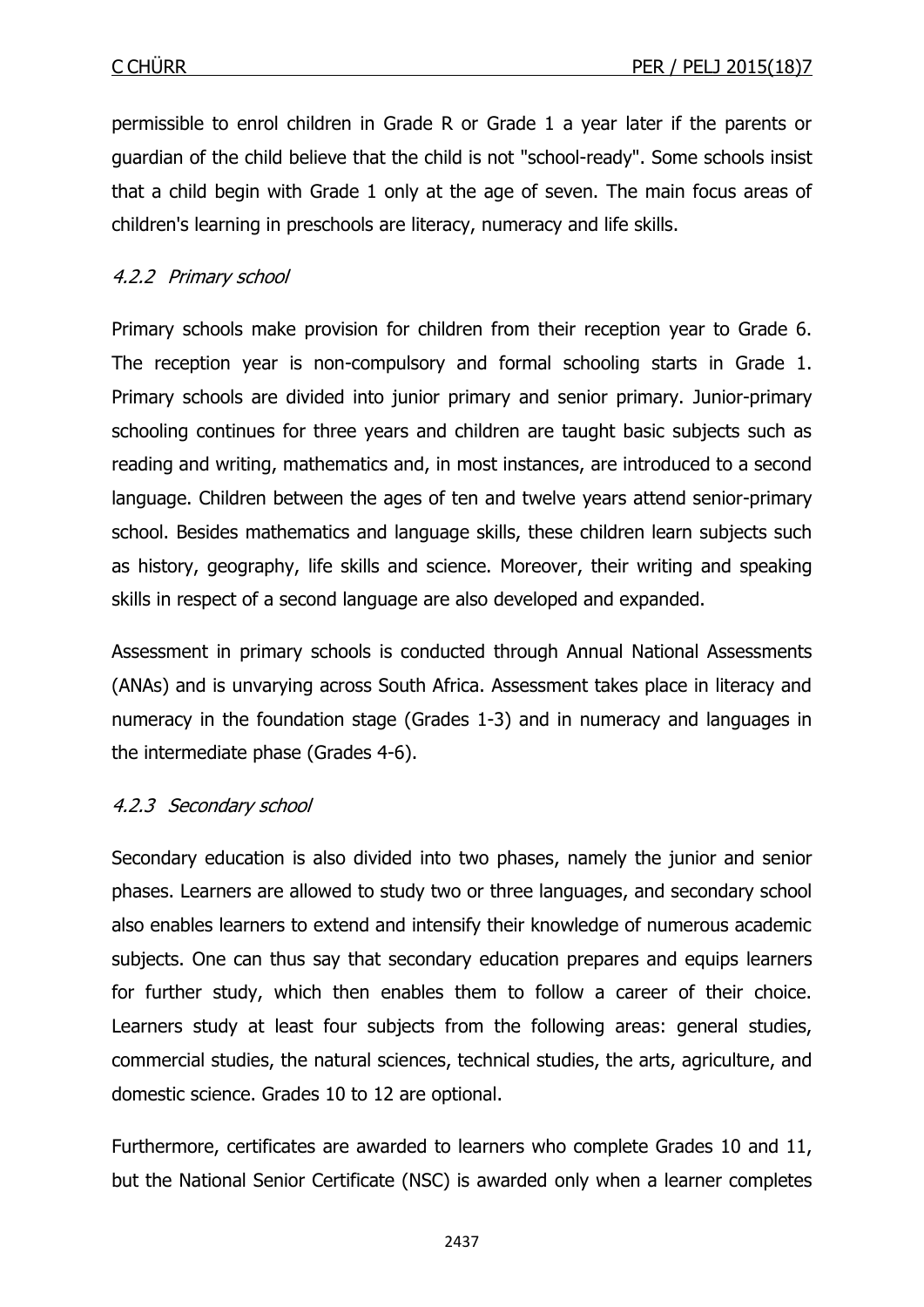**.** 

Grade 12. The NSC is the equivalent of a high-school diploma and is better known as a matriculation or matric certificate.

In order to obtain an NSC, learners are obliged to take a minimum of six subjects. Learners are also permitted to add three additional subjects, but these three additional subjects are non-compulsory. The compulsory subjects are two languages (the mother tongue plus an additional language), mathematics and life orientation. Learners have a choice of two (or more) other subjects.

However, despite new plans and efforts to improve the school system, it seems that the South African school system is still not functioning satisfactorily. It appears that mainstream education in South Africa does not work either, since the school system does not make provision for the needs of learners who cannot cope in mainstream education nor does it make provision for children with specific skills, talents and aptitudes. In other words, it seems that the current inclusive mainstream school system of South Africa does not cater satisfactorily for learning differences, which means that the system excludes some learners (with different aptitudes, skills, talents and interests) from realising their right to a basic education to its fullest extent. The ripple effect of this is that there might be an infringement/violation of these children's constitutional rights to equality and dignity. Furthermore, one needs to ask whether mainstream schooling is really in the best interests of the child as provided for in section 28(2) of the *Constitution*, and whether it makes provision for children with "mainly practical talents" or children "whose predisposition lies between theoretical and practical extremes of the psychological range" to "compete" with children "who are theoretically inclined"? The answer to these questions is that it does not. <sup>120</sup> The reason for this is that children's aptitudes, skills and talents vary and equal educational opportunities (and the prevention of unfair discrimination) can be promoted only when children follow different curricula in accordance with their aptitudes, skills and talents and *not* on the basis of social background and/or race. Furthermore, high-school dropout rates in South Africa are evidence that the

 $120$  The answer(s) to the questions that were asked in para 2.2. Also see a discussion on the right to equality and the right to dignity in paras 2.4.1 and 2.4.2.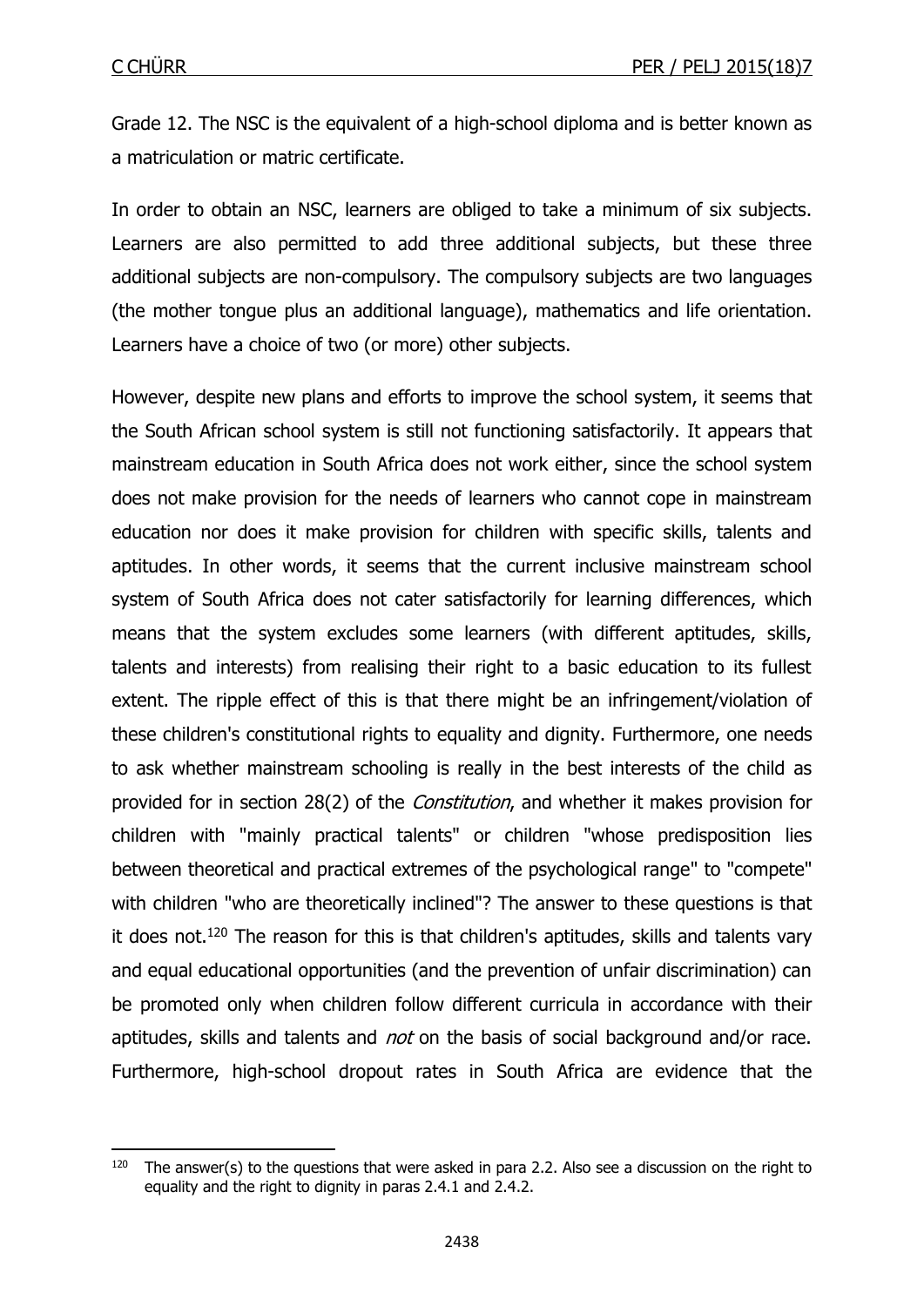mainstream school system is not working and that drastic action needs to be taken in order to accommodate learner differences.<sup>121</sup>

The current mainstream school system of South Africa reminds one of the wellknown folk tale about the tree-climbing competition in Animal Land. The participants are Leopard, Elephant, Turtle and Monkey. It is obvious that it is impossible for all of the participants (especially the Elephant and Turtle) to climb a tree, since all the participants have different aptitudes, skills and talents. In other words, the competition is not in the best interests of all participants (all children), and nor does it make provision for all participants' rights to equality and dignity.

The question now is: What should or could be done in order to enhance learner differences? It is submitted that all children (learners), regardless of their social background and/or race, should be entitled to an education appropriate to their learning needs, aptitudes, skills and talents. Children with different learning needs, aptitudes, skills and talents need different curricula.

# **5 A proposed school system for South Africa?**

The success of any country, whether it is social, financial or economic success, depends on how its citizens are educated. To put this differently: the performance and well-being of education (and school) systems worldwide have become an important indicator of a country's success or failure and have both economic and social importance when countries are seeking greater ecological sustainability and inclusive economic growth. It is, therefore, hard to imagine that any government would not support and encourage a quality system of education for all.

On the basis of the above discussion, it appears that a system similar to Germany's school system would be favourable for South Africa, since such a system gives better effect to the realisation and fulfilment of a child's right to a basic education, with specific emphasis on the right to equality and the right to dignity. With regard to the right to equality, the German system does not focus solely on the equal treatment of every child, but rather on promoting, protecting and respecting every child's equal

 $121$  See Table 1 above for dropout rates.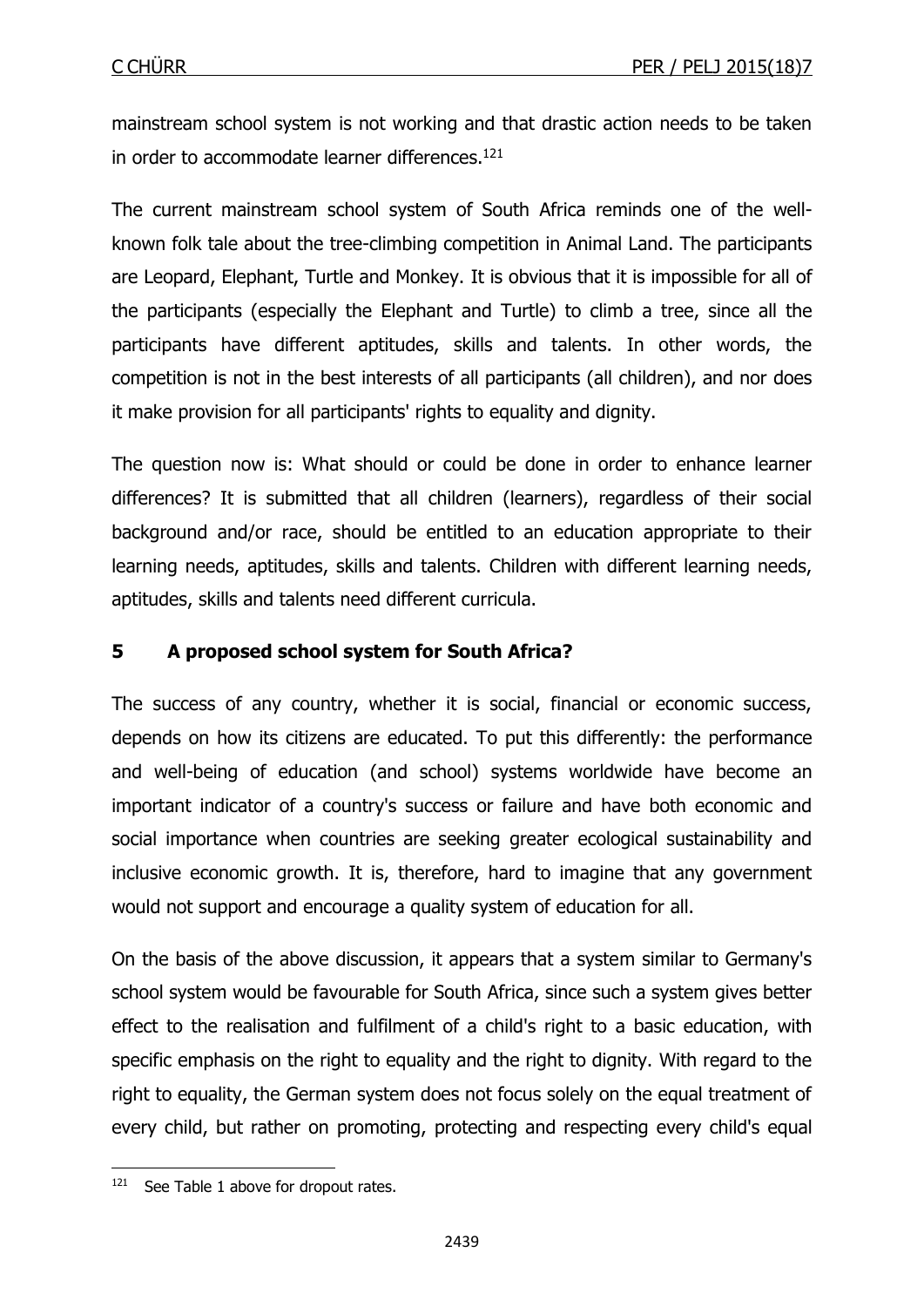worth. In other words, children have equal opportunities within the school and education context, but in different ways (different curricula) according to their aptitudes, skills and talents.<sup>122</sup> With regard to dignity, it seems that the South African school system does not sufficiently acknowledge the fact that each child is unique, with different learning needs (with specific reference to mainstream education). It seems, therefore, that the German school system makes better provision for children's different learning needs and the uniqueness of the individual to such an extent that every individual's (child's) potential and intrinsic worth are promoted, protected and respected to the best of the system's capacity.<sup>123</sup>

A proposed school system for South Africa would not need to be exactly like the German one, but the German tripartite school system could be used as a framework. It is proposed that the following school system be considered in South Africa in order to realise a child's right to a basic education to its fullest extent:  $124$ 

- (1) School W (equivalent to the *Grundschule*) where all learners (children) attend Grades 1 to 4. During this stage, all the basic skills and knowledge are taught to them.
- (2) School X (equivalent to the *Gymnasium*) where provision is made for the theoretically inclined learner (high academic performance) whose workrelated objective is a "leading intellectual position".
- (3) School Y (equivalent to the *Hauptschule*) where provision is made for basic general education for learners who mainly have practical skills and talents (technical, mechanical, entrepreneurial, etc.) and whose occupational objective is an "instruction-following" position. Learners should also have the opportunity of acquiring an additional certificate in order to gain access to university education.
- (4) School Z (equivalent to the Realschule) where provision is made for adequate education for those learners whose "predisposition lies between the

<sup>&</sup>lt;sup>122</sup> See the discussion on equality in para 2.4.1 above.<br><sup>123</sup> See the discussion on dignity in para 2.4.2 above

See the discussion on dignity in para 2.4.2 above.

<sup>&</sup>lt;sup>124</sup> Ertl and Phillips 2000 Brit J Educ Stud 394.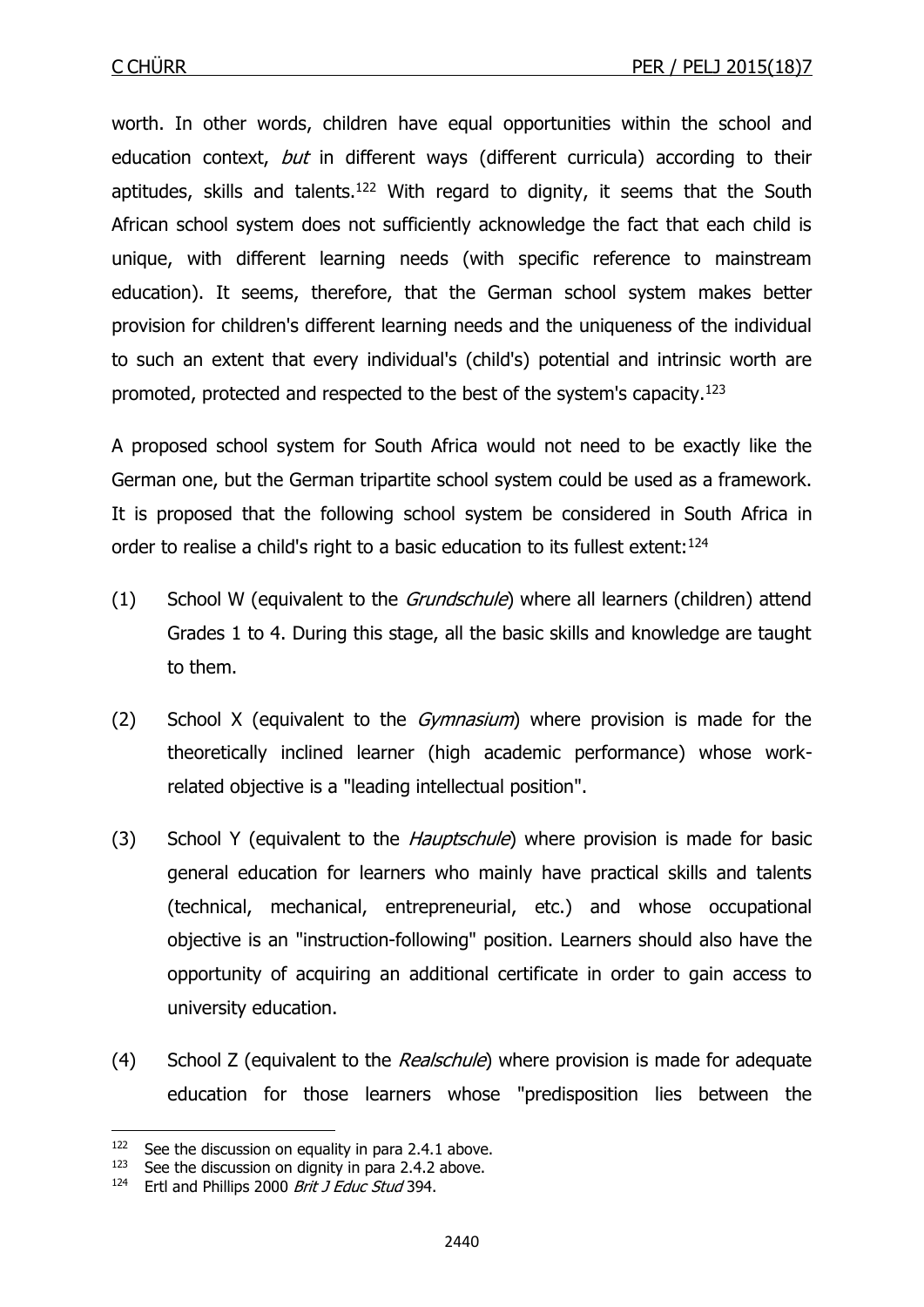theoretical and practical extremes of the psychological range" and who aim for careers/occupations with "increased responsibilities". Learners should also have the opportunity of acquiring an additional certificate in order to gain access to university education.

However, there can still be comprehensive secondary schools (such as the Gesamtschule) that any child can attend and which offer all the necessary subjects with regard to the whole range of qualifications.

Of course, the development of such a system is not without challenges and would be bound to attract criticism, but at least it would be an improvement. It is submitted that the proposed South African school system would be better able to surmount barriers such as discrimination on the basis of social background, language and immigrant status (the biggest criticism levelled against the German tripartite system),<sup>125</sup> since the South African *Constitution* explicitly prohibits such discrimination in terms of section 9, and South Africa is well advanced with the application thereof, not only in schools, but also in the workforce.

The school system proposed for South Africa would strive to put the child first, and it would have to be kept in mind that the different types of schools are to be designed to suit different children with different aptitudes, talents, skills (learning needs) and interests, and not different social groups or different races or different languages. No child should be forced into an academic education that bores the child to rebellion, or which causes huge amounts of stress or frustration, merely because that type of school education is considered more socially desirable by society.

In conclusion, adopting a VET system similar to the German VET system<sup>126</sup> would be highly beneficial to South Africa, since it would reduce school dropout rates and unemployment rates. School leavers would have the opportunity to undertake VET training after the completion of compulsory schooling in order to start off with successful occupations as highly skilled workers. A VET system would build skills such as:

<sup>&</sup>lt;sup>125</sup> See the criticism levelled at the German tripartite education system in para 4.1.7 above.<br><sup>126</sup> See para 4.1.6 for a discussion on the German VFT system

See para 4.1.6 for a discussion on the German VET system.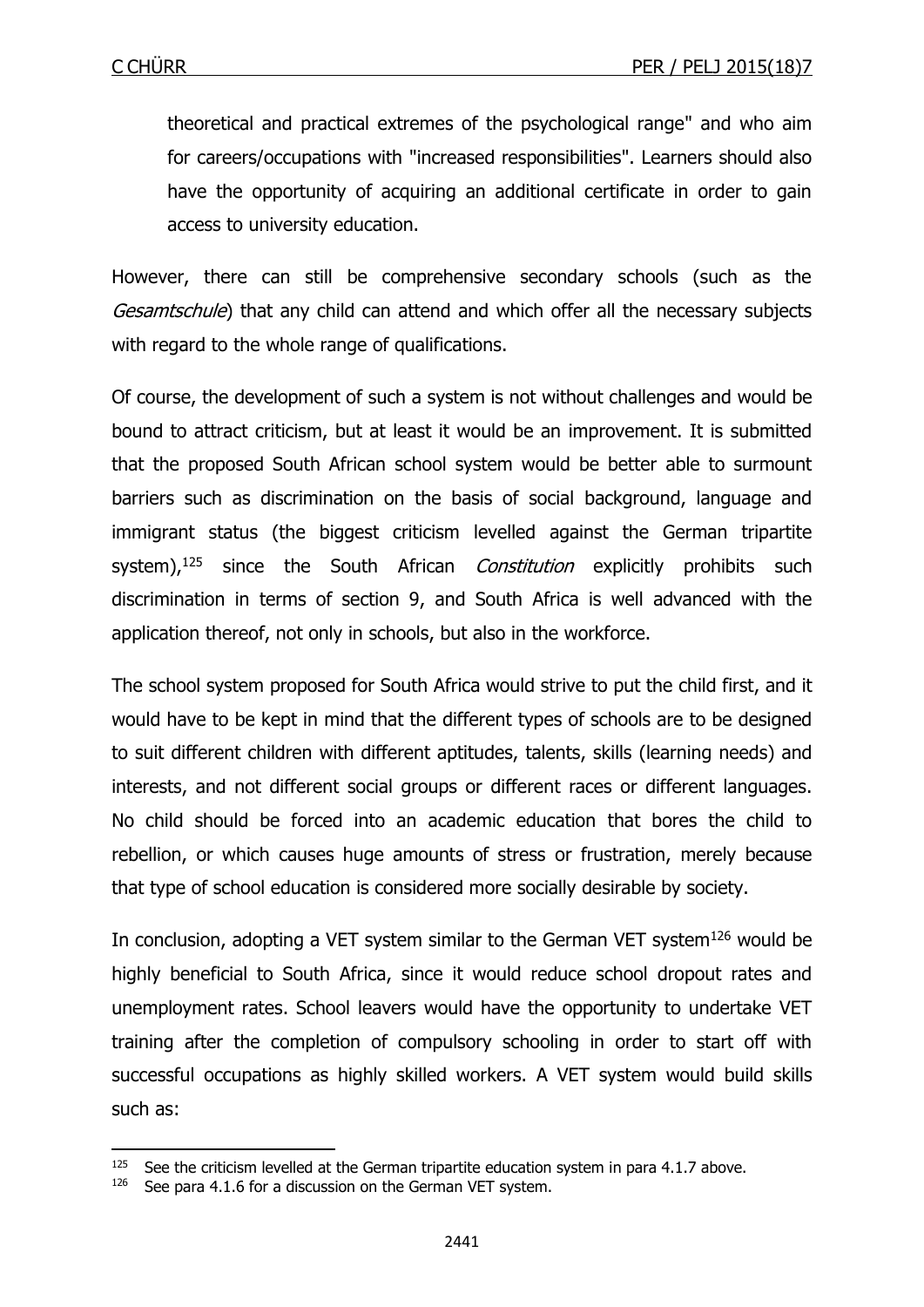...the ability to set work goals, create plans to achieve them and working in a disciplined way to implement and execute that plan, being an effective member or leader of a team and the ability to think analytically and creatively.<sup>127</sup>

The adoption of VET would without a doubt strengthen the nation's economic activity.

# **6 Conclusion**

The South African education system is undoubtedly a high-cost, low-performance system where the full realisation of a child's right to a basic education is not satisfactorily adhered to in terms of section 29 of the *Constitution*. Moreover, the best interests of children in terms of section 28 of the *Constitution* are also not promoted adequately, and children's rights to equality and human dignity $128$  seem to be infringed as well. The time is therefore ripe for a change in the system. Of course, such a change would not take place without problems and/or challenges, but when such change occurs step by step and systematically, it would be likely to succeed.

It is obvious that the proposed school system would not work if there were inequalities of any nature.<sup>129</sup> It is therefore also crucial that children be assessed and evaluated objectively and that the importance of objective and unbiased assessment and evaluation be promoted and encouraged.<sup>130</sup> Moreover, the assessment and evaluation should not be based on a child's performance in tests and examinations only, but also on the child's aptitude, skills, talents and interests. In addition, the success of the proposed school system would depend on teachers being well trained for teaching in such a system. It would accordingly be advantageous in future to employ only newly qualified teachers who have been trained for teaching in a new school system.

Furthermore, the main purpose of the proposed school system in South Africa should be the promotion, advancement and fostering of children with diverse individual

1

<sup>&</sup>lt;sup>127</sup> OECD 2010 http://www.oecd.org/pisa/pisaproducts/46581323.pdf 214.<br><sup>128</sup> See paras 2.4.1 and 2.4.2 above

<sup>&</sup>lt;sup>128</sup> See paras 2.4.1 and 2.4.2 above.<br><sup>129</sup> See para 4.1.7 above.

See para 4.1.7 above.

 $130$  In other words, South Africa needs to create a welfare society with an emphasis on supporting every individual regardless of economic or social background.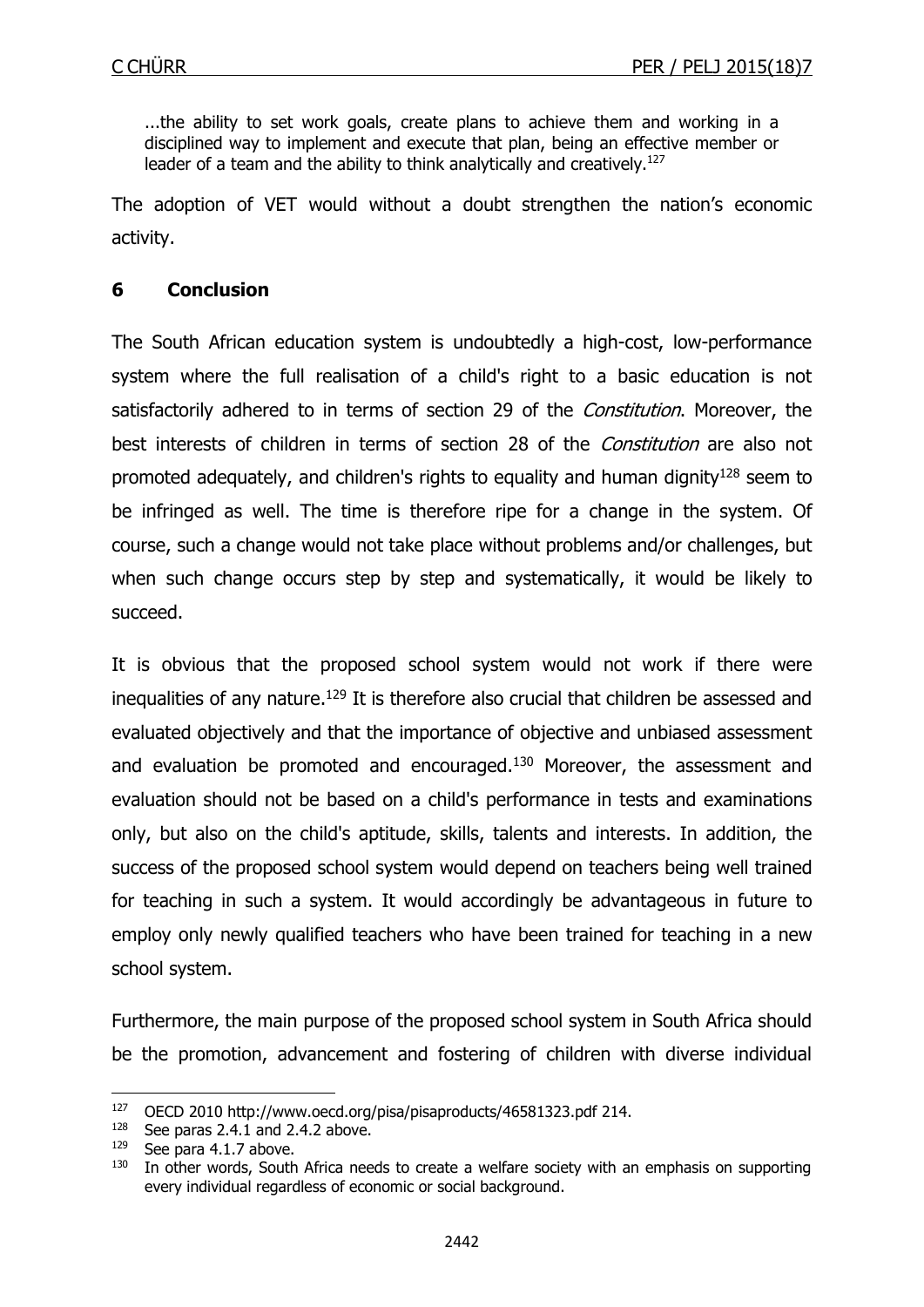learning backgrounds and learning aptitudes, skills, talents and interests. A culture of diligence should, in other words, be fostered: children have different abilities, but every child can reach his/her educational goal – it might just require a different route or a longer journey. When such a purpose is accomplished, children will be provided with a solid basis of independent thinking, reasoning, learning and working.<sup>131</sup> Also, this would lead to a fuller realisation of the child's right to a basic education, as well as his/her right to equality and human dignity, and it would also be in the best interest of the child.

The proposed school system should strive to achieve the following goals:  $132$ 

- (a) to promote the full intellectual, emotional and physical development of children;
- (b) to provide satisfactory education in accordance with children's academic knowledge and prowess;
- (c) to increase the degree of specialisation with regard to children's aptitudes, skills, talents and learning differences;
- (d) to maintain an open education system that permits the transfer from one school type to another school type after proper orientation;
- (e) to drastically improve teacher quality; and
- (f) to provide reports based on a continuous, data-based, problem-centred examination of the South African education system.

Moreover, such a school system in South Africa, like that of Germany, may serve as a good instrument in:

(a) empowering people to escape the poverty cycle and compete effectively in the labour market;

<sup>&</sup>lt;sup>131</sup> See para 4.1.2 above.

<sup>132</sup> See also para 4.1.5 above.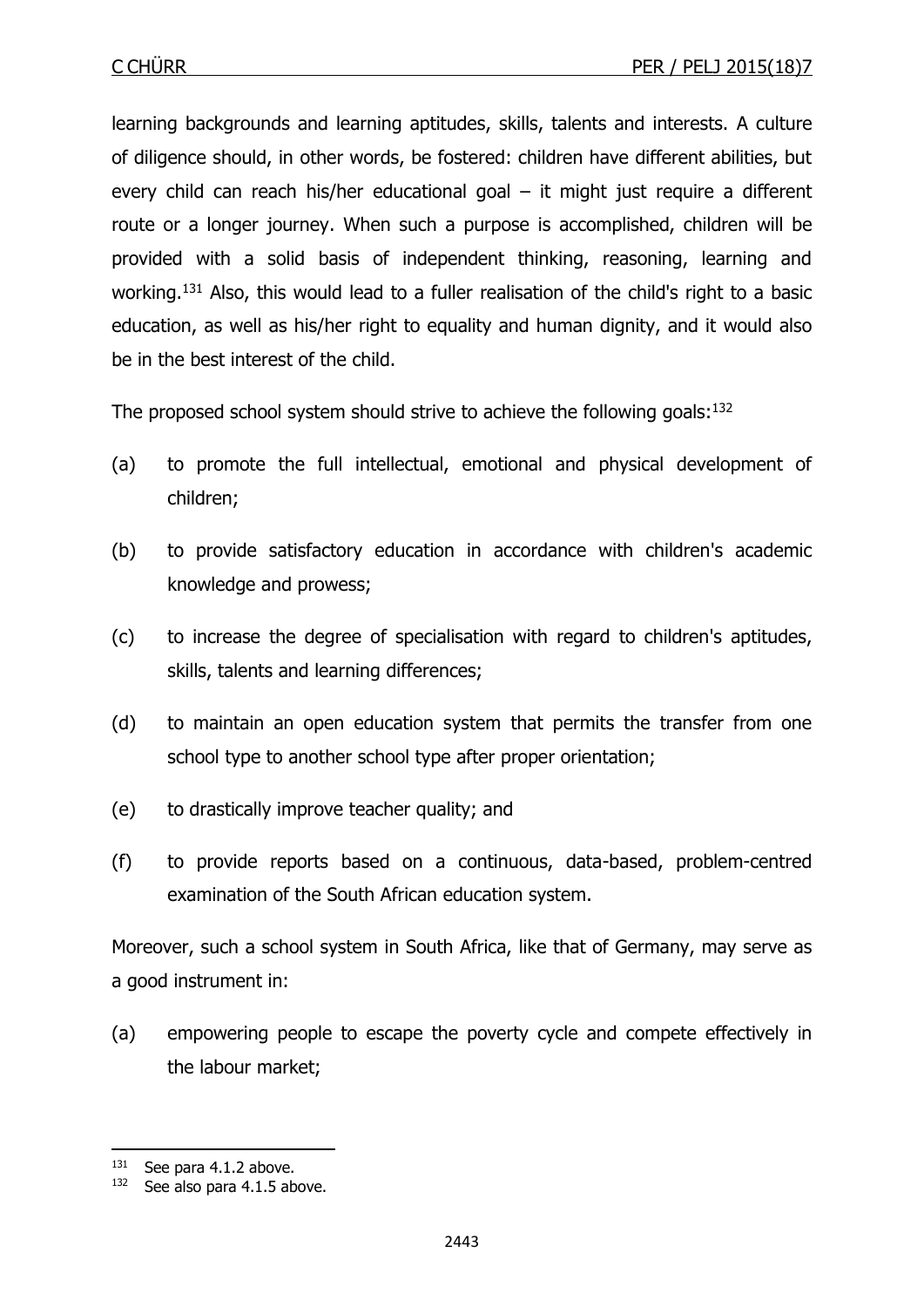- (b) enabling people to understand and enjoy their democratic values, rights and freedoms;
- (c) encouraging people to participate in and protect the fledgling democratic system; and
- (d) most importantly, enhancing their dignity and feeling of self-worth as human beings.<sup>133</sup>

Lastly, it is submitted that the proposed school system would, to a much greater extent than the current South African school system, progressively realise the constitutional rights specified in sections 7(2) and 29 of the South African Constitution.

When children are educated, the following must always be remembered:

Everybody is a genius. But if you judge a fish by its ability to climb a tree, it will live its whole life believing that it is stupid.<sup>134</sup>

**<sup>.</sup>** 133 Malherbe 2008 TSAR 274-275. Also see para 2 above.

 $134$  Albert Einstein as quoted in Kelly Rhythm of Life 80.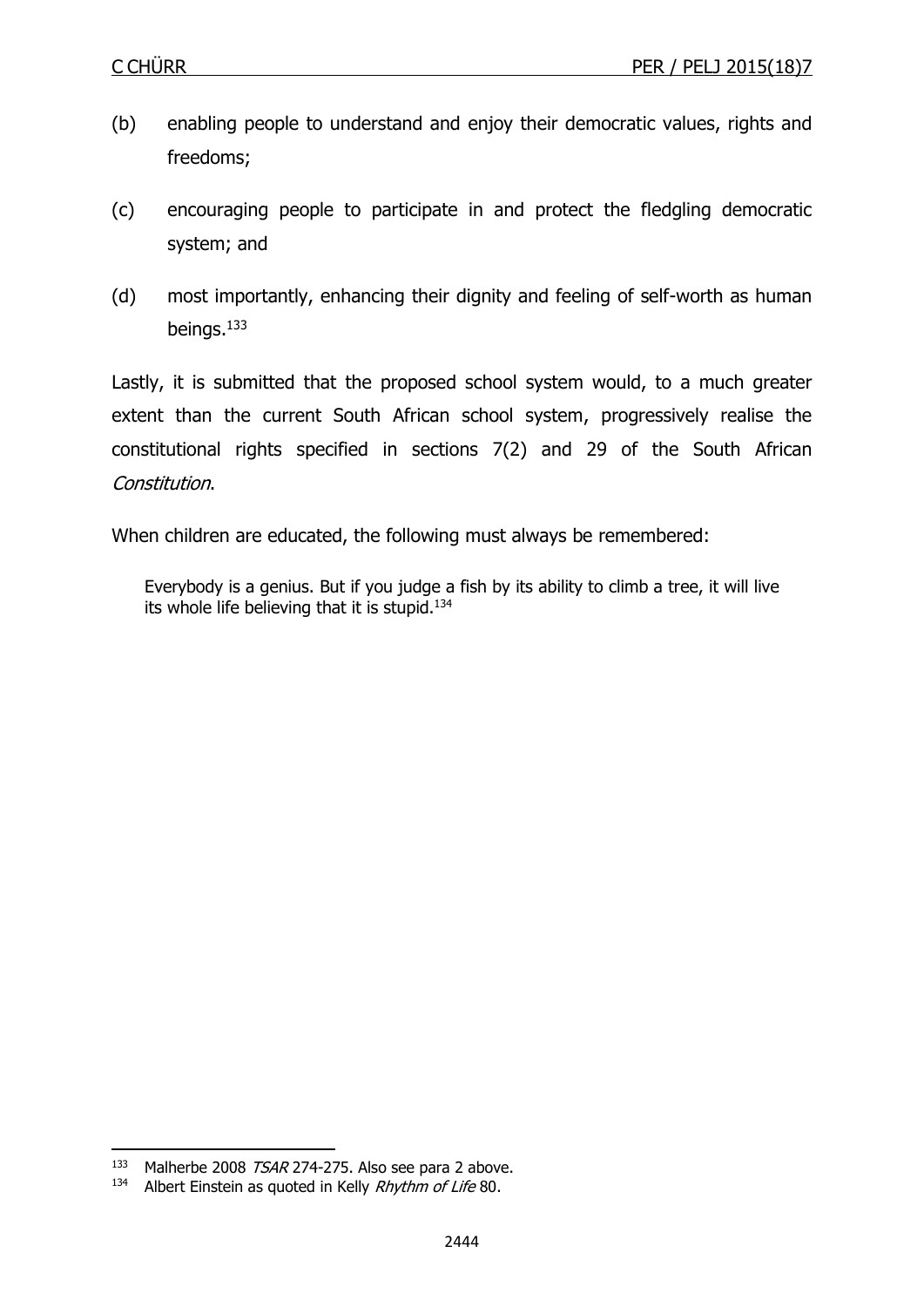# **BIBLIOGRAPHY**

#### **Literature**

Albertyn "Equality"

Albertyn C "Equality" in Cheadle MH, Davis DM and Haysom NRL South African Constitutional Law: The Bill of Rights (Butterworths Durban 2014) (online version)

http://www.mylexisnexis.co.za/Index.aspx?permalink=cGFnZSA0LTEkMTYzMT E4MSQ3JExpYnJhcnkkSkQkTGlicmFyeQ

#### Andell 2008 MJ

Andell K "A Country Divided: A Study of the German Education System" 2008 MJ 16-28

#### Arendse 2011 PFI 1

Arendse L "The Obligation to Provide Free Basic Education in South Africa: An International Law Perspective" 2011 PELJ 97-127

#### Battis and Gusy Staatsrecht

Battis U and Gusy C *Einführung in das Staatsrecht* (Walter de Gruyter Berlin 2011)

#### Bray "South African Schools Act"

Bray E "The South African Schools Act 84 of 1996" in Davel CJ (ed) Introduction to Child Law in South Africa (Juta Cape Town 2000) 284-301

#### Brenner Schule in Deutschland

Brenner PJ Schule in Deutschland: Ein Zwischenzeugnis (Kohlhammer Stuttgart 2006)

#### Channing Works

Channing WE The Works of William E Channing DD (James Munroe Boston 1841)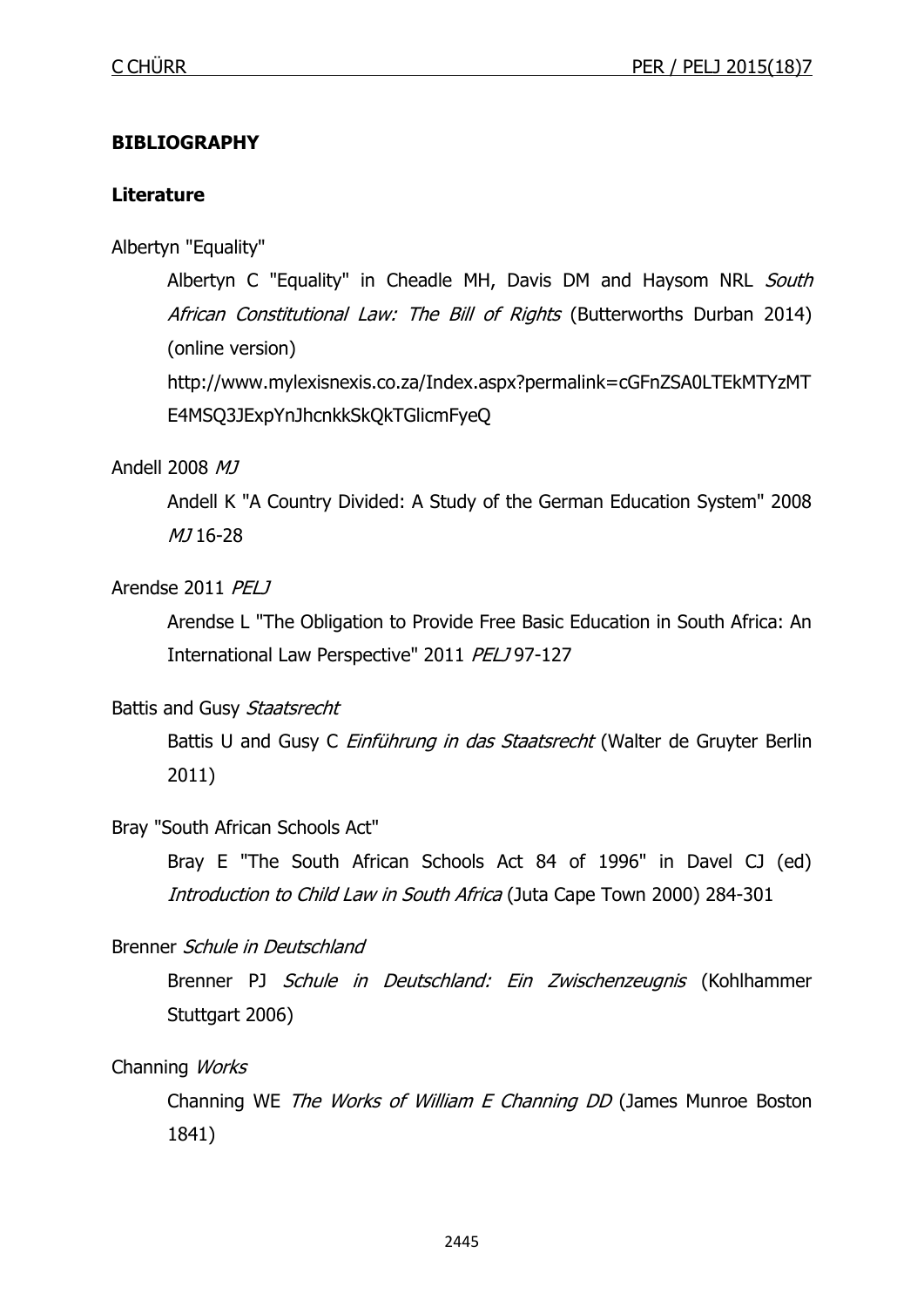# Coomans 2007 SIM Special 20

Coomans F "Identifying Violations of the Right to Education" 2007 SIM Special 20 125-146

De Groof "Some Comments and Questions"

De Groof J "Some Comments and Questions on Rights Dealing with Education in the RSA" in De Groof J and Bray E *Education under the New Constitution in* South Africa (Acco Leuven 1996) 55-103

#### Devenish Bill of Rights

Devenish GE A Commentary on the South African Bill of Rights (Butterworths Durban 1999)

#### Devenish Constitution

Devenish GE The South African Constitution (LexisNexis Durban 2005)

#### Dewey Democracy and Education

Dewey J Democracy and Education: An Introduction to the Philosophy of Education (Free Press New York 1944)

#### Diefenbach Migrantenfamilien

Diefenbach H Kinder und Jugendliche aus Migrantenfamilien im deutschen Bildungssystem: Erklärungen und empirische Befunde 3rd ed (Springer Wiesbaden 2010)

#### DoBE Realisation of Schooling 2025

Department of Basic Education Action Plan to 2014: Towards the Realisation of Schooling 2025 (DoBE Pretoria 2011)

#### Ertl and Phillips 2000 Brit J Educ Stud

Ertl H and Phillips D "The Enduring Nature of the Tripartite System of Secondary Schooling in Germany: Some Explanations" 2000 Brit J Educ Stud 391-412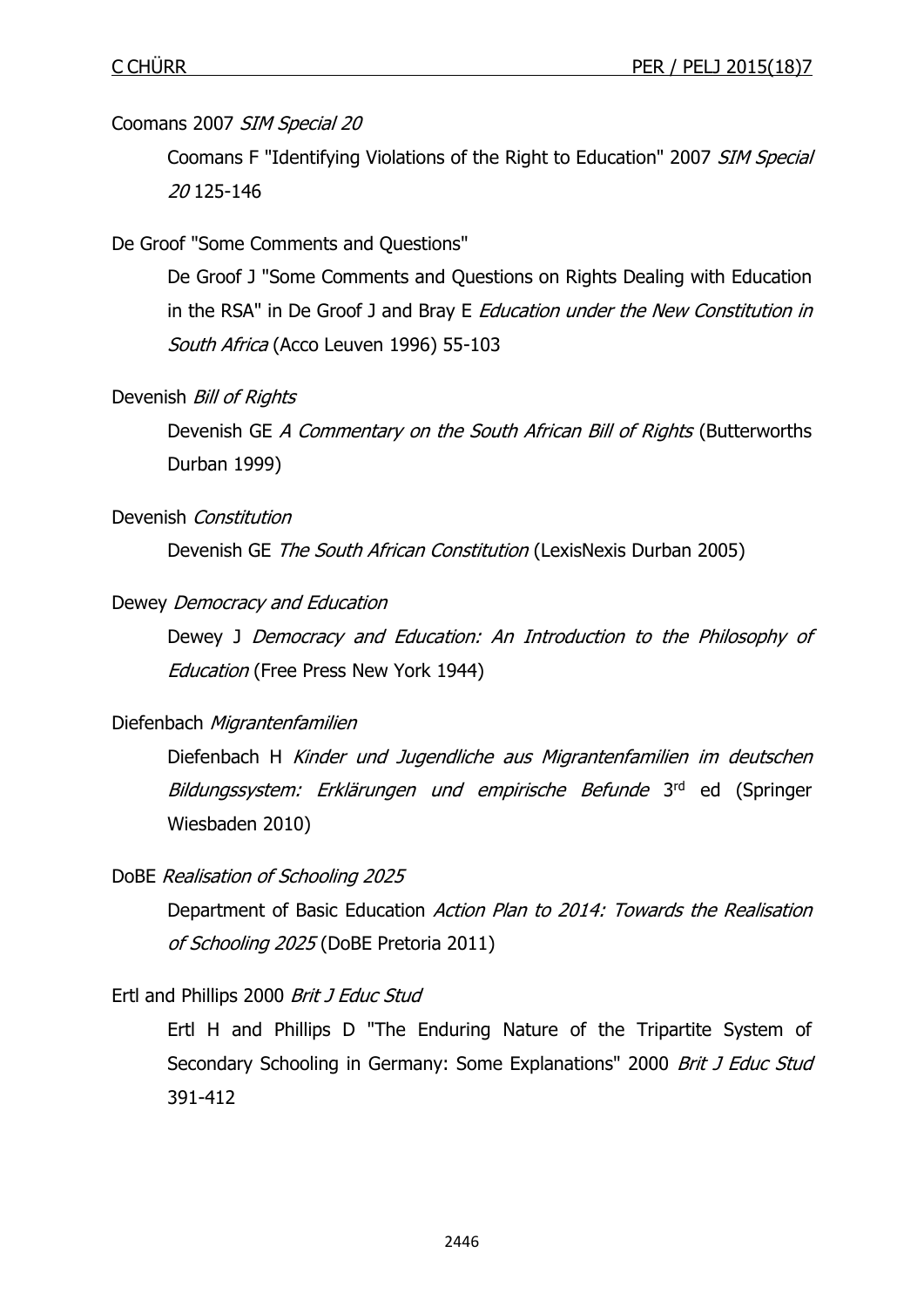#### Freitag and Schlicht 2009 GIJPAI

Freitag M and Schlicht R "Educational Federalism in Germany: Foundations of Social Inequality in Education" 2009 GIJPAI 47-72

#### Haysom "Dignity"

Haysom NRL "Dignity" in Cheadle MH, Davis DM and Haysom NRL South African Constitutional Law: The Bill of Rights (Butterworths Durban 2014) (online version)

http://www.mylexisnexis.co.za/Index.aspx?permalink=cGFnZSA1LTEkMTYzMT IyNyQ3JExpYnJhcnkkSkQkTGlicmFyeQ

#### Hippach-Schneider, Krause and Woll Vocational Education

Hippach-Schneider U, Krause M and Woll C Vocational Education and Training in Germany: Short Description (European Centre for the Development of Vocational Training Luxembourg 2007)

#### Hörner et al Education Systems

Hörner *et al The Education Systems of Europe* (Springer Dordrecht 2007)

#### HSRC and EPC Report on Education

Human Sciences Research Council and Educational Programs Committee Emerging Voices: A Report on Education in South African Rural Communities (HSRC Press Cape Town 2005)

#### Kelly Rhythm of Life

Kelly M The Rhythm of Life: Living Everyday with Passion and Purpose (Fireside New York 2004)

#### Khoza Socio-economic Rights

Khoza S (ed) *Socio-economic Rights in South Africa* 2<sup>nd</sup> ed (University of the Western Cape: Community Law Centre Belville 2007)

#### Krüger 2011 Equal Rights Review

Krüger R "Small Steps to Equal Dignity: The Work of the South African Equality Courts" 2011 The Equal Rights Review 27-43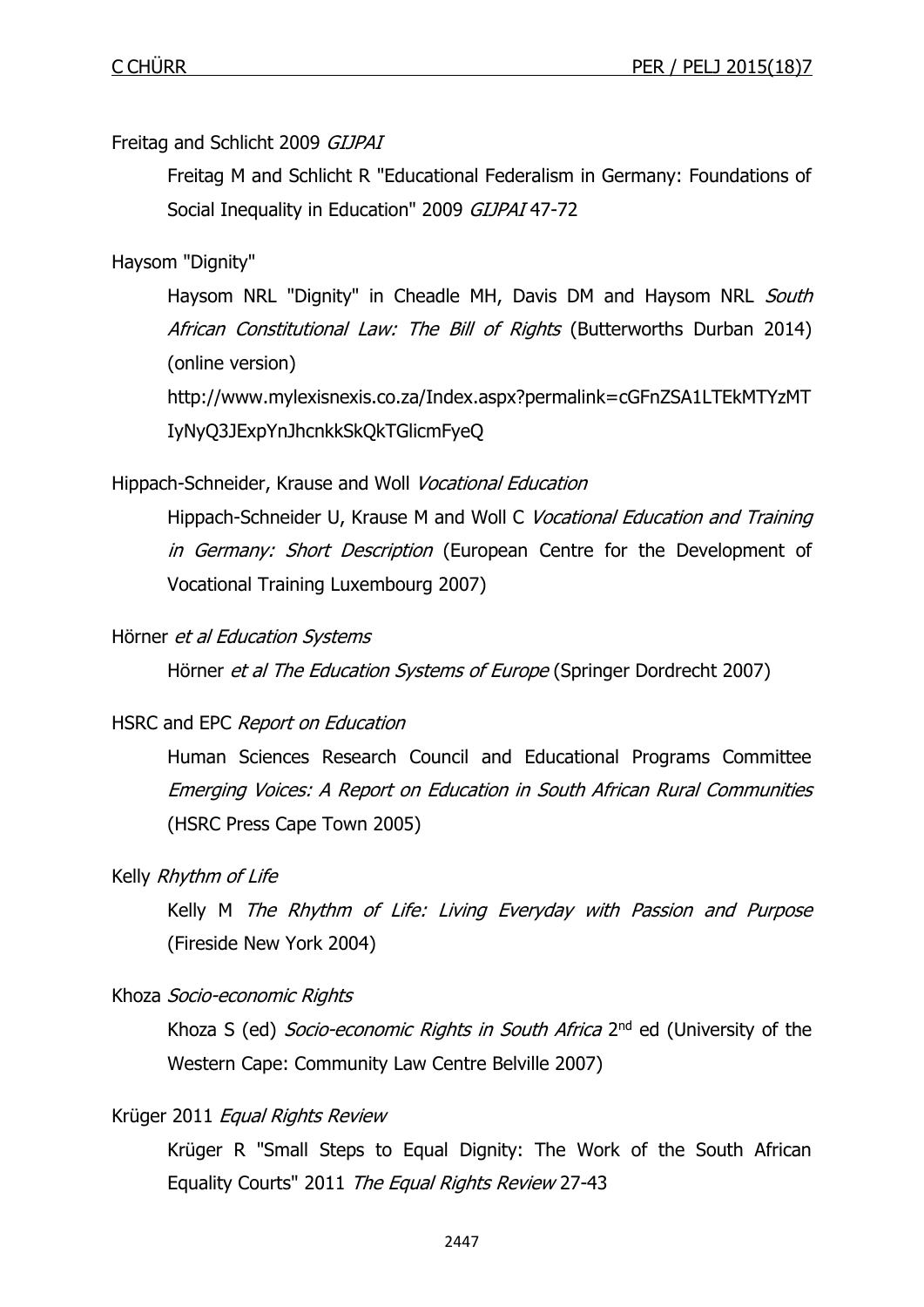#### Kunze Recht auf Bildung

Kunze AB Das Recht auf Bildung: Anforderungen an die rechtliche und politische Implementierung (Waxmann Münster 2013)

#### Liebenberg Socio-economic Rights

Liebenberg S Socio-economic Rights: Adjudication under a Transformative Constitution (Juta Cape Town 2010)

#### Lohmar and Eckhardt Education in Germany

Lohmar B and Eckhardt T The Education System in the Federal Republic of Germany 2010/2011 (Secretariat of the Standing Conference of the Ministers of Education and Cultural Affairs of the Länder in the Federal Republic of Germany Bonn 2013)

#### Malherbe 2000 EJELP

Malherbe R "A Fresh Start I: Education Rights in South Africa" 2000 EJELP 49-55

#### Malherbe 2008 TSAR

Malherbe R "The Constitutional Dimension of the Best Interests of the Child as Applied in Education" 2008 TSAR 267-285

#### Malherbe "Education Rights"

Malherbe R "Education Rights" in Boezaart T (ed) Child Law in South Africa (Juta Cape Town 2009) 399-419

#### Melchiorre At What Age?

Melchiorre A At What Age?... Are School-children Employed, Married and Taken to Court? 2<sup>nd</sup> ed (Right to Education Project London 2004)

#### Mwambene "Girl Child's Right to Education"

Mwambene L "Implementing the Girl Child's Right to Education in Selected Countries in Africa" in Sloth-Nielsen J (ed) Children's Rights in Africa: A Legal Perspective (Ashgate Hampshire 2008) 219-238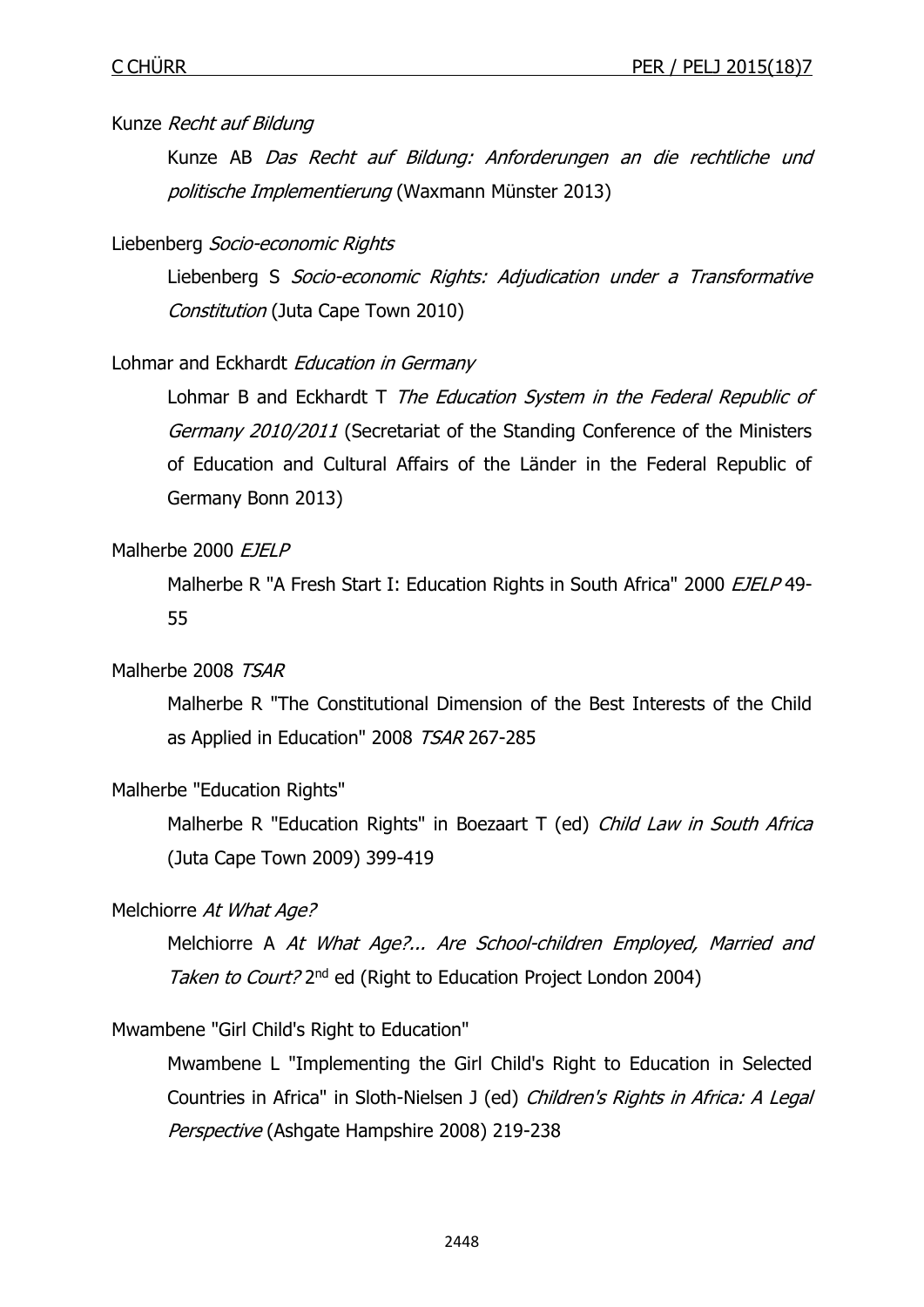#### Ohnesorge Kinder- und Jugendhilfe

Ohnesorge I Kinder- und Jugendhilfe (KJHG) – Geschichte und Aufbau des SGB VIII (Grin Munich 2006)

#### Oosthuizen and Rossouw 2001 Koers

Oosthuizen IJ and Rossouw JP "Die Reg op Basiese Onderwys in Suid-Afrika" 2001 *Koers* 655-672

#### Pendlebury 2008/2009 SACG

Pendlebury S "Meaningful Access to Basic Education" 2008/2009 SACG 24-29

#### Plötzgen Bildungssystems

Plötzgen SD Probleme und Chancen des deutschen Bildungssystems: Eine Bestandsaufnahme aus Schülersicht (Tectum Marbuch 2003)

# Rautenbach "Bill of Rights"

Rautenbach IM "Introduction to the Bill of Rights" in Bill of Rights Compendium (LexisNexis Durban 2011) (online version) http://www.mylexisnexis.co.za/Index.aspx?permalink=R0VORVJBTCAtIElOVFJ PRFVDVElPTiBUTyBUSEUgQklMTCBPRiBSSUdIVFMkMTU3NjIkNyRMaWJyYXJ5J EpEJExpYnJhcnk

#### Robbers German Law

Robbers G An Introduction to German Law 4<sup>th</sup> ed (Nomos Baden-Baden 2006)

#### Rösner Schulsystem in Deutschland

Rösner E Das Schulsystem in Deutschland: Kritische Befunde zur Schulstruktur der Sekundarstufen (Bergmann und Helbig Hamburg 1999)

#### Schubert Bildungssystem

Schubert D Das deutsche Bildungssystem unter der Kritik der Reproduktion sozialer Ungleichheit: Eine vergleichende Gegenüberstellung der Bildungssysteme von DDR und BRD (GRIN Munich 2010)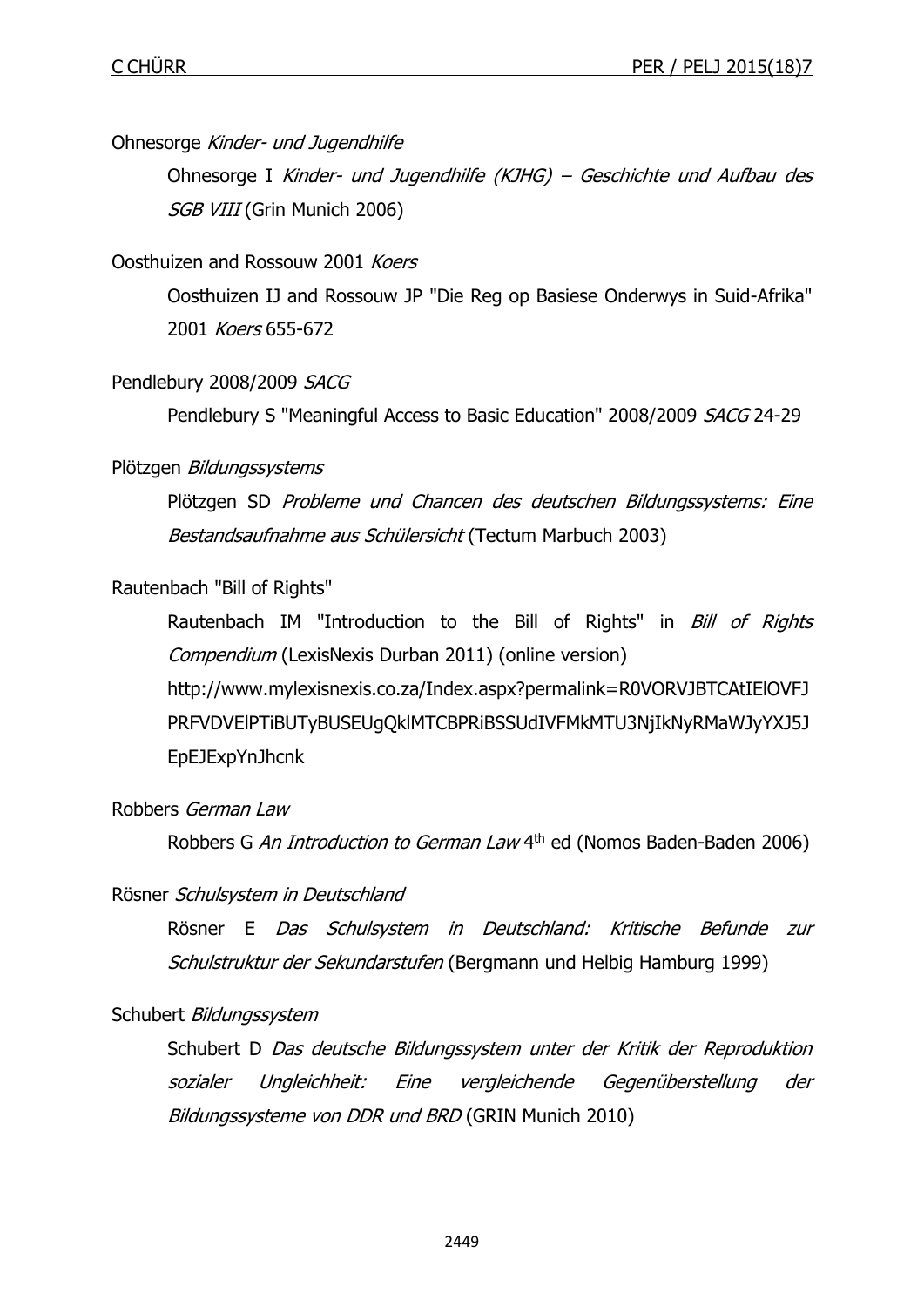Taiwo Implementation of the Right to Education

Taiwo EA The Implementation of the Right to Education in South Africa and Nigeria (LLD-thesis Nelson Mandela Metropolitan University 2011)

Theobald Bildungsungleichheiten

Theobald V Bildungsungleichheiten in Deutschland: Welche Rolle spielen soziale Schichten und Migrationshintergrund (GRIN Munich 2010)

Van de Lanotte, Sarkin and Haeck Equality

Van de Lanotte J, Sarkin J and Haeck Y (eds) The Principle of Equality: A South African and a Belgian Perspective (Maklu-uitgevers Antwerpen 2001)

Woodill, Bernhard and Prochner Early Childhood Education

Woodill GA, Bernhard J and Prochner L (eds) International Handbook of Early Childhood Education (Garland New York 1992)

#### **Case law**

Ex parte Gauteng Provincial Legislature: In re Dispute Concerning the Constitutionality of Certain Provisions of the Gauteng School Education Bill of 1995 1996 3 SA 165 (CC) Governing Body of the Juma Musjid Primary School v Essay 2011 7 BCLR 651 (CC) Government of the Republic of South Africa v Grootboom 2001 1 SA 46 (CC) Prinsloo v Van Der Linde 1997 6 BCLR 759 (CC)

S v Makwanyane 1995 6 BCLR 665 (CC)

#### **Legislation**

#### **South Africa**

Constitution of the Republic of South Africa, 1996 Constitution of the Republic of South Africa Act 200 of 1993 Promotion of Equality and Prevention of Unfair Discrimination Act 4 of 2000 South African Schools Act 84 of 1996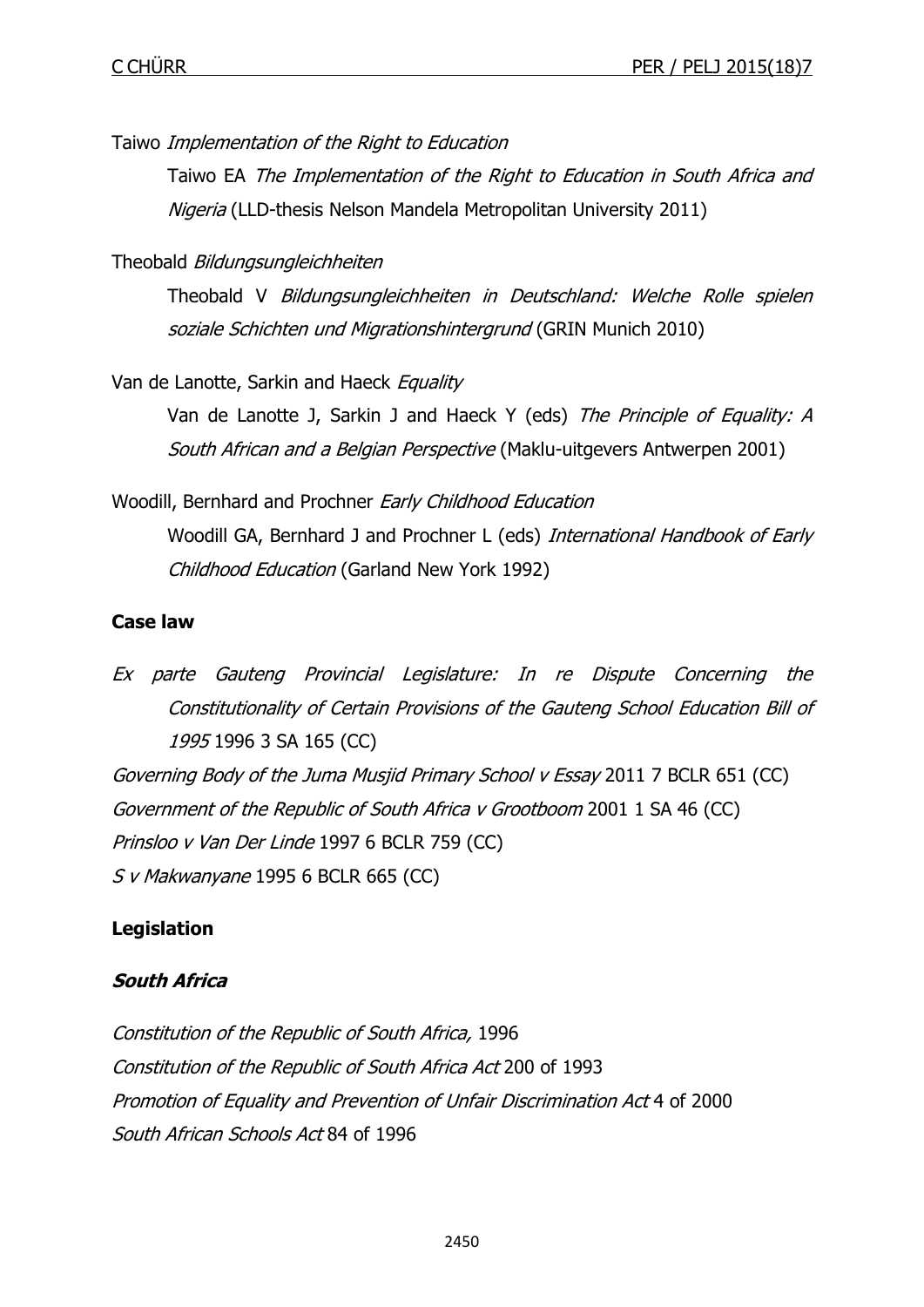# **Germany**

Compulsory Schooling Acts (R108) Constitutions of the Federal States (Länder) (R12-27) Education Acts (R85, R87, R89, R91, R93, R96, R98, R100, R102-103, R105, R107, R113, R115-117) Grundgesetz für die Bundesrepublik Deutschland R1 (German Basic Law) Sozialgesetzbuch VIII [SGB VIII], Dec 8, 1998, BGBI I at 3456, as amended (Title Eight of the Social Code)

# **International instruments**

Convention on the Rights of the Child (1989) International Covenant on Economic, Social and Cultural Rights (1966) Universal Declaration of Human Rights (1948)

# **Government publications**

# **South Africa**

White Paper on Education and Training (Gen N 196 in GG 16312 of 15 March 1995)

# **Germany**

Unification Treaty/Einigungsvertrags (BGBl 1990 II S889)

#### **Internet sources**

Brown 2014 http://sites.miis.edu/katiebrown/files/2014/06/K-Brown-Best-Practices-Report.pdf Brown K 2014 Best Practices in Mother Tongue-Based Multilingual Education http://sites.miis.edu/katiebrown/files/2014/06/K-Brown-Best-Practices-Report.pdf accessed 28 January 2015

Bundesrepublik Deutschland 2015 http://www.dejure.org/gesetze/GG Bundesrepublik Deutschland 2015 Grundgesetz für die Bundesrepublik Deutschland http://www.dejure.org/gesetze/GG accessed 21 January 2015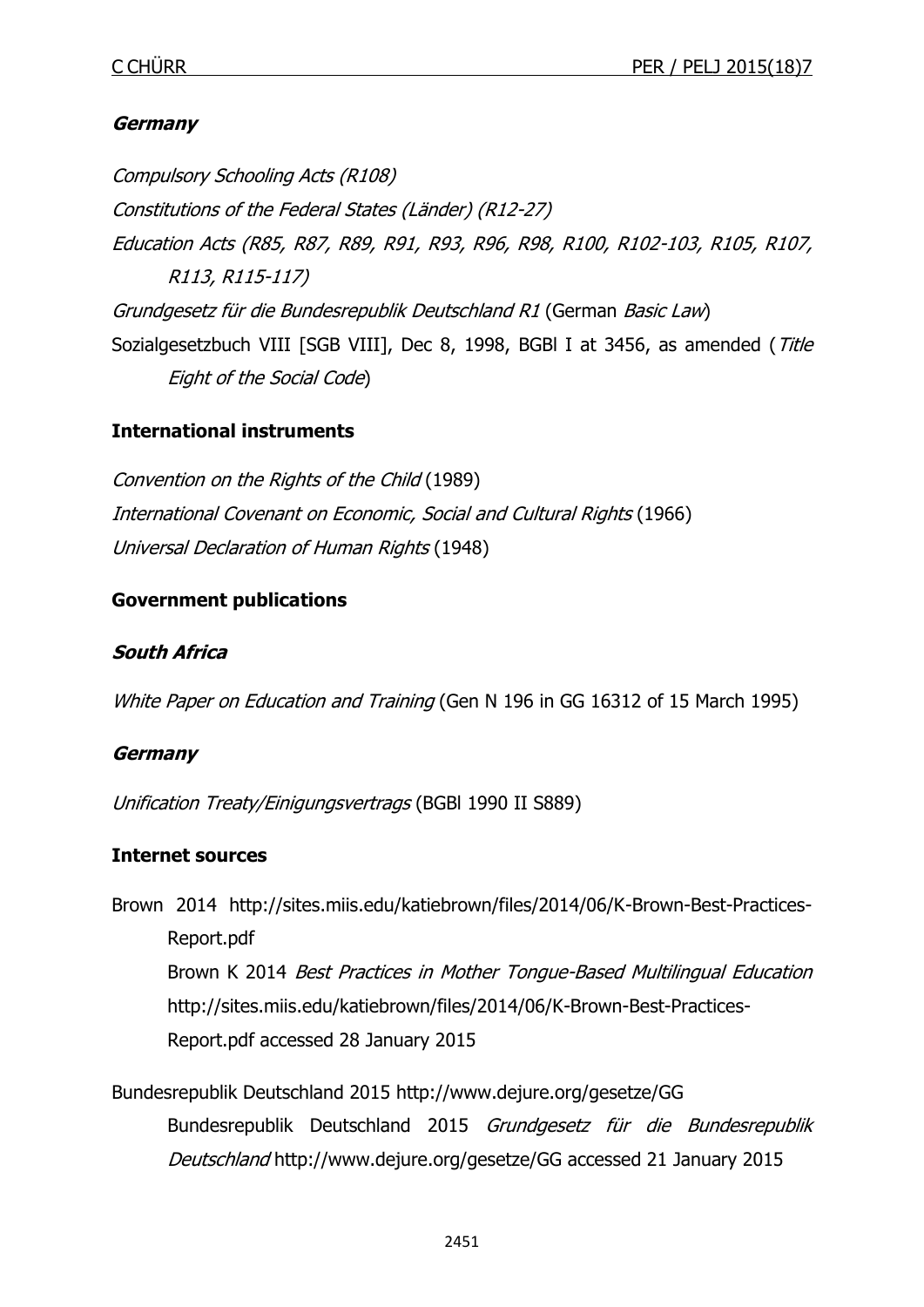- DoBE 2011 http://www.education.gov.za/Curriculum/CurriculumAssessmentPolicy Statements/tabid/419/Default.aspx Department of Basic Education 2011 Curriculum Assessment Policy Statements (CAPS) http://www.education.gov.za/Curriculum/Curriculum AssessmentPolicyStatements/tabid/419/Default.aspx accessed 28 January 2015
- Fitzgerald 2005 http://www.sitemaker.umich.edu/356.fitzgerald/outcomes\_based\_ curriculum

Fitzgerald E 2005 *Education in South Africa* http://www.sitemaker.umich.edu/356.fitzgerald/outcomes\_based\_curriculum accessed 27 January 2015

Louw 2015 http://www.equaleducation.org.za/article/2015-01-02-on-the-upcoming-2014-matric-results Louw W 2015 On the Upcoming 2014 Matric Results http://www.equaleducation.org.za/article/2015-01-02-on-the-upcoming-2014 matric-results accessed 26 January 2015

Malone 2007 http://www.sil.org/sites/default/files/files/mtbmle\_implications\_for\_ policy.pdf

Malone S 2007 Mother Tongue-Based Multilingual Education: Implications for Education Policy http://www.sil.org/sites/default/files/files/mtbmle\_implica tions\_for\_policy.pdf accessed 28 January 2015

Nel 2014 http://www.netwerk24.com/nuus/2014-12-06-onderwys-in-groot-krisis-sangie

Nel CA 2014 Onderwys in Groot Krisis, sê Angie http://www.netwerk24.com/nuus/2014-12-06-onderwys-in-groot-krisis-sangie accessed 6 January 2015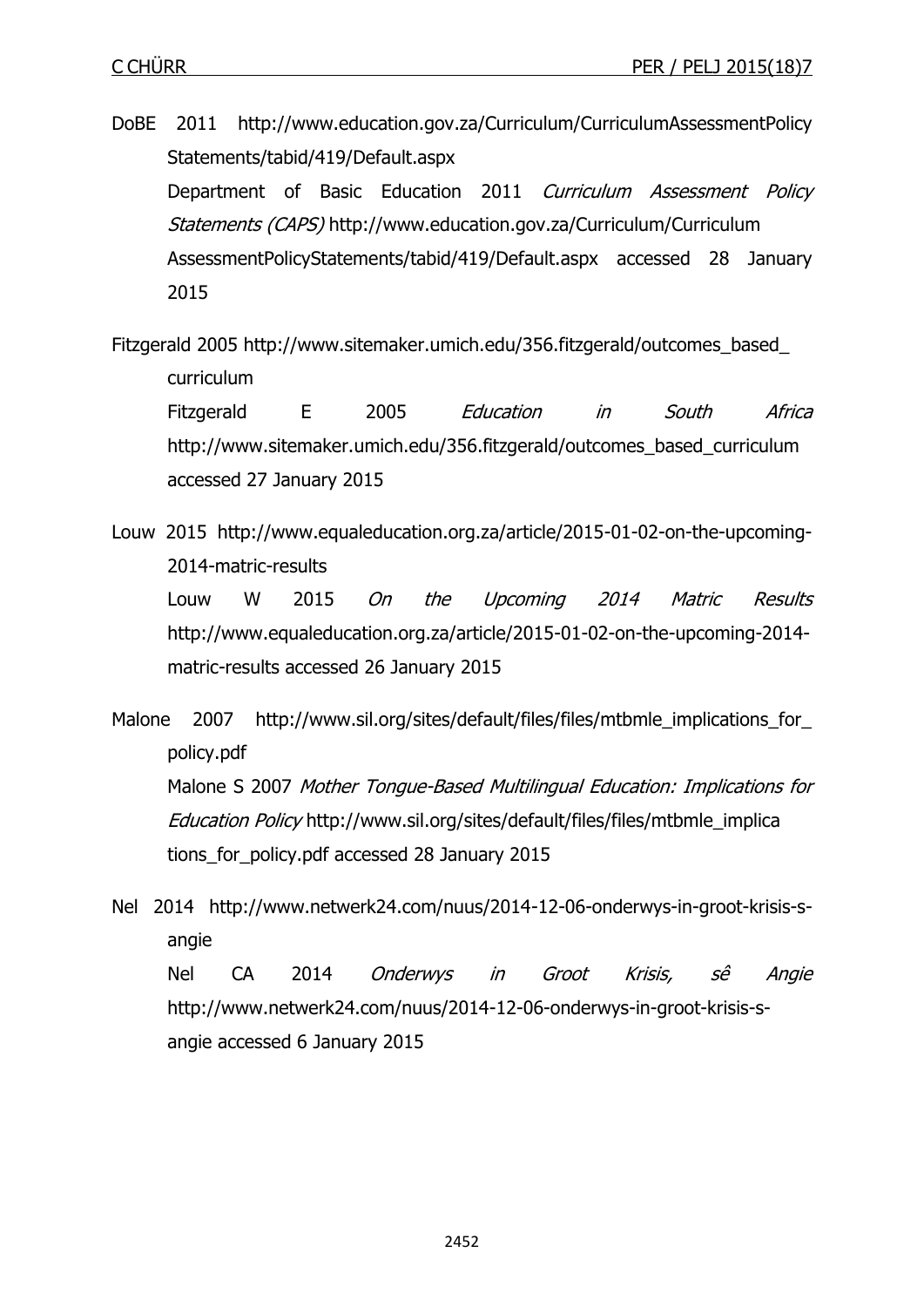NESRI 2014/2015 https://www.nesri.org/programs/what-is-the-human-right-toeducation

National Economic and Social Rights Initiative 2014/2015 What is the Human Right to Education? https://www.nesri.org/programs/what-is-the-humanright-to-education accessed 6 January 2015

Nuffield Foundation 2013 http://www.nuffieldfoundation.org/sites/default/files/ files/GERMANY%20(R-P)%20country%20profilev\_FINAL.pdf Nuffield Foundation 2013 Towards Universal Participation in Post-16 Mathematics: Lessons from High-performing Countries. Country Profile: Germany (Rhineland-Palatinate) http://www.nuffieldfoundation.org/sites/ default/files/files/GERMANY%20(R-P)%20country%20profilev\_FINAL.pdf accessed 21 January 2015

OECD 2006 http://www.oecd.org/pisa/pisaproducts/39725224.pdf

Organisation for Economic Co-operation and Development 2006 The Programme for International Student Assessment http://www.oecd.org/pisa/pisaproducts/39725224.pdf accessed 15 October 2014

OECD 2010 http://www.oecd.org/pisa/pisaproducts/46581323.pdf Organisation for Economic Co-operation and Development 2010 Germany: Once Weak International Standing Prompts Strong Nationwide Reforms for Rapid Improvement http://www.oecd.org/pisa/pisaproducts/46581323.pdf accessed 29 January 2015

Palmer 2007 http://www.loc.gov/law/help/child-rights/pdfs/ChildrensRights-Germany.pdf Palmer E 2007 Germany – Children's Rights: International and National Laws and Practice http://www.loc.gov/law/help/child-rights/pdfs/ChildrensRights-Germany.pdf accessed 6 January 2015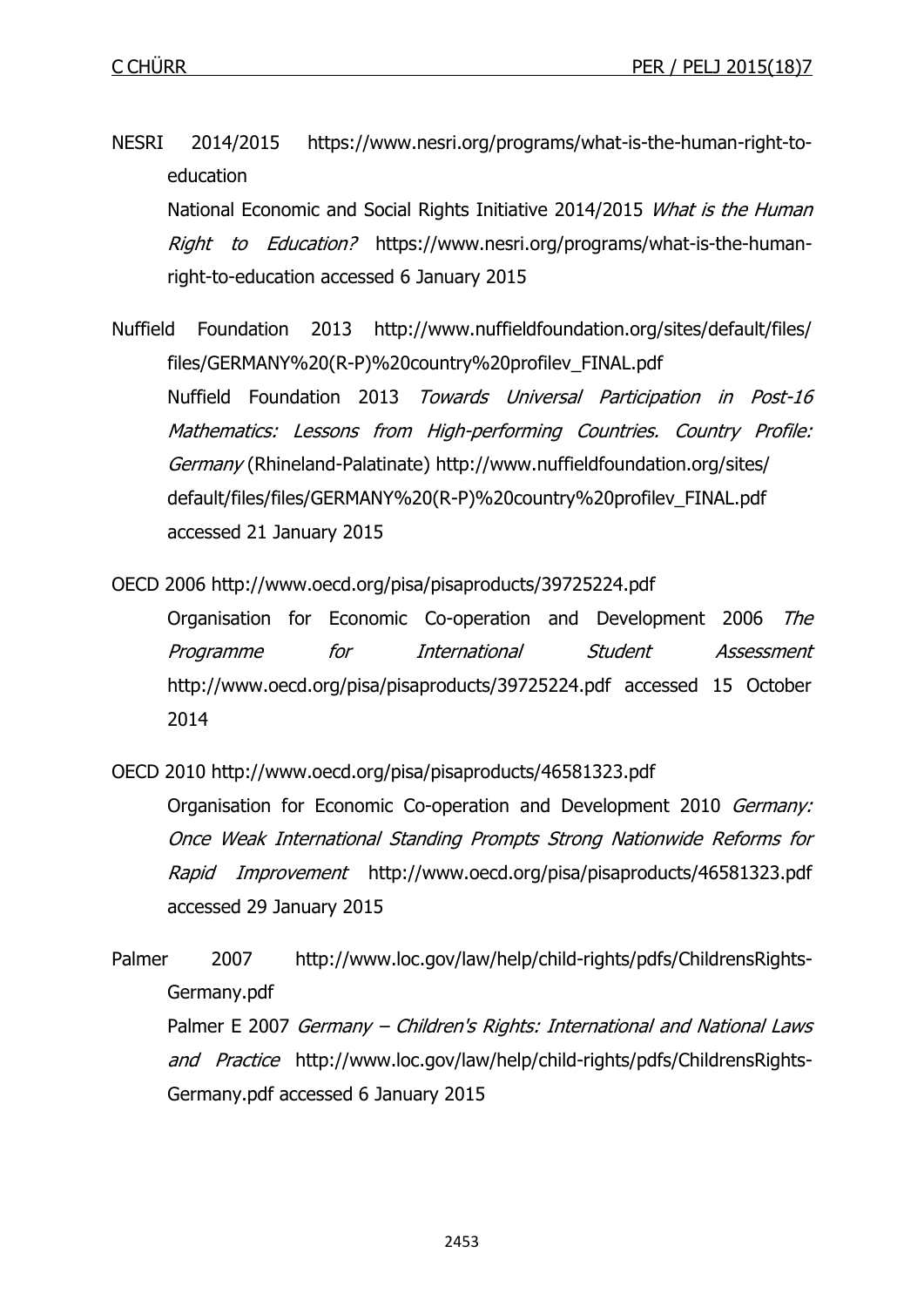Rose and Beutner 2014 http://evive.eduproject.eu/wpcontent/uploads/EVive\_Educational-VET-System-in-Germany.pdf Rose S and Beutner M 2014 VET and Education System in Germany http://evive.eduproject.eu/wp-content/uploads/EVive\_Educational-VET-System-in-Germany.pdf accessed 6 January 2015

UNESCO 2000 http://www.unesco.org/education/wef/en-conf/Jomtien%20Declaration%20eng.shtm United Nations Educational, Scientific and Cultural Organization 2000 World Declaration on Education for All: Meeting Basic Learning Needs http://www.unesco.org/education/wef/enconf/Jomtien%20Declaration%20eng.shtm accessed 30 October 2014

World Top 20 2014 http://www.worldtop20.org

World Top 20 2014 Education Poll 2014 Final Rankings http://www.worldtop20.org accessed 29 January 2015

#### **LIST OF ABBREVIATIONS**

| <b>ANAs</b>      | <b>Annual National Assessments</b>                              |
|------------------|-----------------------------------------------------------------|
| <b>BGBI</b>      | Bundesgesetztblatt                                              |
| <b>CAPS</b>      | Curriculum and Assessment Policy Statement                      |
| Brit J Educ Stud | <b>British Journal of Educational Studies</b>                   |
| <b>CRC</b>       | Convention on the Rights of the Child                           |
| <b>DoBE</b>      | Department of Basic Education                                   |
| <b>EJELP</b>     | European Journal for Education Law and Policy                   |
| <b>EPC</b>       | <b>Educational Programs Committee</b>                           |
| <b>FET</b>       | Further Education and Training                                  |
| <b>GET</b>       | General Education and Training                                  |
| <b>GIJPAI</b>    | Governance: An International Journal of Policy, Administration, |
|                  | and Institutions                                                |
| <b>HSRC</b>      | Human Sciences Research Council (South Africa)                  |
| <b>ICESCR</b>    | International Covenant on Economic, Social and Cultural Rights  |